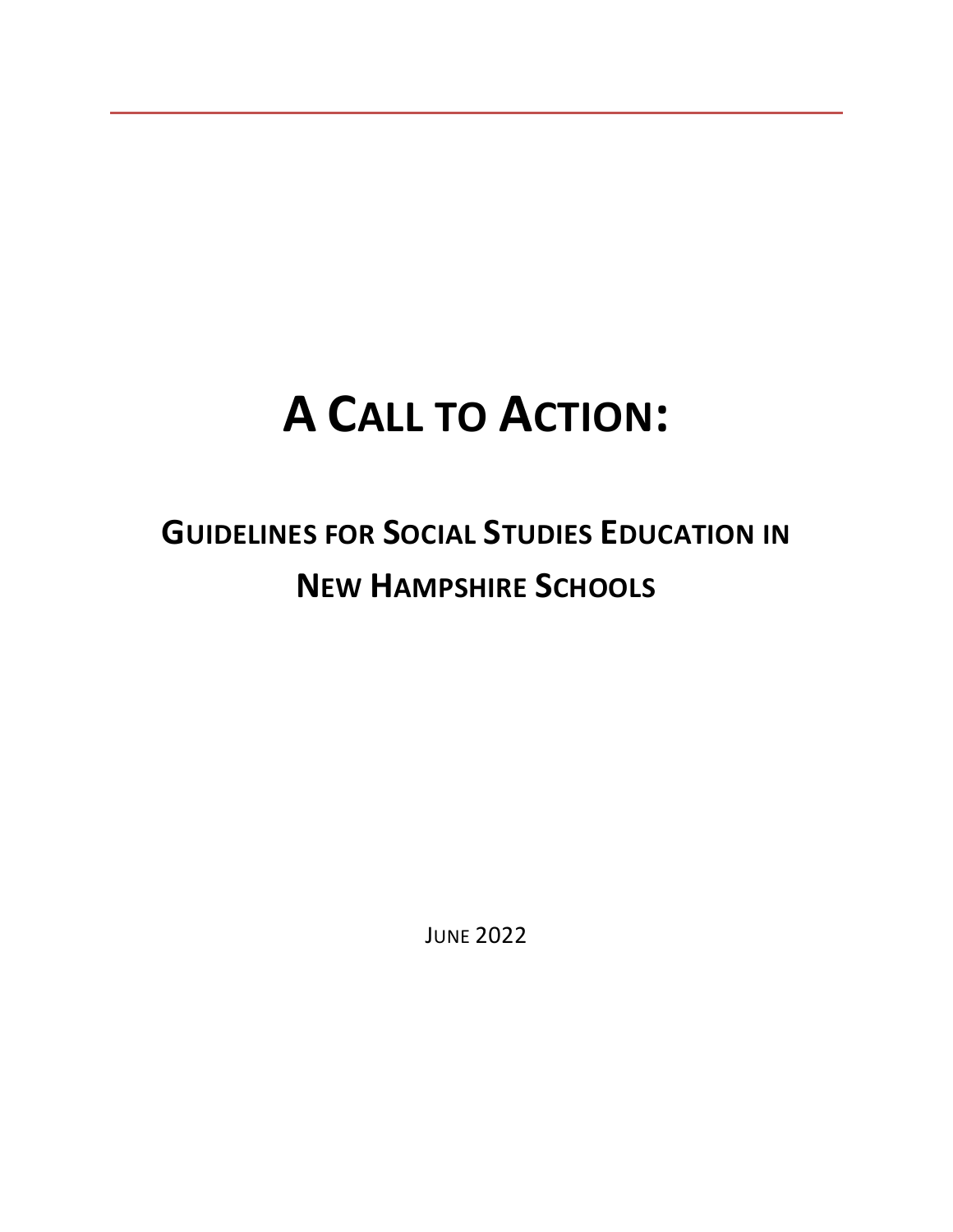## **ACKNOWLEDGMENTS AND CREDITS**

*This document was created by*

New Hampshire Historical Society, adopted by a unanimous vote

New Hampshire Council for the Social Studies, adopted by a unanimous vote with one abstention

*With support from our partners*

League of Women Voters

New Hampshire Bar Foundation

New Hampshire Civics, Education Committee (Board of Trustees vote pending)

#### *Working Group That Compiled These Guidelines:*

**Elizabeth Dubrulle**, New Hampshire Historical Society / NH Council for the Social Studies **Kelsie Eckert**, Plymouth State University Teaching Faculty / NH Council for the Social Studies **Nancy Gagnon**, social studies teacher, retired, Con-Val High School **Ruby Hill**, curriculum and assessment leader for social studies, Kearsarge High School **Dr. John Krueckeberg**, professor of history, Plymouth State University / NH Council for the Social Studies

**Andrew Pyszka**, social studies teacher, Goffstown High School **Robin Small**, social studies teacher / NH Council for the Social Studies **Michael Smith**, director of curriculum and instruction, Keene High School **Dr. Dianna Terrell**, professor of education, St. Anselm College **Brett Vance**, social studies teacher, Alvirne High School / NH Council for the Social Studies **Jennifer Walton**, New Hampshire Historical Society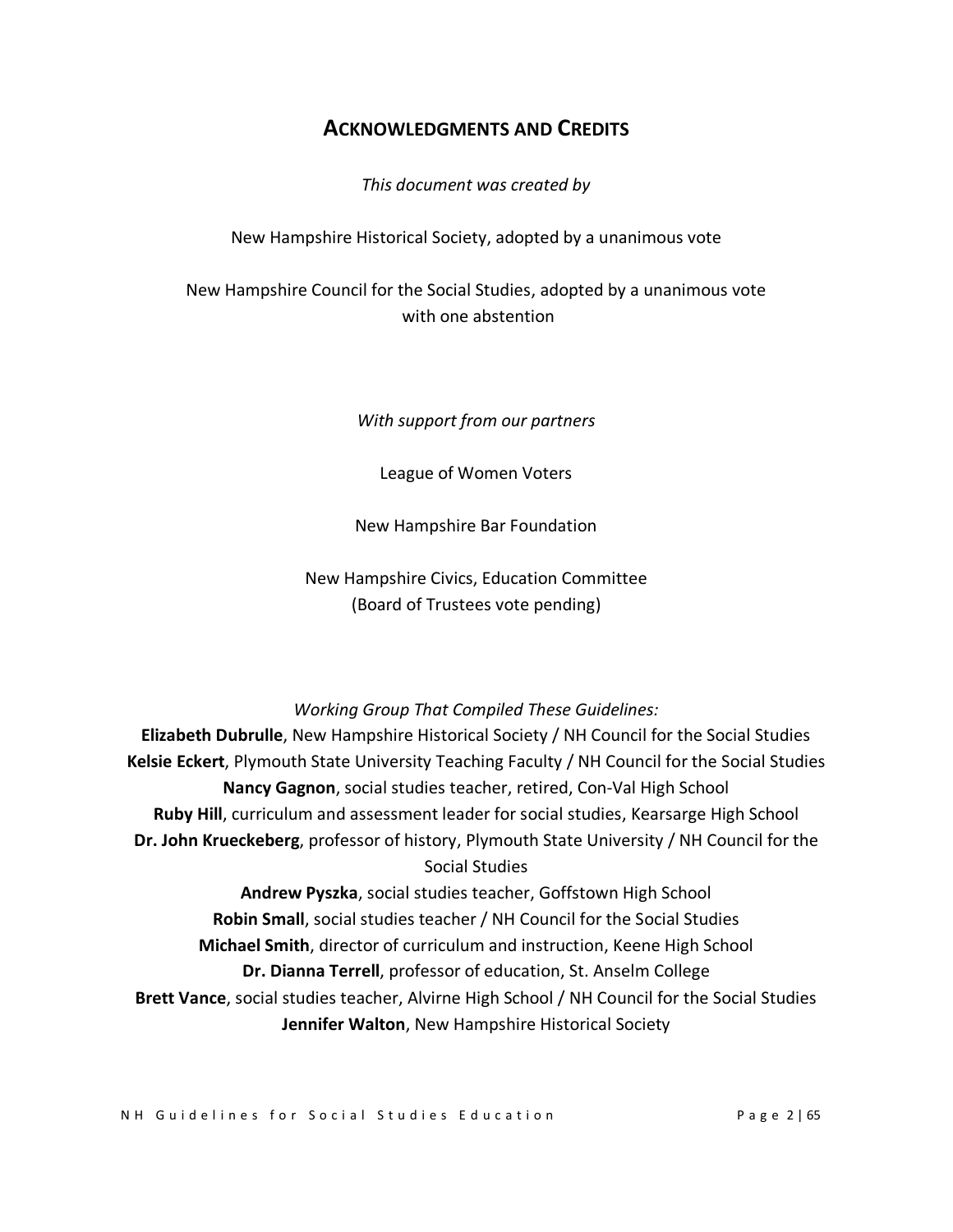#### June 15, 2022

Dear New Hampshire school administrators, school board members, and parents,

These Guidelines for Social Studies Education address the marginalization of social studies in New Hampshire schools. This decline has occurred across the nation, but it is even more pronounced here in New Hampshire, in part because of our tradition of local control. With little state support and minimal testing requirements, social studies has been neglected for far too long in our educational system. This document seeks to reverse that trend and provide parents, school board members, and administrators with the information they need to address the problem.

With the introduction of No Child Left Behind in 2001 and its successor, the Every Student Succeeds Act in 2015, the focus of educators at all levels shifted to English language arts and math, with both social studies and science relegated to the sidelines. Science managed to claw its way back into our schools; social studies did not.

A listening tour of Granite State elementary teachers and administrators, conducted by the New Hampshire Historical Society in 2018, made clear that educators were well aware social studies had been getting short shrift, but they faced a number of obstacles in correcting course, even as they acknowledged that the problem extended far beyond the elementary grades. Substantial corroborating evidence supported this view, garnered most notably by the New Hampshire Council for the Social Studies. For school administrators, the lack of updated academic standards (known in this state as frameworks) was chief among those obstacles.

Even if revised academic standards were available, they would be insufficient to guide the kind of change we need to renew social studies in our schools, especially if those standards were based on the last version of New Hampshire's social studies frameworks, which were produced in 2006. The world of education has changed too much for old models, particularly as those models were flawed to begin with. The Guidelines offer some suggestions to move forward even without updated state standards.

This document provides substantive guidance to rebuild social studies programs on solid intellectual and pedagogical foundations. The Guidelines laid out here are ambitious and require New Hampshire school districts to make substantial changes. Even if districts can only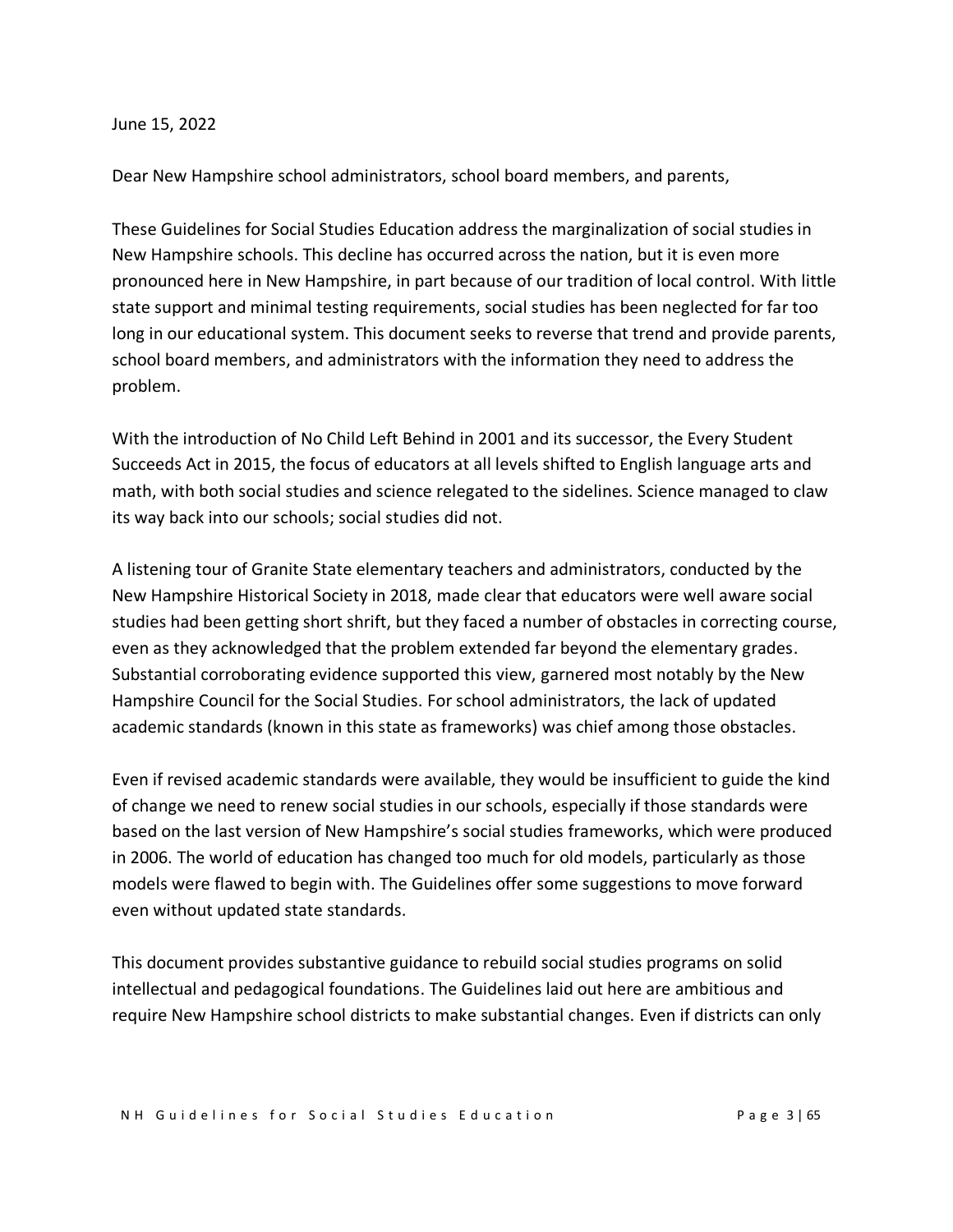implement some of these suggestions, adopting any of the reforms suggested here will be an improvement over what we're doing now.

Let us not forget, though, that this *is* New Hampshire, where we have a long tradition of local control, especially in regard to our schools. School administrators are free to follow the guidance offered here or ignore it, modify it to suit their needs or adopt it wholesale, implement it in part or not at all.

As this document will argue, the value of social studies does not lie merely in the cultivation of patriotism, a greater willingness to reconcile with the past, and an improvement in problemsolving abilities. It also provides meaning to all other subject areas of student learning. More and more evidence suggests that the marginalization of social studies is contributing to America's stagnant English language arts (ELA) test scores, despite all the investment made in education in the past several decades. Social studies offers the contextual knowledge that is necessary to raise those scores (especially for disadvantaged students); it shows how mathematics influences our lives, particularly in a world where decision-making is increasingly dependent on algorithms and data-driven information sources; and it highlights the impact that scientific and technological change brings to all of us across the globe. Social studies is, as one of my colleagues recently noted, the glue that holds all the other disciplines together.

Finally, in a society that is quick to cast blame but slow to solve problems, we want to be clear that there is no bad guy in this story, no villain to this piece. It's been a slow, inexorable downward spiral of neglect and distraction, with many well-intentioned actors but poor end results. Let's see if we can change that—if a group of ideologically diverse people can come together to solve a shared problem by employing the Yankee traits that have shaped our culture: pragmaticism, common sense, and good old-fashioned Granite State determination.

Elizabeth Dubrulle Director of Education and Public Programs New Hampshire Historical Society

William H. Dunlap President New Hampshire Historical Society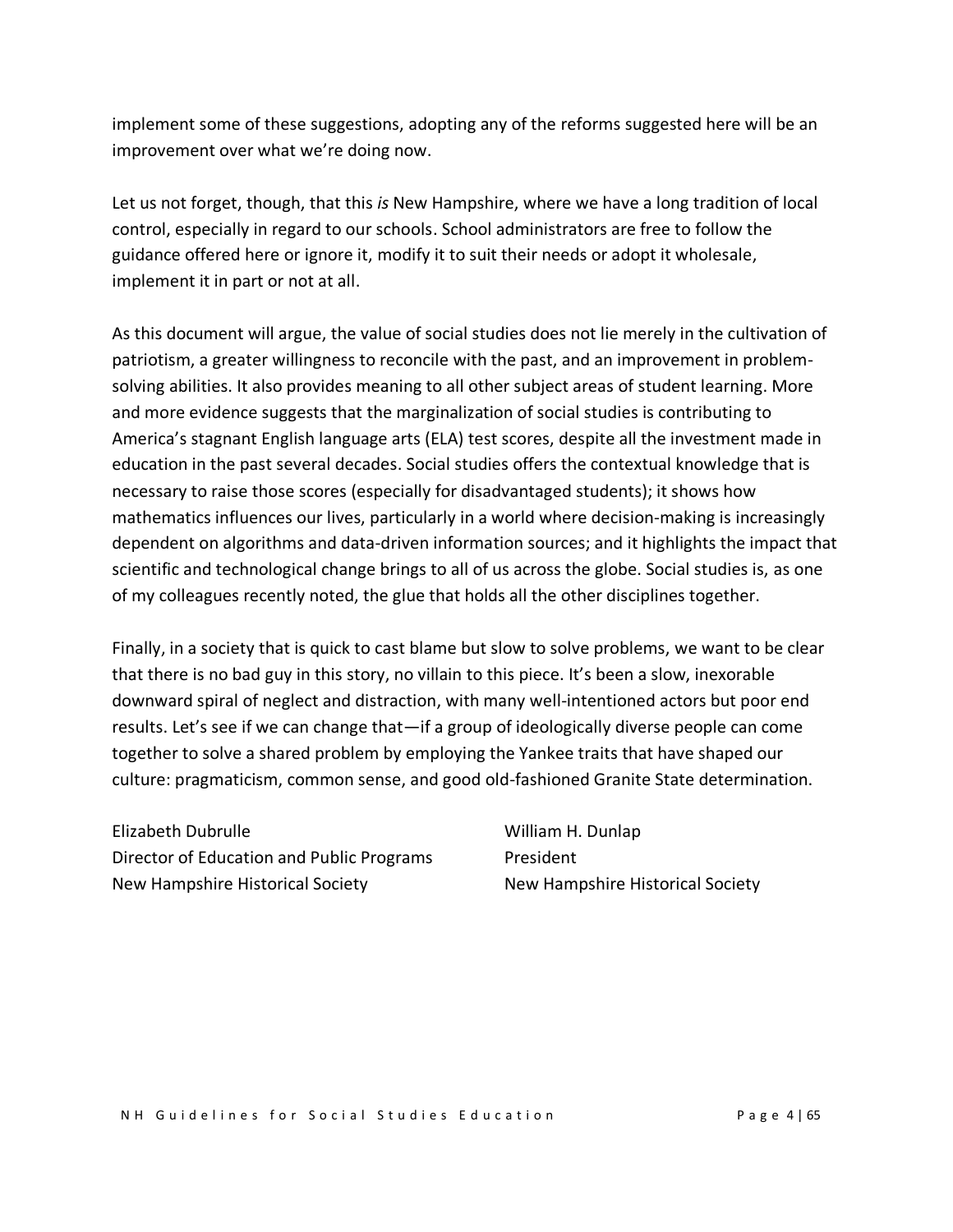## **TABLE OF CONTENTS**

| Part I. The Argument for Revision and Renewal of K-12 Social Studies Curricula  10       |    |
|------------------------------------------------------------------------------------------|----|
|                                                                                          |    |
| 2. Where Does New Hampshire Stand in U.S. Rankings of Social Studies Programs? 11        |    |
| 3. What Are the State's Expectations in Regards to Social Studies? 12                    |    |
| Part II. Guidelines for Social Studies Education in NH Schools: Eight Key Principles  14 |    |
| 1. Social studies programs are based on high-quality, integrated content                 |    |
| 2. Social studies is taught in grades K-12 in a spiral curriculum that offers            |    |
| 3. Inherently cross-curricular, social studies integrates with and enhances other        |    |
| 4. Social studies educators are trained professionals prepared to facilitate the         |    |
| 5. Social studies employs dynamic instructional practices that teach students to         |    |
| 6. Social studies has common themes that produce narrative arcs for K-12                 |    |
|                                                                                          |    |
| 8. Social studies helps students become fully functioning adults in a modern,            | 48 |
|                                                                                          | 50 |
|                                                                                          |    |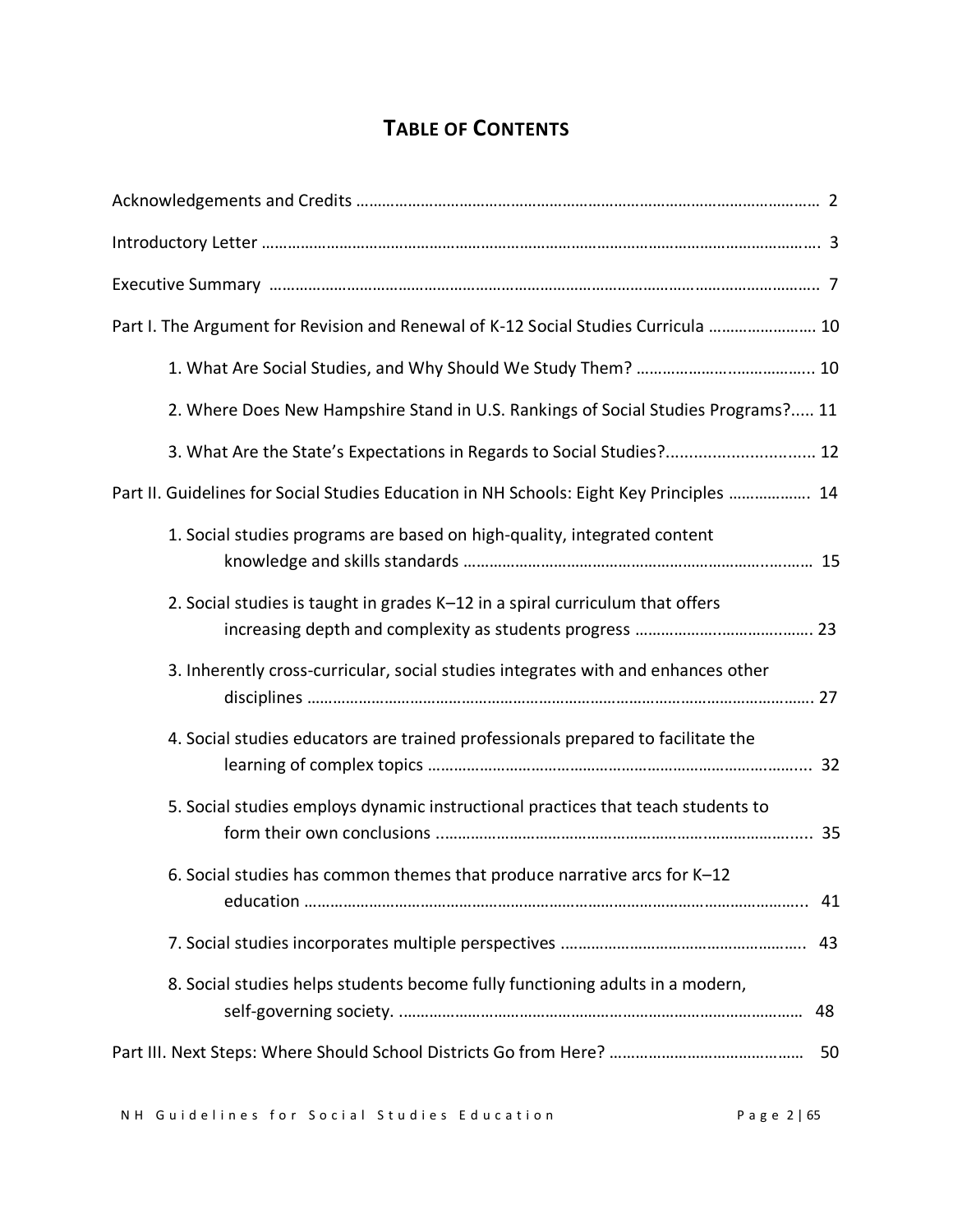## Appendices

| A. NH Code Admin. R. Ed Section 306.461: Social Studies Program, |  |
|------------------------------------------------------------------|--|
| B. Five Ideas Every NH Kid Should Know                           |  |
| C. "Moose on the Loose" Content Standards, Grades 3–5            |  |
|                                                                  |  |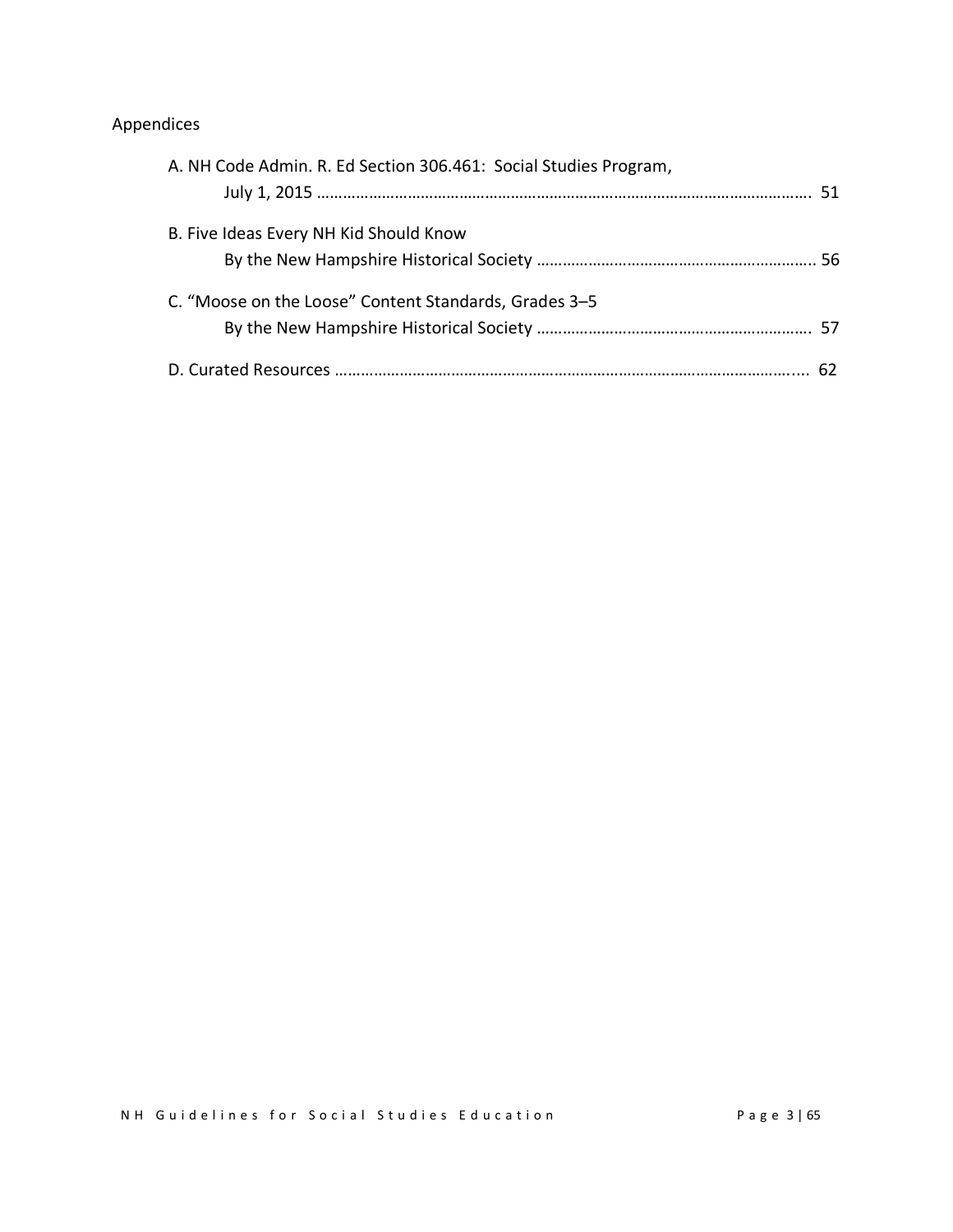## **Executive Summary**

**Social Studies in Crisis.** Both nationally and in New Hampshire, the amount of time K–5 students spend on social studies has dropped markedly since the early 2000s, a casualty of No Child Left Behind and its exclusive focus on English language arts and math. In many New Hampshire schools, social studies has virtually disappeared from the elementary curriculum. What little instruction offered is a hodgepodge of disconnected topics and old materials, which fail to educate students on even the important milestones of our history. Across every metric social studies has been in decline—instructional time, resources, teacher preparation, state standards (or the lack thereof). The crisis is most pronounced in grades K–7/8 but extends into grades 9–12 as well. Without a foundation in the earlier grades, full understanding of social studies at the high school level is nearly impossible to achieve.

Nearly three-quarters of Americans think we need more and better social studies instruction. The required changes are structural, in the way we prioritize the subjects we teach and in how we allocate educational resources. Marginalized in our schools for decades for a variety of reasons, social studies needs to be accorded the same time, energy, respect, and resources as the other core subjects, which has clearly not been happening in the past decades.

These Guidelines summarize the current situation in social studies education in New Hampshire, offer best practices for instruction, and present curated resources when possible. School districts are encouraged to adopt these Guidelines in full or in part, but collectively the eight principles laid out here provide the foundation for a strong social studies K–12 program.

**Why Social Studies Is Important.** As this document will illustrate, a robust social studies curriculum is integral to an adequate education, and the state of New Hampshire has expectations for the teaching of social studies at every grade level that are laid out in statute and in general administrative rules.

Beyond those expectations, there is evidence all around us as to the importance of social studies education: flat ELA scores, an assault on public education, a growing partisan divide, an economy in flux, a shifting world order, and a wide variety of social challenges—all of which will require the best versions of ourselves to resolve. Our children must be prepared for these challenges, as they will surely inherit many of them.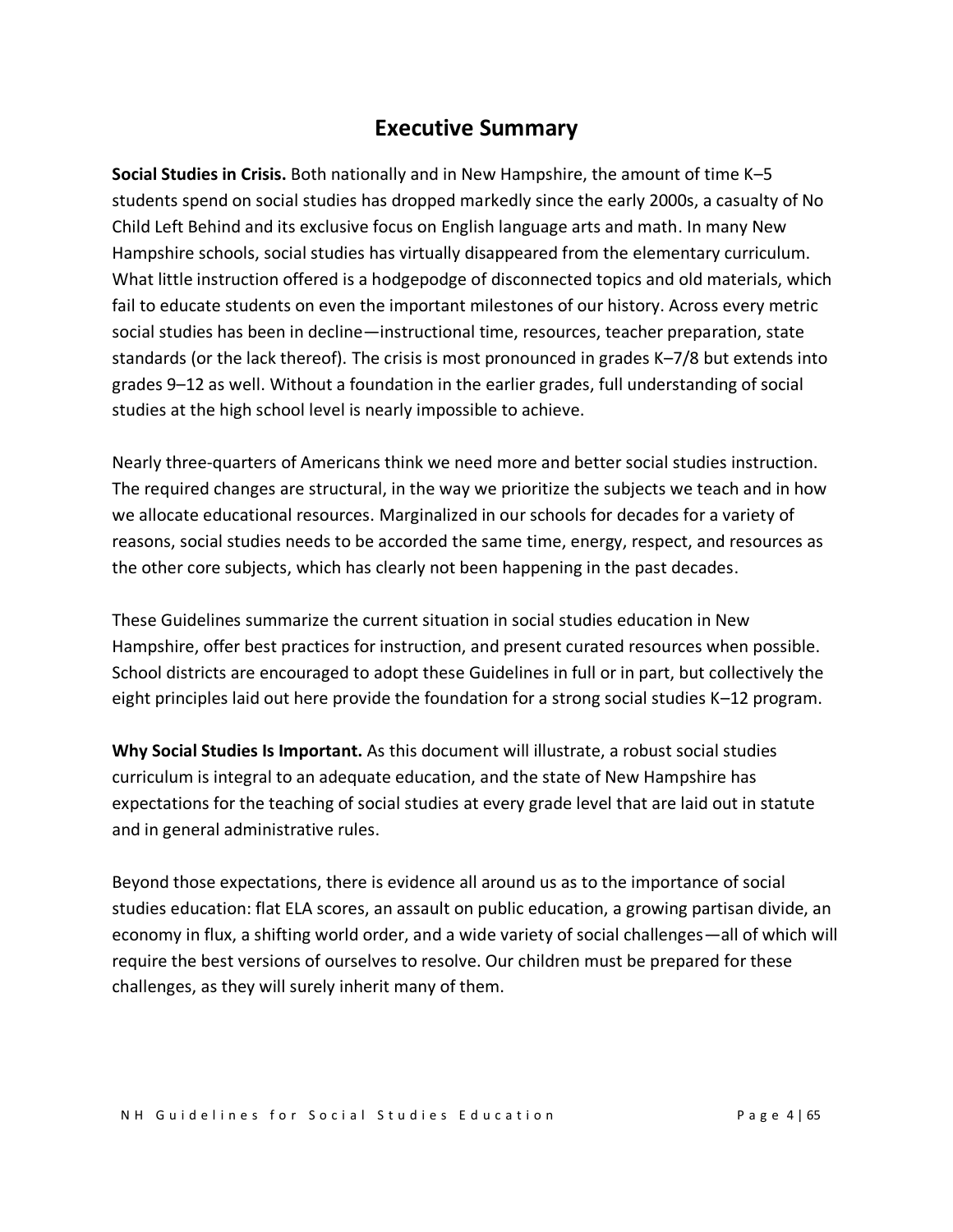Social studies offers a way forward. It informs and contextualizes the world in which we live, leading to better decision-making, greater empathy for others, and lifelong curiosity and learning. It provides meaning to all the other subject areas, making abstract ideas and concepts both tangible and relevant. There is also a growing body of evidence that a solid grounding in social studies raises student performance across **all** subject areas, particularly when taught in a well-balanced curriculum of content knowledge, skills, and inquiry-based instruction. When paired with other subjects—whether ELA, math, and science, or music, art, business, and technology—social studies provides our best chance for helping students become fully functioning, independent-thinking, self-sufficient adults, which are the foundation of a selfgoverning republic.

## **The Eight Key Principles in a Strong Social Studies Curriculum**

**1 . Social studies programs are based on high-quality, integrated content knowledge and skills standards.** New Hampshire school districts must look to social studies standards produced by other states or by national organizations to renew their social studies programs, ones that balance content and skills while offering the chronological scaffolding necessary for student learning.

**2. Social studies is taught in grades K–12 in a spiral curriculum that offers increasing depth and complexity as students progress.** New Hampshire schools should be teaching social studies from kindergarten through 12th grade and should vertically realign their social studies curricula in a spiraling, coherent program.

**3. Inherently cross-curricular, social studies integrates with and enhances other disciplines.** Social studies has enormous potential, when integrated with other subjects, to improve learning across the board. Rather than looking at instructional time as a zero-sum game—i.e., any increase in one area necessitates a decrease in another—educators should recognize social studies' ability to scaffold all learning through cross-cutting concepts.

**4. Social studies educators are trained professionals prepared to facilitate the learning of complex topics.** Integrating social studies with other subjects does not obviate the need for well-trained social studies teachers. In fact, just the opposite is true. Administrators should recognize that social studies—both its content and its skills—are unique to this discipline and that those who teach this subject should be acknowledged for their expertise, which means including them on cross-curricular teams and supporting their professional development.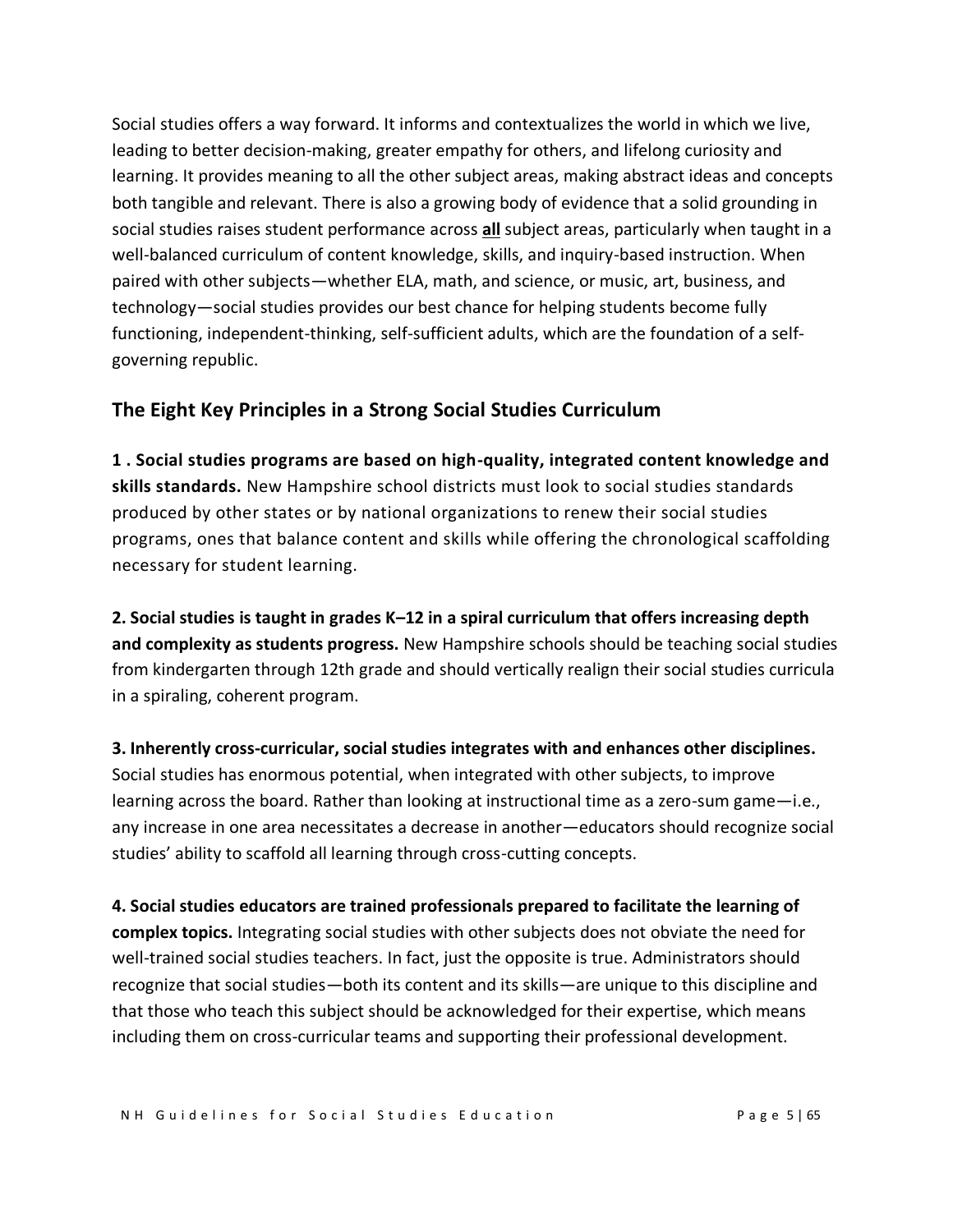**5. Social studies employs dynamic instructional practices that teach students to form their own conclusions.** As social studies touches on almost every aspect of our lives, opportunities abound for educators to incorporate vibrant teaching techniques that challenge and engage students while helping them see the relevance of their academic pursuits to the world around them.

**6. Social studies has common themes that produce narrative arcs for K–12 education.** The use of themes to teach social studies provides intellectual cohesion and a pedagogical framework by which students can approach and master complex material over the course of their educational careers. Themes are a powerful teaching tool, as long as they are employed with respect for intellectual scaffolding, such as chronology.

**7. Social studies incorporates multiple perspectives while simultaneously promoting our shared heritage.** Authentic social studies instruction requires the consideration of multiple, diverse perspectives that mirror the variety of perspectives found in society. Students should develop their abilities to listen with understanding and learn from people who are different from themselves. Doing so is the only pathway to creating sustainable, equitable solutions for society's challenges. However, the purpose of education in American society has always been to foster a sense of our collective culture, which is more important than ever before in these divisive times. These two considerations must be carefully balanced in a well-constructed social studies program.

**8. Social studies helps students become fully functioning adults in a modern, self-governing society.** The discipline of social studies is uniquely equipped to offer students ongoing, academically relevant opportunities to practice the skills that will allow them to navigate complex challenges, exercise self-control, interact with those around them in productive and responsible ways, and learn to overcome personal setbacks.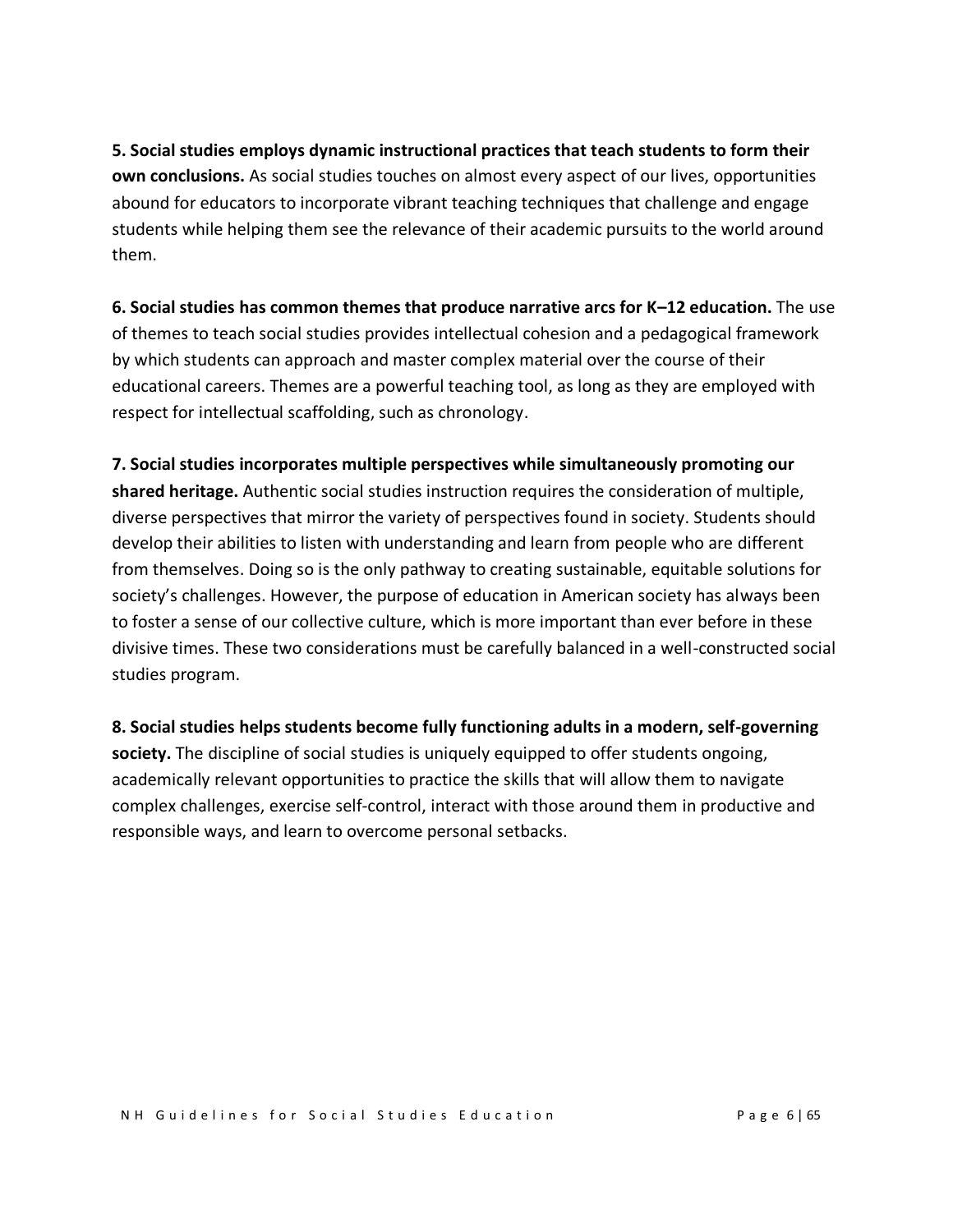# **PART I: THE ARGUMENT FOR REVISION AND RENEWAL OF K–12 SOCIAL STUDIES CURRICULA**

New Hampshire schools are desperately in need of social studies reform after decades of neglecting this subject area. The information in this document outlines a number of crucial elements that must be introduced, updated, or changed so that social studies is returned to its rightful place in the curriculum—as an equal and supporting partner of the other three core subject areas. We begin with answers to relevant questions and then discuss eight principles that are key to effective social studies curricula.

#### **1. What are social studies, and why should we study them?**

Social studies offers a coordinated, systematic, and integrative study of the world. This expansive academic subject helps young people develop the ability to make informed and reasoned decisions for the public good, while practicing necessary skills for citizens of a democratic society in a culturally diverse and interdependent world.

Social studies integrates the humanities and the social sciences in three areas that prepare students for life in a complex world: 1) the development of skills; 2) the acquisition of knowledge; and 3) the cultivation of intellectual curiosity. These three elements help foster the ability to negotiate multifaceted issues, solve difficult problems, and make informed and productive decisions, thereby grounding a lifetime of informed civic engagement.<sup>1</sup>

Generally, social studies is comprised of four major subject areas: history (local, state, national and world), civics, economics, and geography. At the high school level, it may include courses in anthropology, archaeology, law, philosophy, political science, psychology, religion, and sociology, but the focus of these Guidelines—and almost all national and state discussions related to social studies—is on the four major subject areas, particularly U.S. history and civics.

The evidence of neglect in these four subject areas is everywhere around us, between low student proficiency scores in understanding how the U.S. government works to strong polling

 $1$  A recent legal challenge from students in Rhode Island claimed that the state's poor instruction in social studies had, in essence, deprived them of their constitutional rights under the Fourteenth Amendment (*Cook v. Raimondo*). Although the case was decided against the students in 2020, the court clearly expressed the need for better civics education nationwide.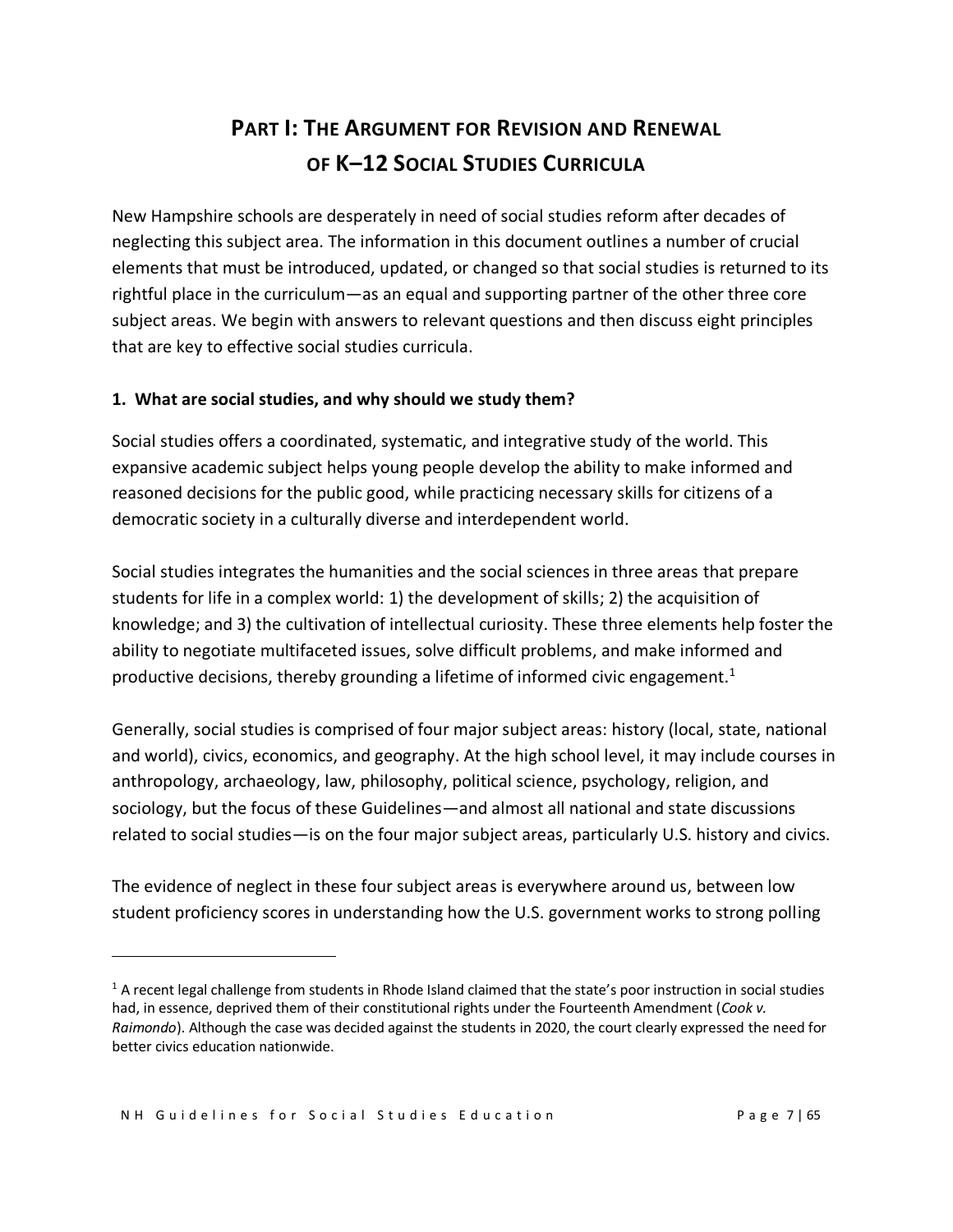numbers that show most Americans—perhaps as much as three-quarters—believe students should be spending more time on social studies in school. But the reasons to study social studies extend far beyond public opinion and national test scores. Why should we spend time on social studies? The answer to that question is woven throughout these Guidelines—to develop better citizens certainly, but also to improve student performance across all subject areas and to cultivate productive, compassionate, creative, and curious adults capable of exercising and enjoying all the benefits and responsibilities of living in a democratic society.

The good news is that improvement is achievable, and many states are investing right now in creating high-quality social studies programs. New Hampshire should be one of them.

### **2. Where does New Hampshire stand in U.S. rankings of social studies programs?**

**Student Achievement.** Because New Hampshire does not participate in national social studies assessments, there is no comparative data on our students' performance. The National Assessment of Educational Progress (NEAP, or the Nation's Report Card), which provides social studies testing for many other states, consistently finds that only about 25% of American students are proficient in social studies. New Hampshire students are probably on the high end of this score, given the state's overall ranking in K–12 schools as fourth best in the nation.<sup>2</sup>

**Rigor of State Law.** Most comparisons of state laws regarding social studies focus exclusively on civics. A 2019 survey by the Center for American Progress showed that New Hampshire's state laws related to civics education placed it in the middle of state rankings.<sup>3</sup> States that rank ahead of New Hampshire in these assessments also require a middle school civics course, which New Hampshire does not. However, confusion over K–7 social studies in this state, including when and if it is a required subject, means New Hampshire students are starting their social studies education later than students in many other states.

**Quality of Standards.** Although the Center for American Progress gave New Hampshire a score of 4 out of 5 for its civics standards, the Thomas B. Fordham Institute gave New Hampshire's

<sup>2</sup> *U.S. News & World Report*, February 2022. This ranking is historically consistent, as New Hampshire schools typically rank among the top ten in national comparisons, in both *U.S. News & World Report* and other rankings.

<sup>&</sup>lt;sup>3</sup> Ashley Jeffrey and Scott Sargard, "Strengthening Democracy with a Modern Civics Education," Center for American Progress, December 2019,

cdn.americanprogress.org/content/uploads/2019/12/13123249/CivicsEducation-report.pdf.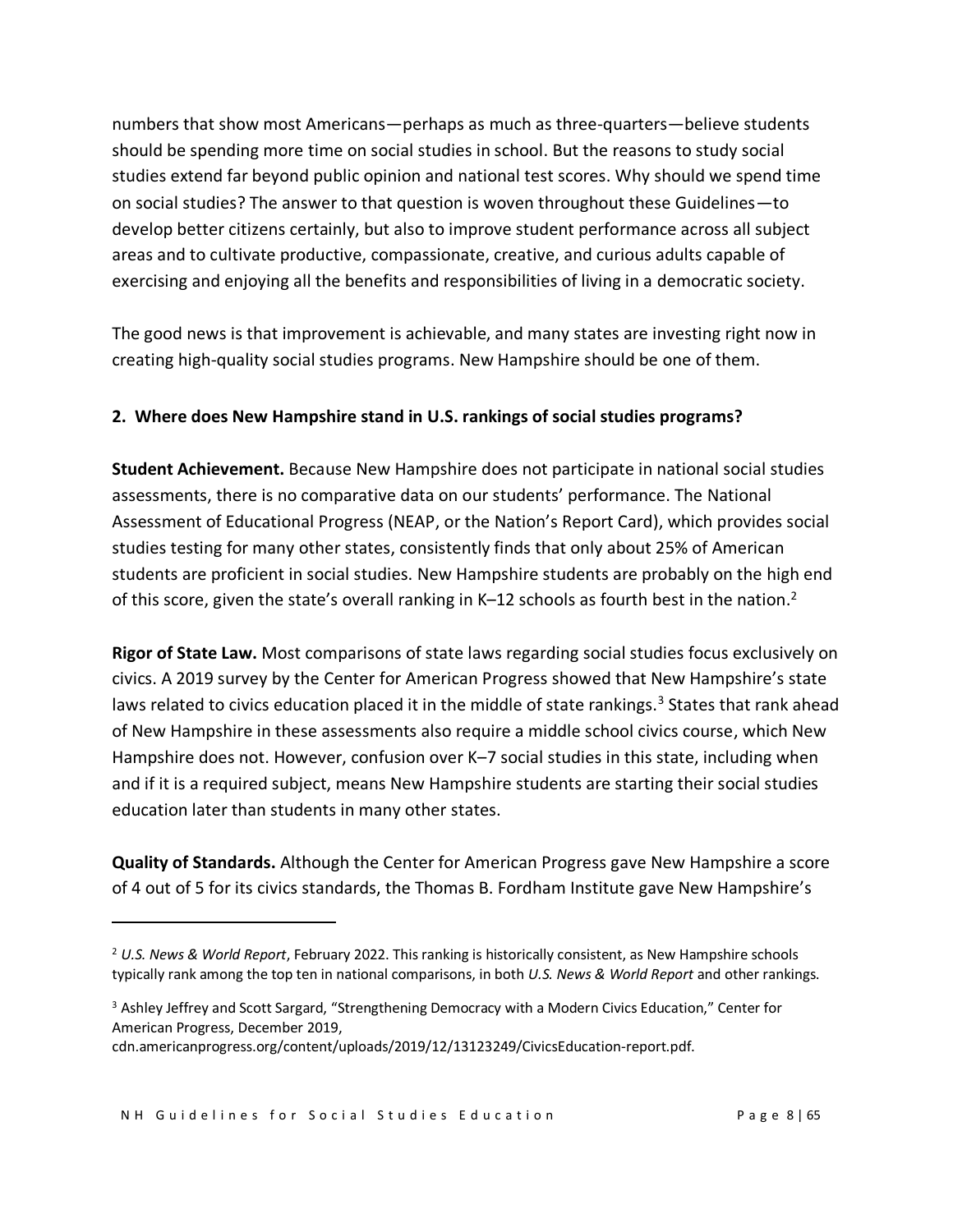state social studies frameworks a failing grade in both civics and U.S. history. <sup>4</sup> New Hampshire's social studies standards—or lack thereof—are discussed in more detail below in Part II, No. 1.

#### **3. What are the state's expectations in regards to social studies?**

There is some misunderstanding about state expectations regarding the teaching of social studies in New Hampshire schools. RSA 189:11 states that instruction in U.S. and N.H. "history, government, and constitutions" must begin no later than 8th grade. In that law, the implication is that social studies instruction prior to that, in grades K–7, is optional.

In fact, the state has much more extensive expectations for the teaching of social studies, encompassing grades K–12. (See Appendix A: Section ED 306.461 for specific requirements.) In addition, the General Court Administrative Rules for Education lay out expectations for social studies teachers in both teacher certification standards (ED 500s) and educator preparation standards for teacher certification (ED 600s). The standards listed in these three sections require that social studies be taught at *all grade levels by qualified social studies teachers*.

In addition, the NH DOE produced state social studies frameworks to guide districts when creating curriculum, even though those frameworks, last revised in 2006, are now out of date and unaligned with national standards. When they were adopted, many educators had concerns about the quality and usefulness of the frameworks. Some of these concerns are articulated elsewhere in this document. By tradition, the frameworks are revised every 10 years, so updated frameworks are now more than five years overdue. The NH DOE began a limited revision of the frameworks in 2018, but that effort stalled the following year.

Competencies are another area that illustrate the marginalization of social studies. New Hampshire is a national leader in competency-based education and has been actively promoting it since at least the mid-1990s. The NH DOE has established model competencies for ELA, math, and science but not for social studies.

Since the early 2000s, New Hampshire no longer participates in statewide social studies testing through NAEP. The state of New Hampshire does require students to pass the U.S. Citizenship

<sup>4</sup> Jeremy A. Stern, et. al., "The State of State Standards for Civics and U.S. History in 2021," Thomas B. Fordham Institute, June 2021, fordhaminstitute.org/sites/default/files/publication/pdfs/20210623-state-state-standardscivics-and-us-history-20210.pdf.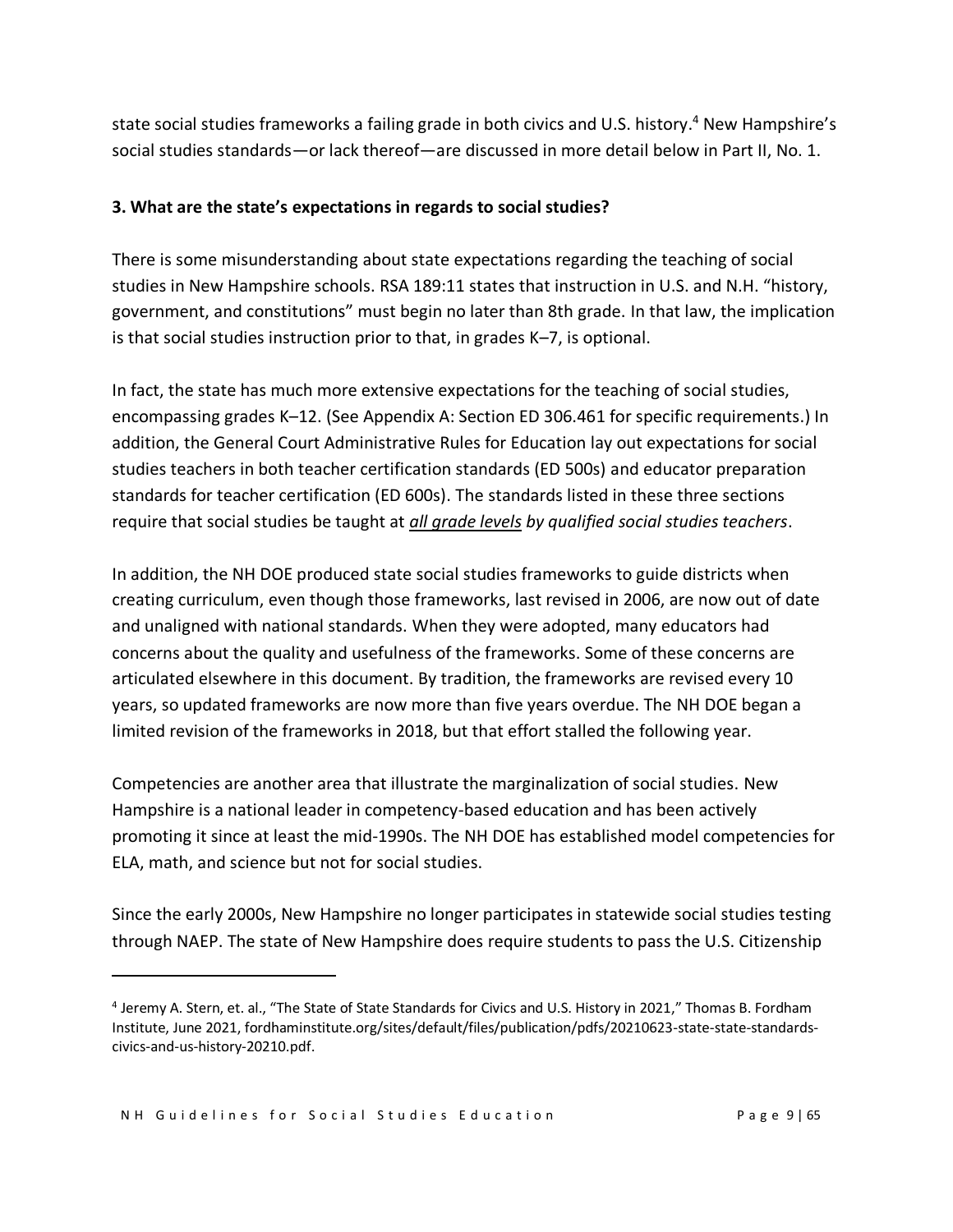and Immigration Services exam, which is generally considered a poor assessment for long-term knowledge retention as it requires students to memorize random facts instead of demonstrate understanding of important concepts.

These Guidelines align with and reinforce the minimal expectations that the state of New Hampshire mandates for social studies. School districts that implement the practices laid out in this document will be operating in accordance with state requirements.

*A note about the Freedom from Discrimination / Divisive Concepts law*: As of this writing, there are two pending lawsuits related to this law, and several legislative bills to extend, revise, or eliminate it have been or currently are moving through the legislative process. These Guidelines do not discuss this law or address how schools should proceed in their social studies programs in regards to it; nor is any of the guidance offered in this document affected by this law. Until there is greater clarity on the scope of this law, the state government's commitment to it, and its impact, we encourage educators to proceed in good faith in offering Granite State students intellectually honest, well-balanced instruction in social studies.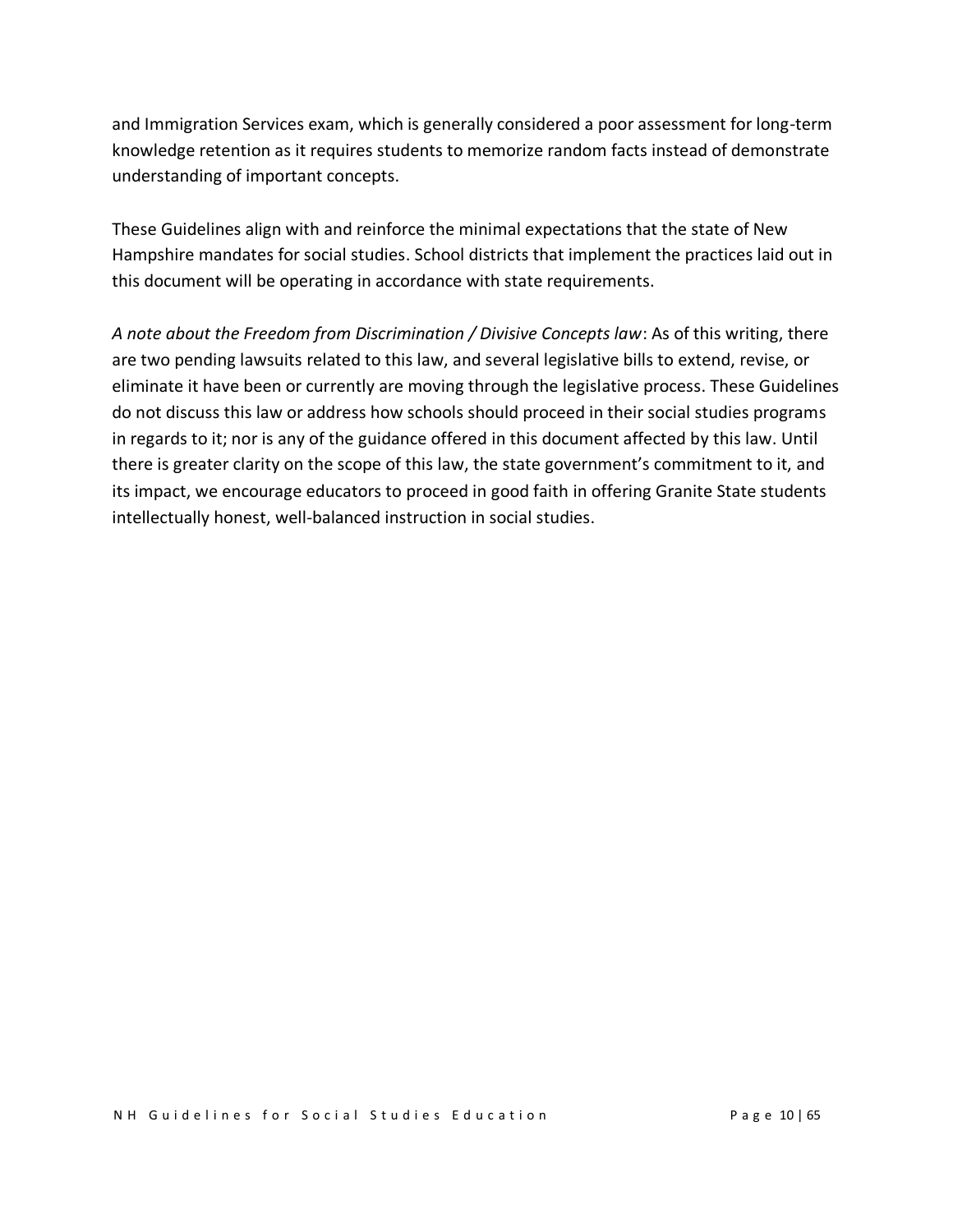# **PART II: THE GUIDELINES FOR SOCIAL STUDIES EDUCATION IN NEW HAMPSHIRE SCHOOLS: EIGHT KEY PRINCIPLES**

The New Hampshire Historical Society and the New Hampshire Council for the Social Studies worked together to create these Guidelines for Social Studies Education.<sup>5</sup> They summarize the current situation in social studies education in New Hampshire, offer best practices for instruction, and present curated resources when possible. The guidance presented here is offered as suggestions for school districts to consider, modify, and implement—or not—as each district deems feasible.

For the good of our students and our country, social studies should be accorded the same time, energy, respect, and resources as the other core subjects (English language arts, math, and science).<sup>6</sup> This document helps school districts begin to address the marginalization of social studies while honoring our tradition of local control in determining curriculum in our schools. Educators are under enormous pressures on a number of fronts, not least of which is a great deal of public focus on what we teach in social studies and how we teach it. Ironically, this core subject area is garnering more attention than the other core subject areas, yet it is the most neglected by educators and state educational leaders. These Guidelines were created to redress that neglect and to help school administrators understand the best practices for teaching social studies with the hope that they will implement these practices where and when they can.

Social studies has been so marginalized in our schools that the authors of this document strongly recommend that all districts in the state conduct an audit of their social studies programs and re-evaluate them based on these Guidelines. (See Part III: Next Steps for more information.) Following here are the eight key principles that together produce a rigorous and effective social studies K–12 curriculum.

<sup>&</sup>lt;sup>5</sup> Representatives from each organization, along with educators who had a special interest in social studies, met over the course of several work sessions in the summer of 2020 to create the framework for these Guidelines and discuss each of the eight points. All participating partners reviewed this document, or a draft version, before signing their names to it.

 $6$  By some estimates, American schools are spending 1,000 times as much on science education as they are on social studies. Or put another way, American schools spend, on average, \$55 per student per year on science and just 5 cents per student per year on social studies.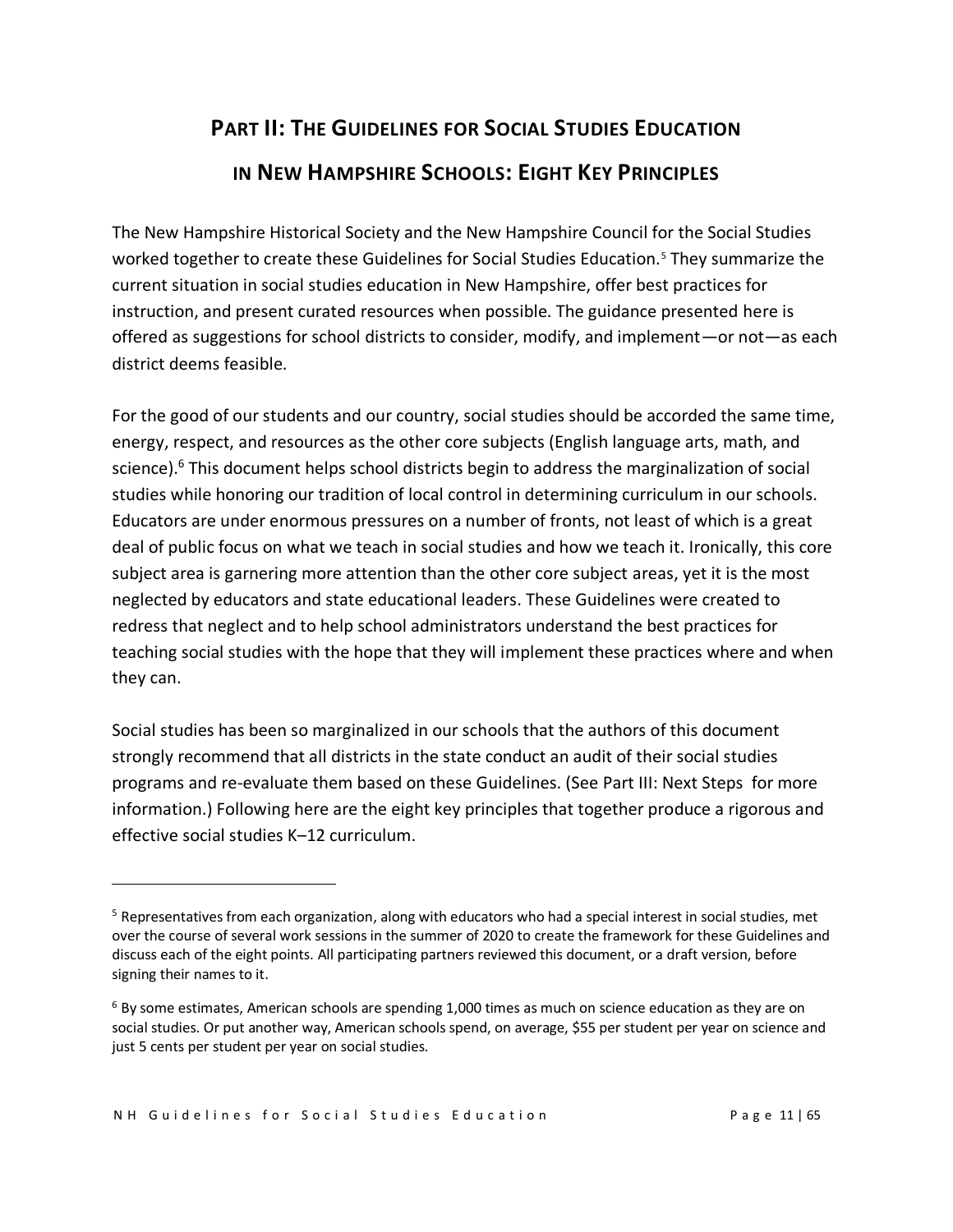## **THE EIGHT KEY PRINCIPLES IN A STRONG SOCIAL STUDIES CURRICULUM**

## **1 . SOCIAL STUDIES PROGRAMS ARE BASED ON HIGH-QUALITY, INTEGRATED CONTENT KNOWLEDGE AND SKILLS STANDARDS.**

*Summary*: New Hampshire school districts must look to social studies standards produced by other states or by national organizations to renew their social studies programs, ones that balance content and skills while offering the chronological scaffolding necessary for student learning.

This section and the one that follows comprise a disproportionate share of these Guidelines, which is fitting considering their importance to social studies education. The two topics are closely related, although for the sake of clarity, we have attempted to separate them into two distinct discussions. This section relates to content and skills academic standards, known in this state as social studies frameworks, which were last updated in 2006.

It is not the purpose of this document to offer a full review of the 2006 frameworks. Suffice it to say that for years educators have complained about these frameworks—the lack of specificity, the unwieldy organization, the erratic coverage of topics, the over-reliance on themes, the confusion over the proper role of the examples. The Thomas B. Fordham Institute, a conservative educational think tank, agrees, giving the New Hampshire frameworks failing grades in three separate critiques of state social studies standards.<sup>7</sup> Some may object to the Fordham Institute's ideological positions, but their 5-page review of New Hampshire's U.S. history and civics standards is illuminating. The Fordham Institute's reports call the New Hampshire frameworks "vague," "incomplete," and even "baffling." Among the problems cited with New Hampshire's frameworks are the lack of guidance on course sequencing, the absence of historical coherence or a chronological outline to scaffold learning, and the failure to provide

 $7$  The Fordham Institute has issued three state-by-state critiques of social studies standards. The first two reports ("Effective State Standard for U.S. History: A 2003 Report Card," by Sheldon M. Stern, et. al., September 2003, and "The State of State U.S. History Standards 2011," by Jeremy A. Stern and Sheldon M. Stern, February 2011) looked only at U.S. history standards. The third, "The State of State Standards for Civics and U.S. History in 2021," by Jeremy A. Stern, et. al., June 2021, looked at both U.S. history and civics. The findings may be influenced by the continuity of the authors across all three reports, but the 2021 publication includes statements from leading academics and educators in the field testifying to the quality of the effort and the importance of high-quality state standards in teaching social studies.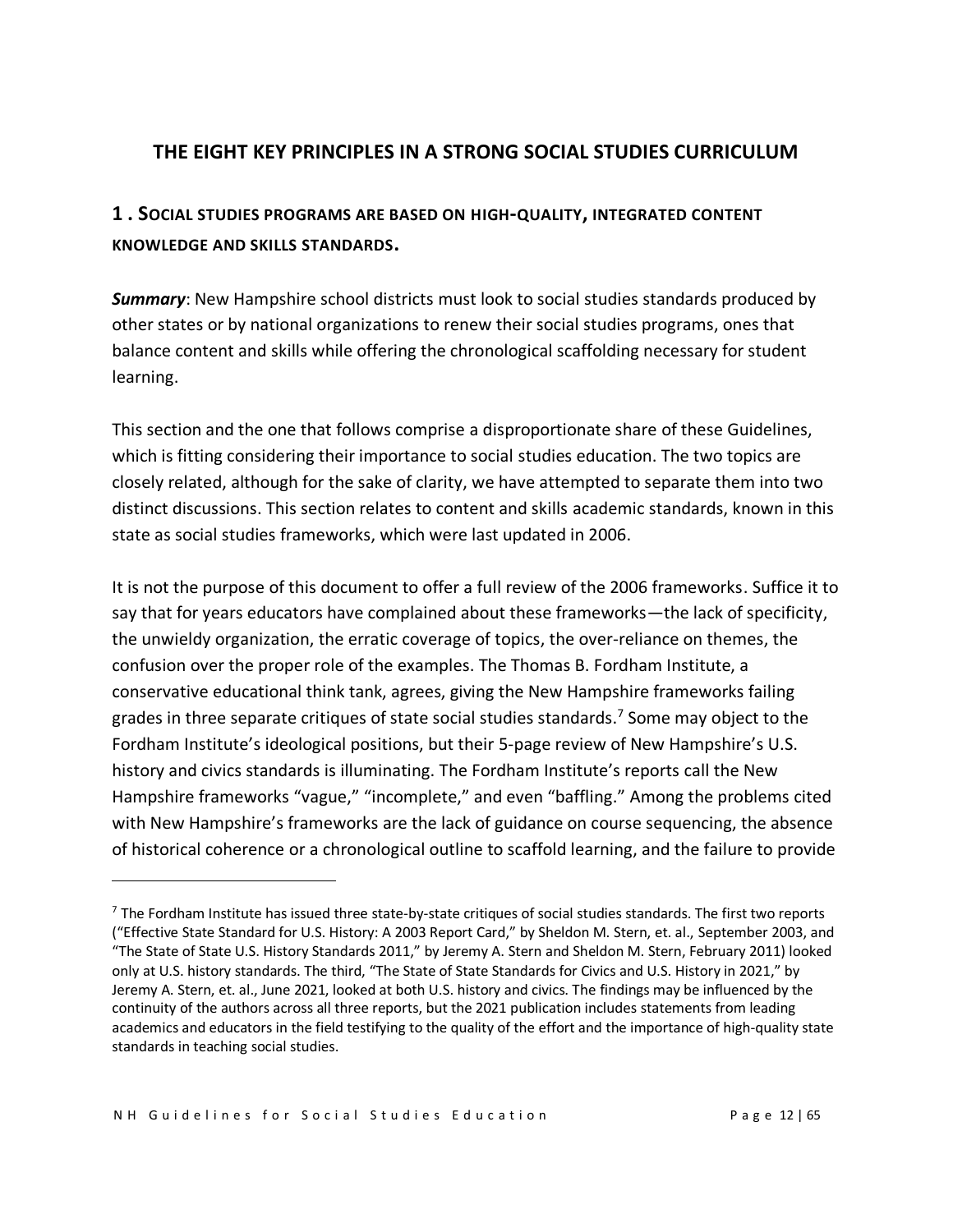any substantive direction regarding what material New Hampshire students should actually be learning.

The general lack of guidance from the state over the past several decades has left districts to design their own social studies programs, but the result in most schools has been a hodgepodge of topics compiled with no rhyme or reason, particularly in K–8 education. In the lower grades, social studies, if taught at all, usually revolve around random units of study handed down from now-retired educators or projects designed by individual teachers with special interests, none of which is presented chronologically or with any intellectual scaffolding.

In most schools, there is little vertical alignment, and when districts look carefully at their social studies programs, they will almost certainly find that some topics are inexplicably taught repeatedly in a student's academic career (without cross-grade coordination) while others are not taught at all. The Fordham Institute cites these problems as further evidence of the poor quality of New Hampshire's frameworks, stating, "U.S. History scope and sequence are simply nonexistent. There is no suggestion of what content is to be taught when. And the only hints of content are the examples attached to the expectations, which jump randomly across time. Nothing is offered that might help teachers structure a course, and there is nothing to suggest students across the state will share exposure to essential content." The issue of vertical integration is covered more thoroughly in the next section, but the need to define content standards that address these concerns and assign specific content to specific grade levels in a coherent fashion should be a high priority for any district hoping to revise its social studies program.

Well-balanced and clearly defined content and skills standards are indispensable for districts to move forward. True historical, economic, civic, and geographic literacy—that is, a deep understanding of society (past and present) that will provide useful context for tackling today's problems—must be based on a foundation of content knowledge that students demonstrate through the application of social studies skills. High-quality social studies programs are based on the principle of integrating skills with content knowledge. One without the other is not sufficient.

Furthermore, it is important that social studies programs are developed to promote student learning of ideas balanced with demonstrable facts. Content standards should support the development of these ideas and not devolve into checklists of people, places, or events.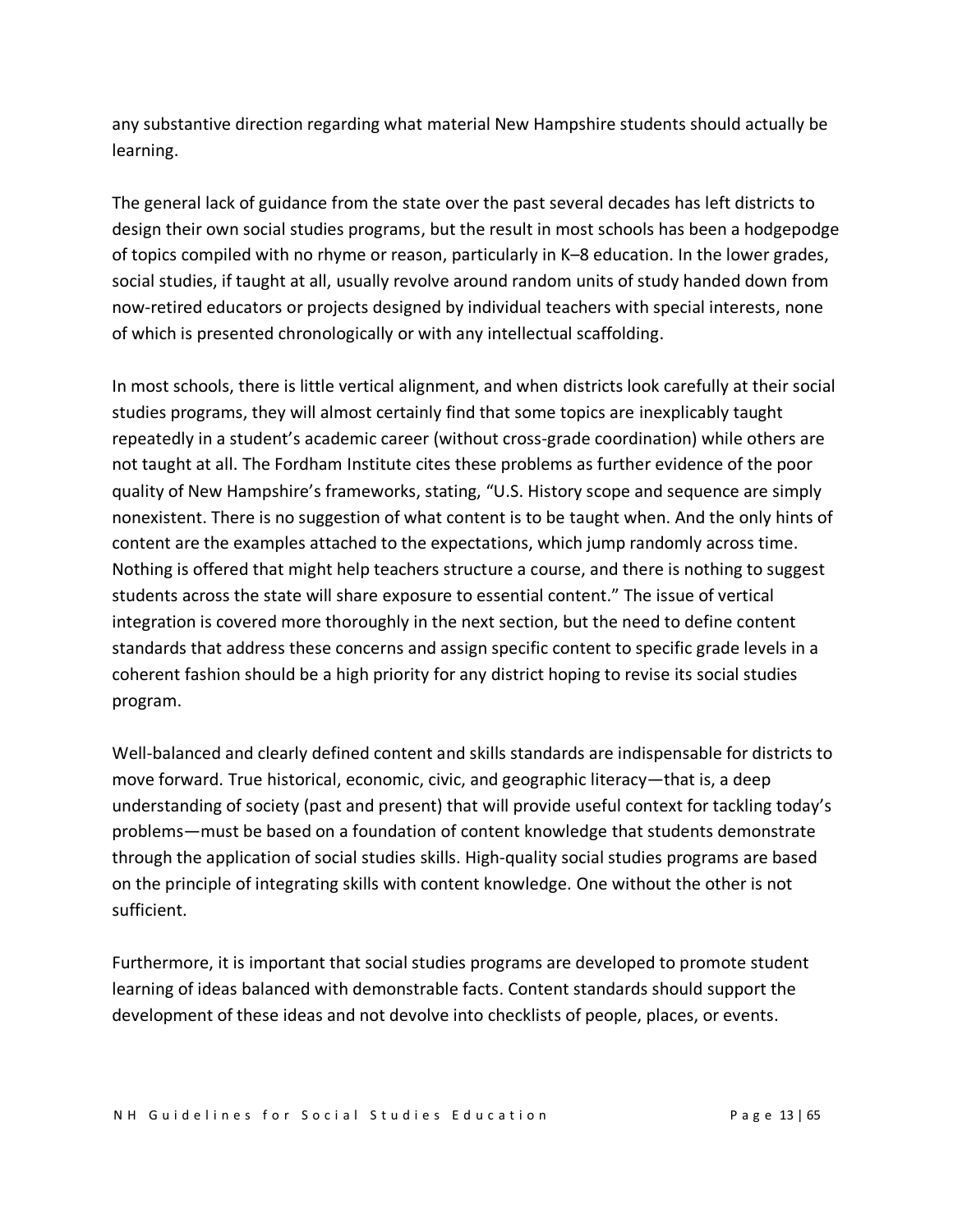One option for high-quality state social studies standards is to bring educators together to write them ourselves, independent from the NH DOE. The New Hampshire Council for the Social Studies and the New Hampshire Historical Society are exploring this option, but we do not underestimate the scope of this task. School administrators will be notified if our organizations decide to move forward with this effort.

*Resources***:** Where, then, can districts look for these content and skills standards? Devising such standards is a big job, one in which many states have already invested. With few other options, New Hampshire educators can look to the work done by these other states or by national organizations to provide the guidance they need. Administrators, though, will need to determine which of these alternative standards are best suited—or could be best modified—for their own districts.

As detailed below, Massachusetts and New York both produced consistently good social studies standards across the board, and if educators are looking for standards to emulate, either state would be a good starting point in almost every standards component.

## *U.S. HISTORY AND CIVICS*

**Massachusetts**: The recently adopted "[Massachusetts History and Social Science Frameworks](https://www.doe.mass.edu/frameworks/hss/2018-12.pdf)" (2018) are built around a unifying theme that spans the entire K–12 experience: America's founding principles and Americans' ongoing attempts to live up to those principles. Each grade level in K–8 receives its own summary, which lays out clearly the topics to be covered and the aims for each year of student learning, while integrating all social studies subjects (rather than breaking them out in subject strands as New Hampshire's 2006 frameworks do). U.S. history is covered throughout the younger grades, with a particularly strong focus in Grade 5, and then again in high school. In civics, the standards utilize the 8th grade year as a capstone to the introductory civics instruction students have received during their elementary and middle school years. This capstone year reinforces critical knowledge and ideas so that high school students are well prepared to study civics and government and its relationship to U.S. history in more depth and greater complexity. Social studies skills are defined for the entire K–12 span with age-appropriate progressions in difficulty.

**New York**: The "New York K–[12 Social Studies Framework](http://www.nysed.gov/curriculum-instruction/k-12-social-studies-framework)" (2014) lays out broad goals that students pursue throughout their K–12 education. The program is divided among all 12 grades, with specific topics assigned to each grade level. The K–12 sequence holds together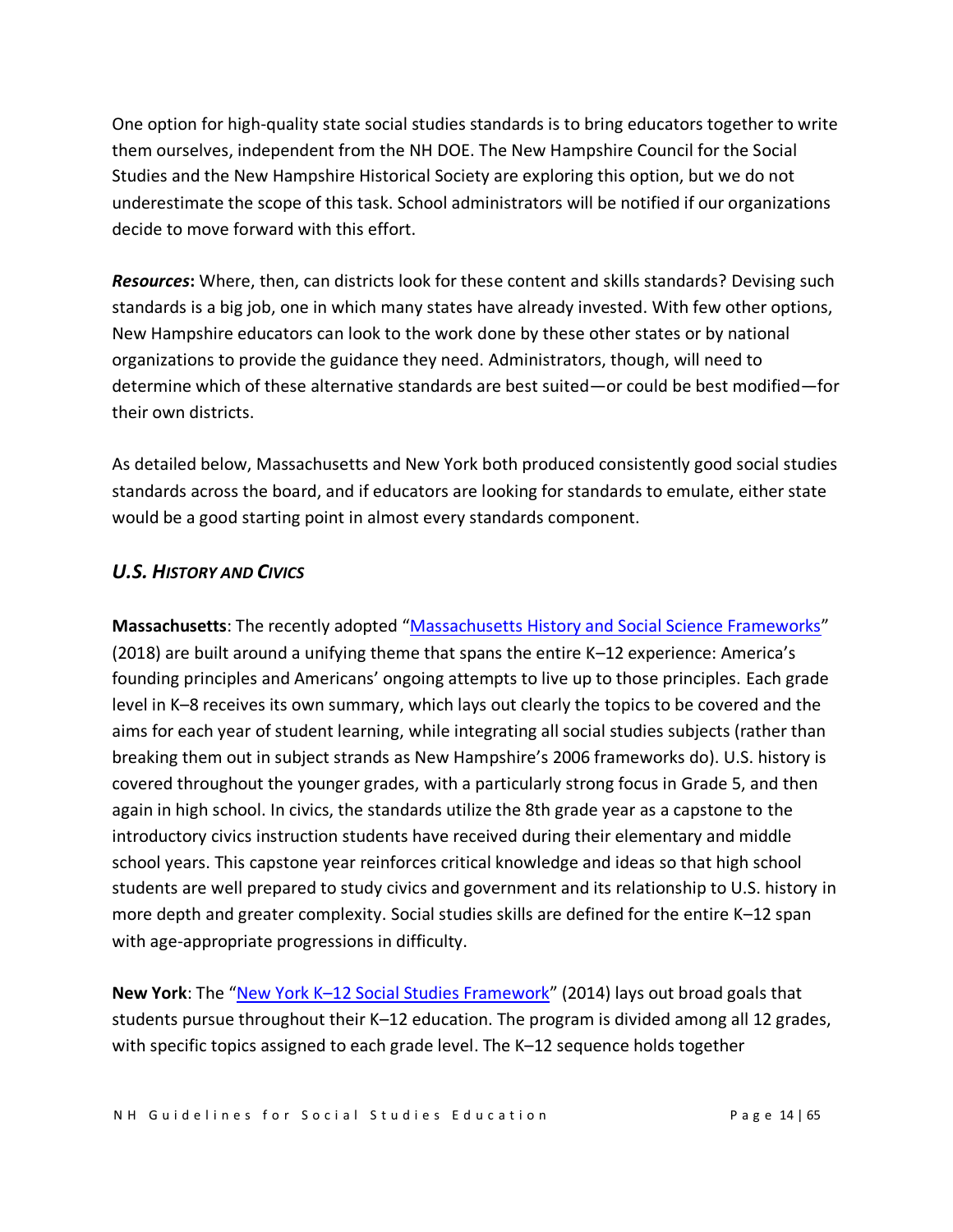chronologically and provides students with two surveys of U.S. history, one in grades K–8 and another at the high school level. Within a grade level, the frameworks define conceptual understandings and then provide content specifications. The frameworks also include a separate, detailed chart of the progression of social studies skills developed K–12. The K–8 civics curriculum is ambitious: civics is introduced as a discrete topic in very early grades, civic dispositions and skills are emphasized throughout elementary and middle school years, and civics is explicitly integrated with state and national history. The structure of the federal government is covered three times *before* students reach high school, with deepening complexity at each pass. The standards also call for civics to be taught in both 11th and 12th grades, ensuring that students are well-grounded in civics and government by the time they graduate and just as students are on the cusp of becoming voters themselves.

**Alabama**: The "[Alabama Course of Study: Social Studies](https://www.alabamaachieves.org/wp-content/uploads/2021/03/2010-Alabama-Social-Studies-Course-of-Study.pdf)" (2010) may seem a surprising choice when New Hampshire schools routinely outperform Alabama schools in national rankings, but these standards make some excellent organizational choices. For example, the Alabama standards present goals for grade spans and then more specific aspirations for each grade level in clearly written summaries that lay out learning intentions. Within each grade, the standards define key concepts, subtopics, and teaching examples, all of which work together to provide a cohesive narrative arc. They call for two full sequences of U.S. history, with two years devoted to it at the elementary level and a two-year survey at the high school level. But they also integrate state history with U.S. history throughout all grade levels, helping students tie national trends and events to more familiar circumstances closer to home. (New Hampshire's General Education Rules call for this practice as well, but it is rarely followed in New Hampshire schools.) Likewise, the civics standards explore the connections between theory and practice, and between ideas and events, linking them with real-life case studies from the past and the present.

The **[U.S. History National Content Standards](https://phi.history.ucla.edu/nchs/united-states-history-content-standards/)** were published in 1994 and immediately sparked controversy, becoming an early victim of the culture wars. Produced by the UCLA Public History Initiative and written by the well-regarded academic historian Gary Nash, they focus primarily on content for grades 5–12. There is material for the younger grades, but it is less detailed. The name is also a bit of a misnomer: these standards offer guidance on both content and skills, and they cover world history as well as national history. Each subject is organized by era and then divided into multiple standards and supporting competencies.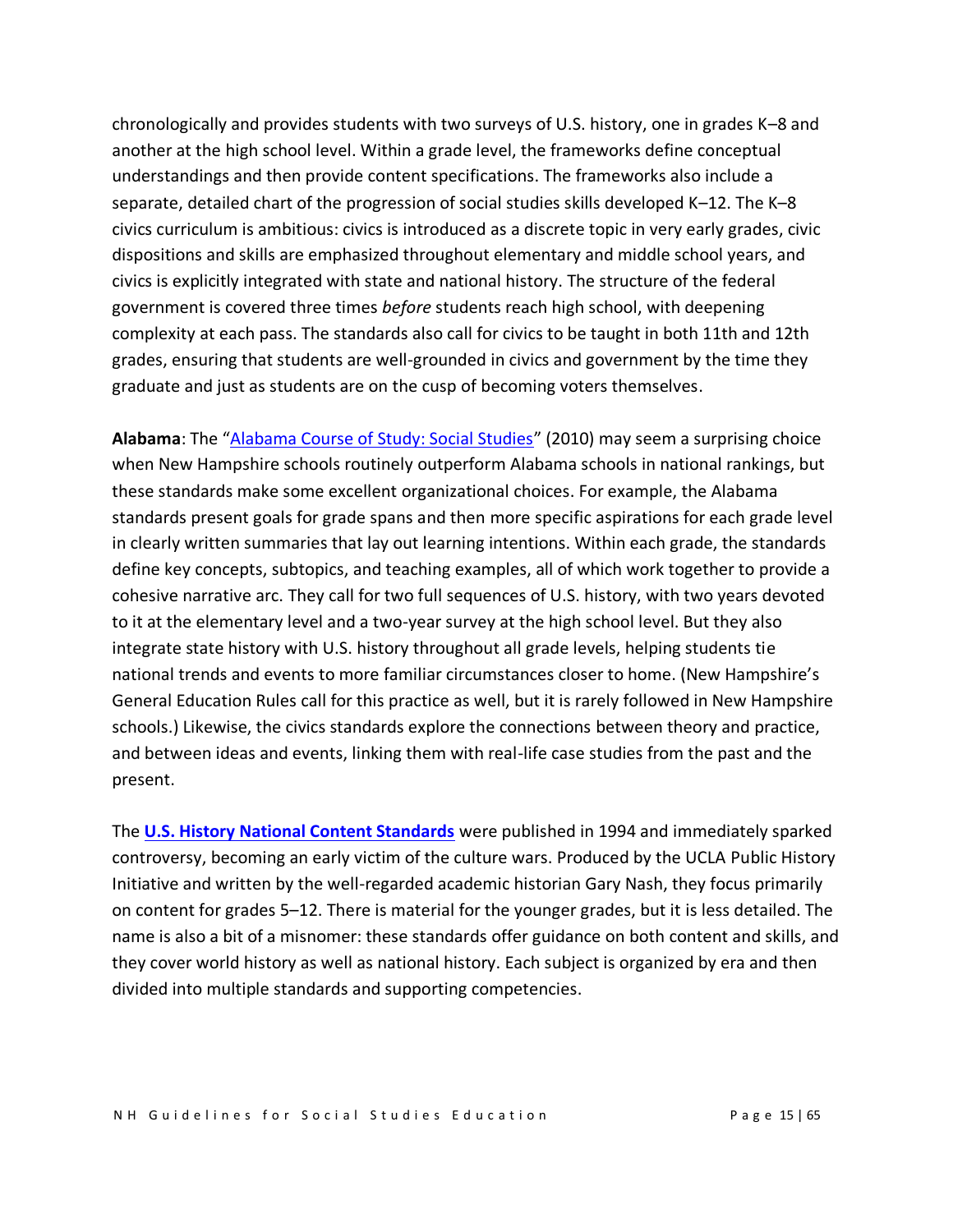The **[Advanced Placement](https://apcentral.collegeboard.org/pdf/ap-us-history-course-and-exam-description.pdf)** program offers standards for U.S., European, and world history, although they would need to be modified for the general student population. Although the amount and complexity of content covered in these courses is extremely ambitious, even for advanced students, they do cover a phenomenal amount of content and align well with historical thinking skills that are essential for all students (analyzing sources, causation, comparison, contextualization, and continuity and change over time). The course structure and the learning targets are highly structured and geared toward the appropriate AP test. The College Board closely guards instructional materials. Even the online guides are incomplete, but they provide valuable information about comprehensive coverage of these subjects.

The **[Educating for American Democracy Roadmap](https://www.educatingforamericandemocracy.org/)** was released in 2020 in conjunction with a national multi-pronged effort to provide nonpartisan support for better and more civics education in U.S. schools. The Roadmap is designed to work in conjunction with existing state standards and/or help guide states that are creating new state standards. There is a [guide](https://www.educatingforamericandemocracy.org/wp-content/uploads/2021/02/EAD-State-Standards-Guidance.pdf)  specifically on the relationship between the Roadmap and state standards. The Roadmap presents seven content themes supported by key concepts that are focused on civics with some U.S. history, although economics and geography can be worked into them as well. The Roadmap also presents five design challenges intended to provide guidance for inquiry-based instruction that align with the seven content themes. Each design challenge presents a series of queries or dilemmas that relate to modern civic life. It is vertically spiraled across four grade bands, with key concepts and driving questions.

The Center for Civics Education (CCE) created the **[National Standards for Civics Education](https://www.civiced.org/standards)** in 1994, and they have been sanctioned and distributed throughout the world by the U.S. State Department in an effort to educate people, here and abroad, in the principles of American democracy. Broken out by grade span, these standards are presented in the form of inquiries, with a table providing an overview of content to be covered in each grade span. The CCE expands on these standards and suggested teaching practices in an accompanying book.

#### *NEW HAMPSHIRE HISTORY*

New Hampshire history was incorporated into the 2006 frameworks in a haphazard fashion that ultimately diminished the importance and potential of the state's past in developing historical literacy in our students. New Hampshire's indigenous heritage is thousands of years old, and its European heritage places it among America's earliest English colonies. The state's history mirrors American history and provides many teaching opportunities to explore national topics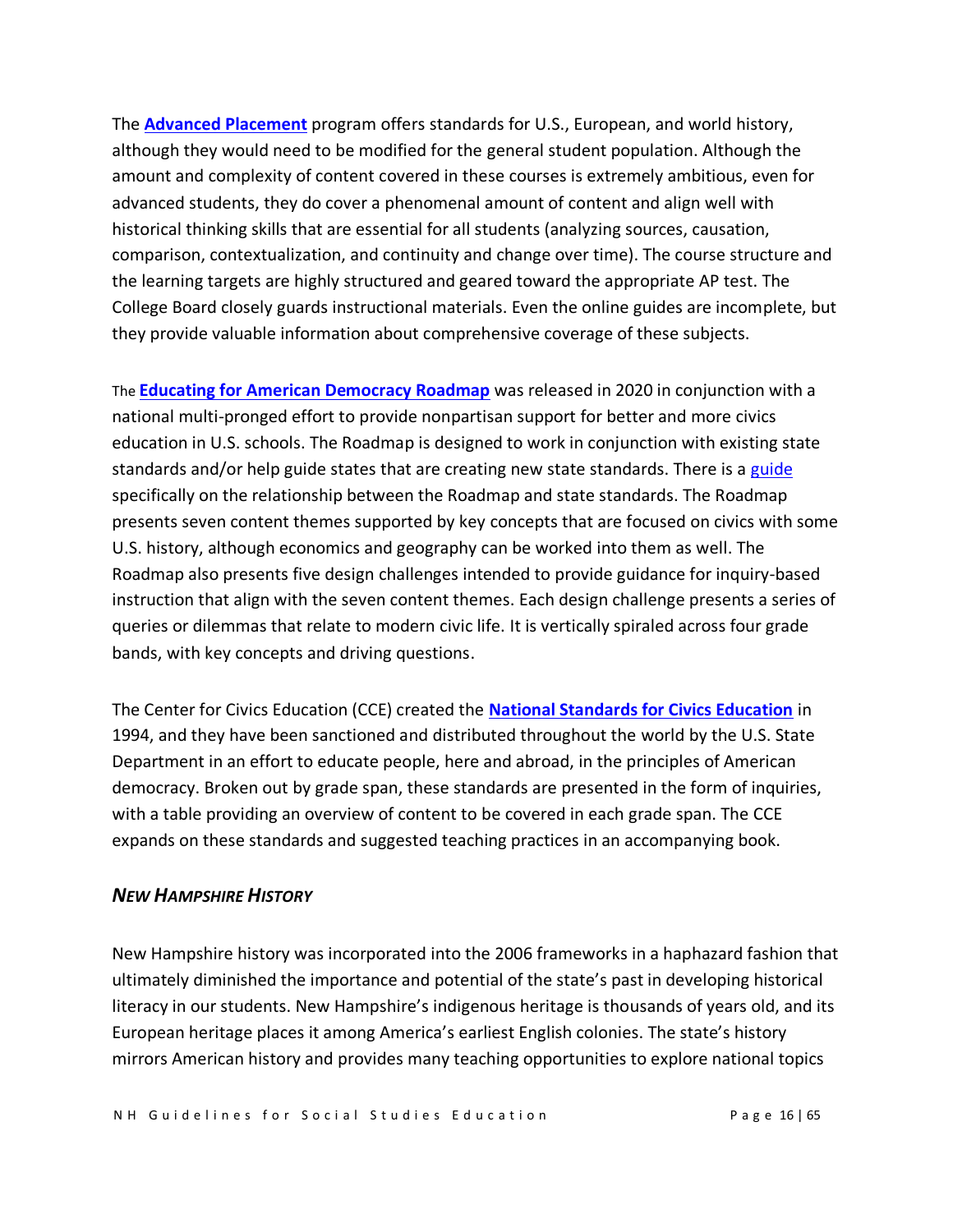at a local or state level, which foster student connections to their past and makes their history more relevant to their lives when they can see the effects of that history all around them.

The New Hampshire Historical Society has written state social studies standards for grades 3–5, in conjunction with five key ideas (Appendices B and C). These standards could be expanded to encompass other grades as well and be used as a launching point to create complementary U.S. history standards.

### *ECONOMICS*

**Minnesota**: Currently in the final stages of revision, the [Minnesota Social Studies Standards](https://education.mn.gov/mde/dse/stds/) (3rd draft) incorporate economics at every grade level, and at each level both a standard and benchmark are represented, clearly outlining what should be known and how it can be shown. Although the standards are careful not to dictate how this subject should be taught, they do provide very specific guidance as to what should be taught.

**Georgia**: The [Social Studies Georgia Standards of Excellence](https://www.georgiastandards.org/georgia-standards/pages/social-studies.aspx) adopt a more general approach organized around five economics areas: "fundamental concepts, microeconomics, macroeconomics, international economics, and personal finance." Each area includes 3–6 standards, followed by benchmarks. Unfortunately, no grade spans are attached to the standards, and Georgia states that, "These sections and the standards and elements therein may be taught in any order or sequence." However, the standards lend themselves to educational environments where social studies content is blended or taught through an interdisciplinary model, or where grade levels are not distinct.

The Council for Economic Education presents the **[Voluntary National Content Standards in](https://www.councilforeconed.org/wp-content/uploads/2012/03/voluntary-national-content-standards-2010.pdf)  [Economics](https://www.councilforeconed.org/wp-content/uploads/2012/03/voluntary-national-content-standards-2010.pdf)** (2nd ed., 2010) with explicit K–12 standards in economics and financial literacy. The standards are expansive, numbering 20 in all, complete with competencies and grade span benchmarks.

### *GEOGRAPHY*

The National Council for Geographic Education established the **[National Geography Standards](https://ncge.org/teacher-resources/national-geography-standards/)** in 1994 and revised them in 2012. The standards are divided into six "Essential Elements" and then further broken down into 18 "knowledge" standards with learning targets for three grade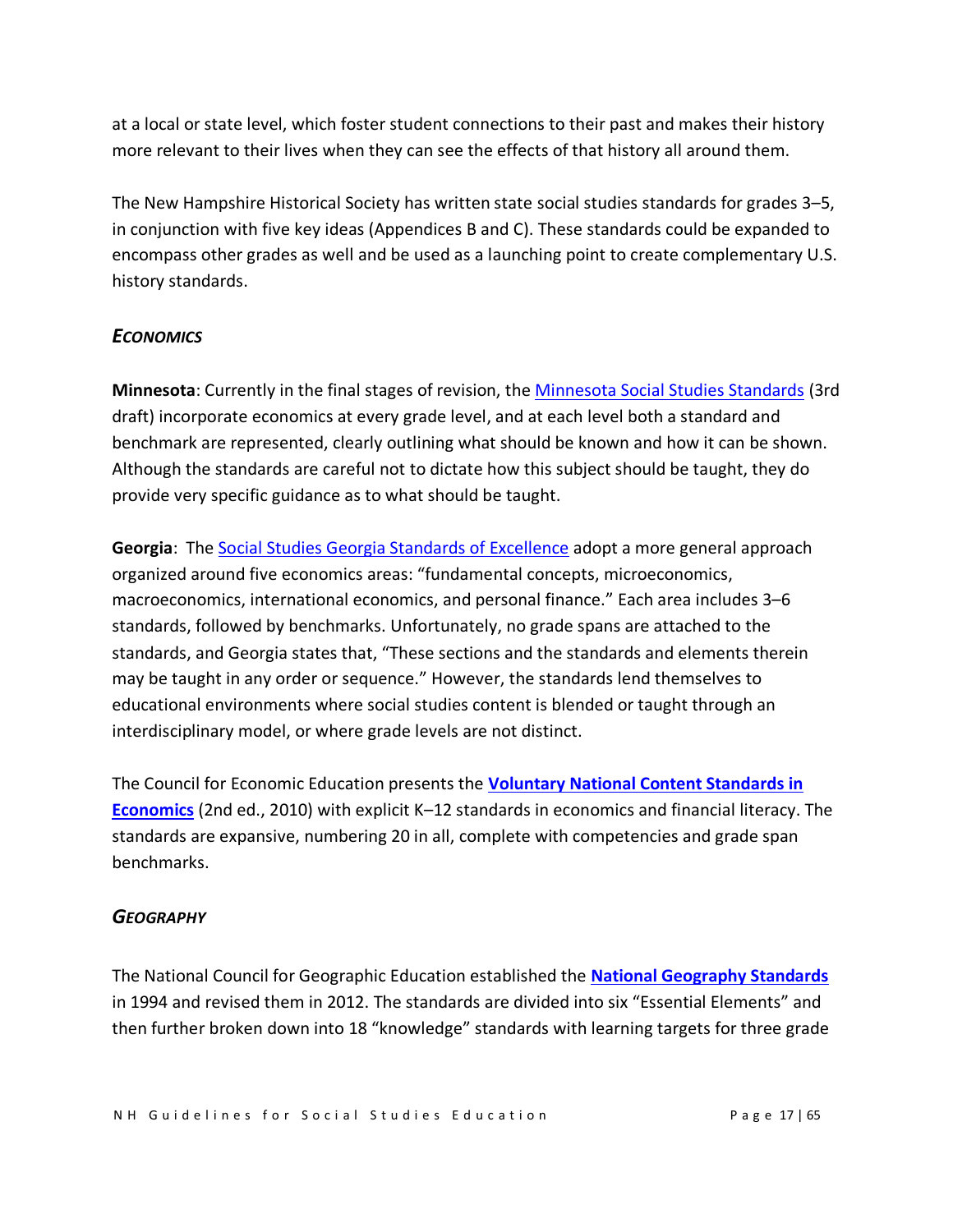bands that collectively cover K–12 education. The standards are not available online and must be purchased from the Council.

#### *GEOGRAPHY AND WORLD HISTORY COMBINED*

For most schools, there is a fair amount of overlap between geography and world history, so these subject area standards are often combined. There has been much debate about this subject area in recent decades, as educators attempt to balance world history with the more traditional survey of Western civilization, which ignores the history of huge portions of the globe. In this approach, Africa, Asia, and South America are viewed almost exclusively through the lens of European, and to a lesser extent American, colonization. In addition, many schools struggle with what time period to cover given the amount of material that comprises world history. For example, the Advanced Placement World History exam has come under a fair amount of criticism for only covering the period from 1450 to the present, a portion of time where Western (i.e., European) civilizations emerged as colonizing forces in the world.

**Massachusetts:** The "Massachusetts History [and Social Science Frameworks](https://www.doe.mass.edu/frameworks/hss/2018-12.pdf)" (2018) start students thinking and learning about world history in elementary school, although the focus is geared toward pre-Columbian North American history, rather than the world. Two years at the middle school level are devoted to ancient world history and geography, which lay the foundation for two courses on world history at the high school level, beginning in the year 500 and going up to the present. The standards separate topics into seven different historical themes to structure student learning. The overall quality of content, themes, and scope is excellent. Massachusetts teaches true world history rather than just Western civilization.

**New York:** The "New York K–[12 Social Studies Framework](http://www.nysed.gov/curriculum-instruction/k-12-social-studies-framework)" (2014) has minimal world history/geography in the early grades (K-4) with just a brief introduction to communities around the world. At this age level, most of the attention is focused on understanding social studies closer to home, with just a nod to the wider world. Social studies instruction in grades 5 and 6, however, is dedicated to modern world history and geography, with one year devoted to the Western Hemisphere and another year devoted to the Eastern Hemisphere. The high school program is much more ambitious, encompassing two full years of coursework and structured around nine sections delineated by regions and historical timelines. It covers the entire span of human history beginning with prehistory in 10,000 BCE. Like Massachusetts, New York's standards call for true world history rather than just Western civilization.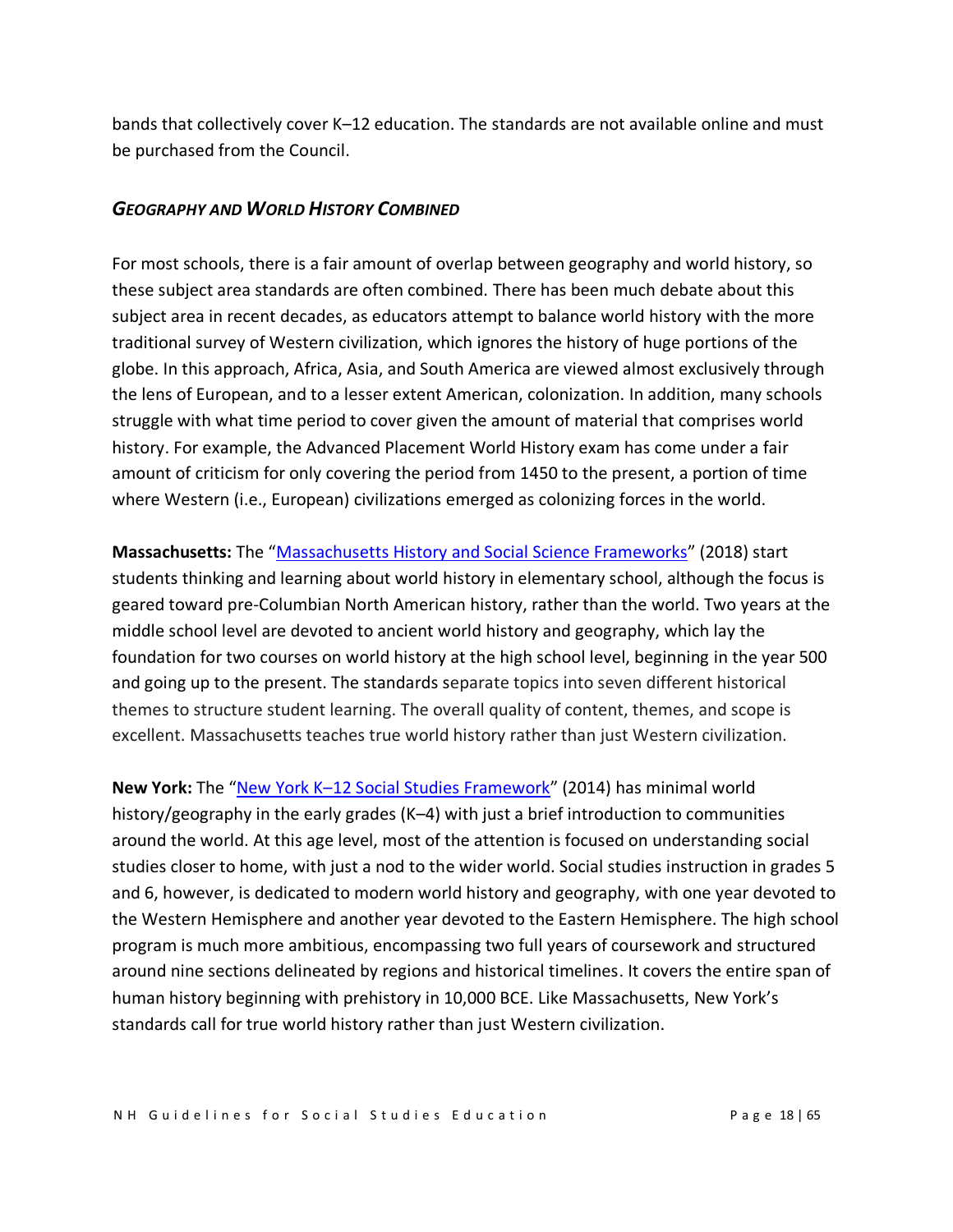**Michigan**: The state of Michigan has a very active geographic alliance that has worked to integrate geography into the "Michigan K–[12 Social Studies Standards](https://www.michigan.gov/documents/mde/SS_May_2018_Public_Final_622357_7.pdf)" (2018) at every grade level. Unlike other state standards, where geography often seems like an afterthought, Michigan's standards include multiple, embedded geography targets throughout students' educational careers. The entire 6th grade year is devoted to world geography with a follow-up year in 7th grade for both world history and geography. The standards also make a point of referring to U.S. history as "integrated" U.S. history, and substantial geography instruction is incorporated into these courses of study as well. At the high school level, one year is dedicated to world history and geography and another to U.S. history and geography, emphasizing once again its centrality to Michigan's social studies goals.

#### *INTEGRATION OF ALL SOCIAL STUDIES SUBJECT AREAS*

The College, Career, and Civic Life (C3) Framework incorporates all social studies subject areas into an integrated and innovative teaching method focused on the inquiry design model. Developed under the auspices of the National Council for the Social Studies (NCSS) in 2013, the C3 Framework is shaped around four "dimensions" that focus on the inquiry process. Students address a compelling question based on their findings in a series of supporting questions, which require the use and analysis of primary and secondary sources. The authors of the C3 Framework explicitly state that it was *designed to work in conjunction with state content standards* while also requiring students to look to the skills specific to each social studies discipline (history, civics, economics, and geography) to address compelling questions. The C3 Framework offers the potential for dynamic, meaningful instruction that highlights social studies' relevance to our world today and cultivates problem-solving techniques that rely on evidence-based conclusions and clear communication of students' findings.

New Hampshire educators have shown increasing interest in the C3 Framework in recent years but have had few opportunities to become familiar with it. The C3 and the inquiry design model it employs has great potential for student learning, but it requires a certain level of training before teachers can responsibly introduce it to their students. The NCSS published a book, *[College, Career, and Civic Life, The C3 Framework for Social Studies State Standards](https://www.socialstudies.org/sites/default/files/c3/c3-framework-for-social-studies-rev0617.pdf)* (NCSS Bulletin 113, 2013), to provide guidance in developing C3 instruction, and the [C3 Teachers](https://www.c3teachers.org/) [website](https://www.c3teachers.org/) offers a platform for educators to share IDMs and other teaching resources. In addition, the New Hampshire Council for the Social Studies has recently launched a [state C3](https://c3teachers.org/new-hampshire-hub/)  [Hub](https://c3teachers.org/new-hampshire-hub/) to promote the use of IDMs in Granite State classrooms. As promising as the C3 is, it is intended to supplement traditional classroom learning, not replace it.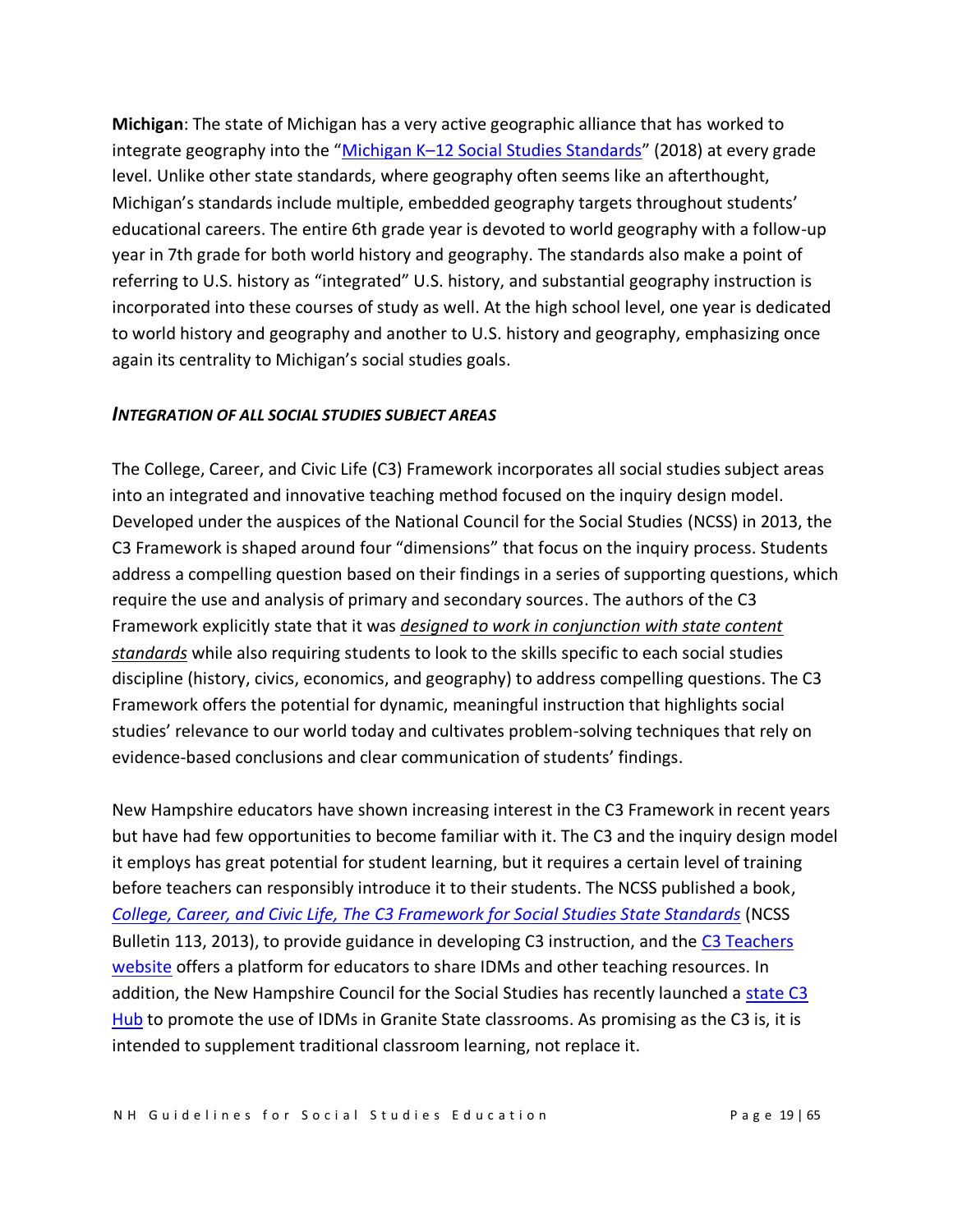# **2. Social studies is taught in grades K–12 in a spiral curriculum that offers increasing depth and complexity as students progress.**

*Summary*: New Hampshire schools should be teaching social studies from kindergarten through 12th grade and should vertically realign their social studies curricula in a spiraling, coherent program.

This one statement includes several key elements of high-quality social studies programs that need to be addressed.

New Hampshire students are starting social studies too late. With many schools not beginning serious social studies instruction until 8th grade, some students may not receive social studies at all in the years from kindergarten through 7th grade. Even when social studies is included in the curriculum at lower grades, it is receiving considerably less time than the other core subjects. It is often treated more like an elective or enrichment program than a crucial pillar of student learning.

Furthermore, many New Hampshire schools teach social studies in a non-spiraling curriculum. Students are only getting one opportunity to learn difficult and complex topics, and this one opportunity often comes when they are too young and developmentally unprepared to fully understand the material. The most egregious example is U.S. history. In general, for high schools in this state, the U.S. history survey begins with Reconstruction (i.e., after 1865) and does not include the colonial, revolutionary, or antebellum periods. Early grades are supposed to cover American history before 1865, but in practice they do so erratically, if at all. Many students begin their high school U.S. history course without knowing who won the Civil War. Even if districts were committing the time and resources to cover U.S. history in the early grades, it would be at a basic level given the developmental stage of the students. Students would never learn about the American Revolution or slavery at even a high school level. This single, incomplete pass in U.S. history, along with similar neglect shown to civics, economics, and geography, prevents students from developing their understanding of complex and important topics, many of which continue to affect society today.

A typical K–8 social studies education in New Hampshire schools covers an odd and disjointed collection of topics, often not presented in chronological order. This lack of historical cohesion is shocking for a subject that is naturally structured around a narrative arc. That arc should provide an intellectual scaffold, which is critical for student learning. Oddly enough, scaffolded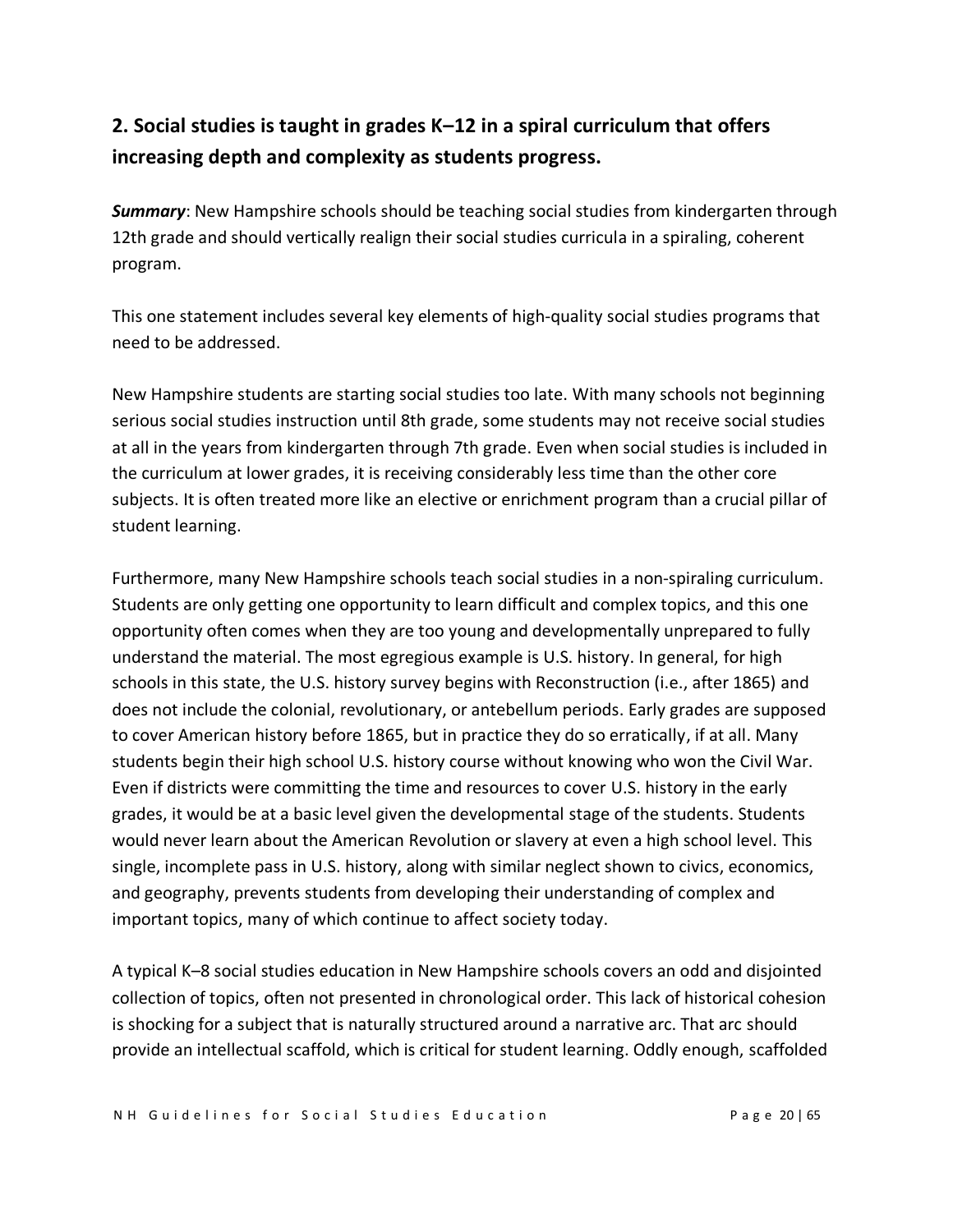learning seems to be accepted in other subject areas but not the one that is most obviously structured around the chronological passage of time. Even the Next Generation Science standards present their content in grade spans that are called "storylines," implying a scientific narrative. Yet social studies is taught with little regard to the idea of continuity and change over time or that history is a collection of interconnected stories that are deprived of meaning when explored out of chronological order or without proper contextualization.

Most New Hampshire schools have not vertically aligned their social studies programs in years, so what little social studies offered in grades K–8 is not the result of a deliberate course of study but rather a random assortment of topics, usually presented without any sort of chronological cohesion.

All of these problems are compounded by a general erosion of social studies time in elementary and middle schools. At best, elementary students spend 30–45 minutes per week on social studies *or* science, which in practical terms ends up being time spent heavily in favor of science. In some elementary and middle schools, social studies time has been eliminated altogether. Instead, ELA, math, and science teachers are asked to work social studies into their instruction where and when they can. In some schools social studies is becoming more of an elective, often accorded less dedicated time than art, music, world languages, or physical education, or is relegated to a co-curricular, with little if any foundational classroom instructional time. For schools that still have dedicated social studies time in grades K–8, this period tends to be viewed by teachers and administrators as a time when students can be pulled out of the classroom for special services, club meetings, or other non-social studies activities. This lack of time in K–8 instruction has an adverse effect on high school social studies, with high school teachers reporting that they have to spend more time on rudimentary social studies than in the past, which cuts into their own instructional time and ultimately curtails how much high school material they can cover in their classes. No other core subject is marginalized in this manner.

#### So how can this multitude of problems be addressed?

First, school districts should revise the scope and sequencing of their curriculum to begin substantive, but age-appropriate, social studies instruction as early as possible, preferably in kindergarten. Introducing social studies to children at such young ages not only helps establish the intellectual scaffolding that is necessary for more in-depth social studies in the older grades but has also been shown to improve ELA test scores. (More about the cross-curricular nature of social studies is covered in Part II, No. 3.)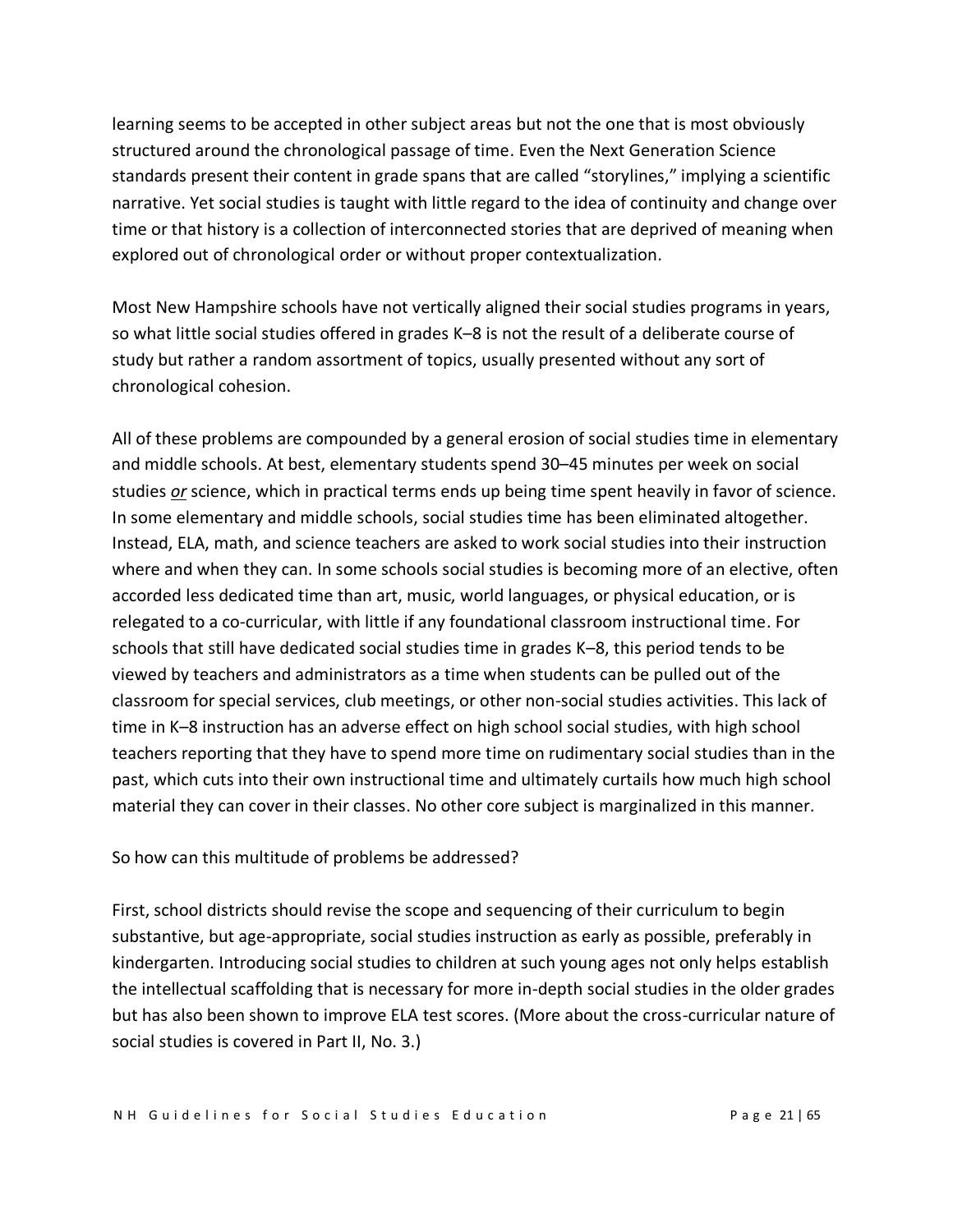Second, school districts should conduct social studies audits, including vertical realignments. Altering a course of study that may have been in place for decades (even if only on paper) will no doubt be disruptive, but it is necessary if school districts are to stop repeating the mistakes of the past.

The overarching idea is that children's social studies education should start by exploring ideas surrounding families, schools, and communities in the younger grades, gradually expand to local, state, and U.S. history and civics (in that order) in the upper elementary and early middle school years, then cover economics, world geography and history before or during 8th grade, and finally circle back to all topics to reinforce and deepen learning in high school, particularly in U.S. history, civics, and economics. At least two complete passes of U.S. history are necessary, and civics requires multiple passes to reflect the complexity of living in a modern democracy.

Many school districts also need to re-evaluate their approach to state history, which the state of New Hampshire expects to be taught at every grade level. New Hampshire is fortunate in that its history mirrors national history and can therefore reinforce U.S. history instruction. In fact, a comprehensive and multi-year course of study in New Hampshire history in the elementary years (grades 3–6) could provide students' first pass at U.S. history and civics.

*Resources***:** The various state and national standards listed above in Part II, No. 1, provide excellent examples of spiraling social studies standards. They all outline a course of study that begins in kindergarten and deepens in complexity as students progress through Grade 12. In addition, and perhaps most importantly, they all lay out social studies programs that provide at a minimum—two complete passes of U.S. history and civics instruction that is reinforced multiple times during the course of students' academic careers.

In the past, one obstacle to substantive social studies learning in the younger grades has been the lack of age-appropriate curricula. More options have recently become available for this age group, including one that was developed specifically for New Hampshire students:

**"Moose [on the Loose: Social Studies for Granite State Kids](https://moose.nhhistory.org/)"** was created by the New Hampshire Historical Society and geared toward upper elementary students (grades 3–6). This free, online resource is a complete curriculum focusing on New Hampshire state history, along with civics, economics, and geography. It is organized around 18 units of study, each unit of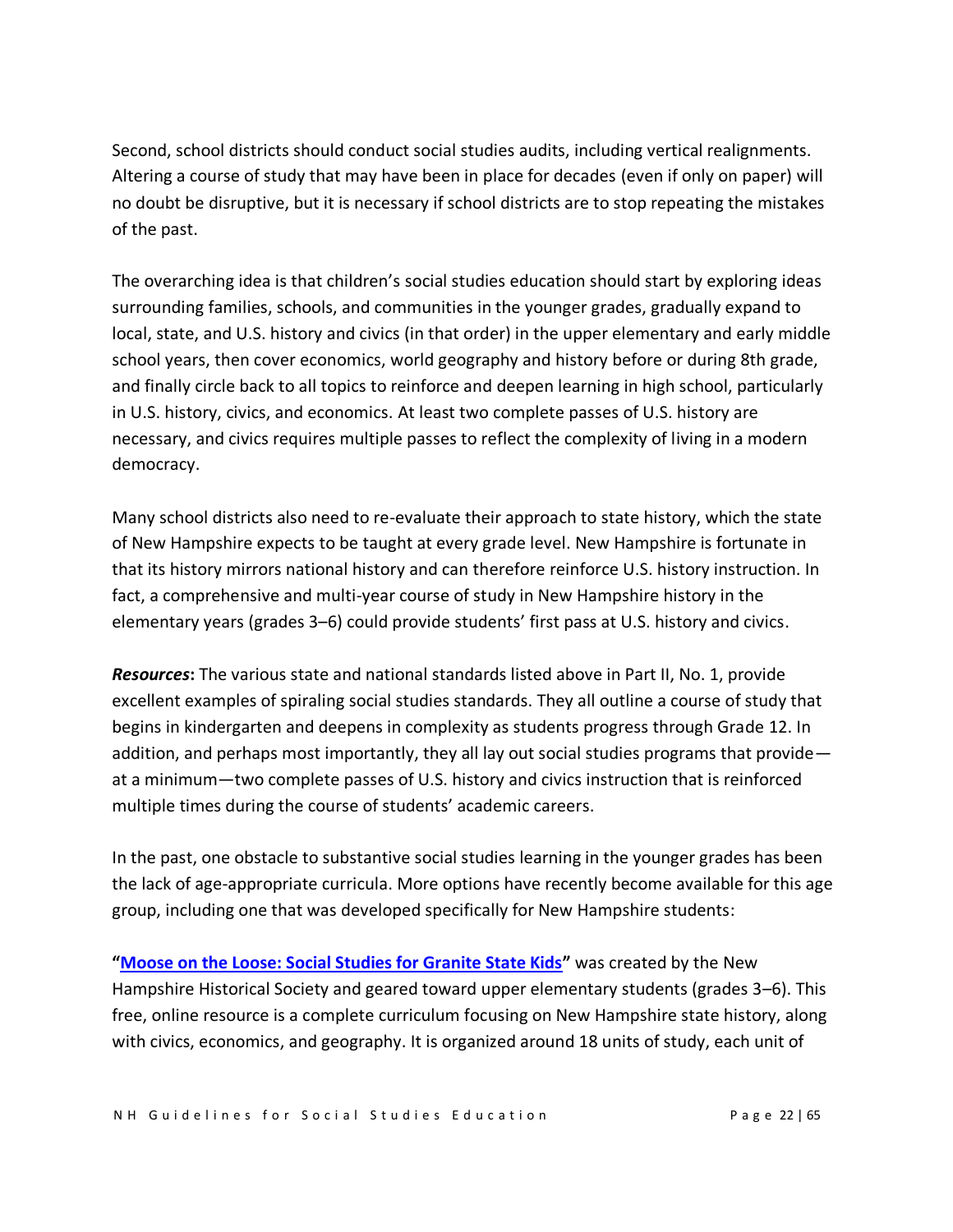which can be used independently or in conjunction with other units. Two units are devoted specifically to civics and government, both state and national. The "Moose on the Loose" provides lesson plans, assessments, projects, student readings, online and printable activities, suggested field trips, virtual field trips, age-appropriate primary and secondary sources, instruction in social studies skills, primary source sets, IDMs, explainer videos, and much, much more. The entire curriculum is aligned to national standards for ELA, math, and science, with a heavy overlap in ELA skills. The" Moose on the Loose" is essentially an ELA curriculum that uses social studies to provide context.

The *[We the People](https://www.civiced.org/we-the-people/curriculum)* curriculum, developed by the Center for Civics Education, focuses on national civics and government beginning with upper elementary students and extending through Grade 12, with textbooks, resources, and lesson plans available for purchase.

Many other organizations offer supplemental material that range from individual lesson plans to more comprehensive programs of study. They are discussed in the appropriate sections of Part II, below.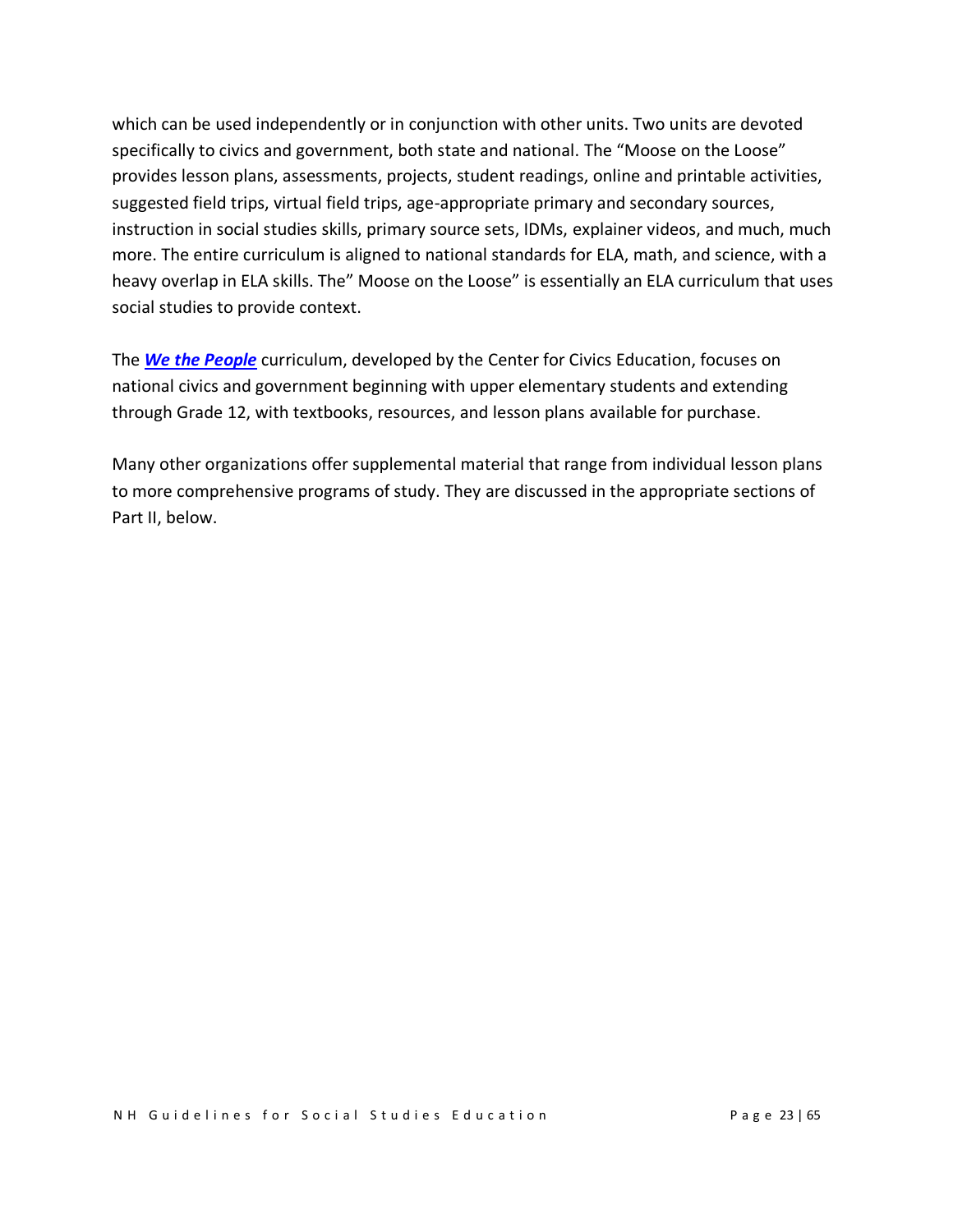## **3. Inherently cross-curricular, social studies integrates with and enhances other disciplines.**

*Summary*: Social studies has enormous potential, when integrated with other subjects, to improve learning across the board. Rather than looking at instructional time as a zero-sum game—i.e., any increase in one area necessitates a decrease in another—educators should recognize social studies' ability to scaffold all learning through cross-cutting concepts.

Integrating social studies into the other subjects, with the input of trained social studies teachers, offers opportunities not only to educate in this important subject area but also to improve the quality of education in the other core subject areas. Social studies, or the study of people and societies, provides the context for all other subject areas, making them meaningful and relevant to our world today. Social studies allow students to see the import of each subject area reflected in our history, our government, our economy, and in our ability as a society to make decisions and solve problems. Social studies is the glue that holds all other disciplines together.

**Literacy and Cultural Literacy.** Classroom time spent on social studies in K–8 education continues to shrink, squeezed out by subjects that are tested and therefore demand accountability. Particularly in ELA, content-light and skills-heavy instruction has further marginalized social studies. It is not enough to read an occasional story about Rosa Parks or do a project about the Fourth of July—activities that are typically done in isolation and without context. Such disjointed coverage does not foster true understanding of social studies or reap the benefits that contextual knowledge can provide in supporting literacy or reading comprehension. It is critical that foundational learning in social studies begins in the elementary grades, not just to introduce the study of history, civics, economics, and geography, but also to support English language arts, which is the subject area where elementary students spend the majority of their time.

A growing body of research is starting to substantiate a solid connection between social studies education and literacy, particularly in the elementary grades.<sup>8</sup> In fact, some scholars believe

<sup>8</sup> Smith, Reid, et al., "The Role of Background Knowledge in Reading Comprehension: A Critical Review," *Reading Psychology* 42.3 (2021): 214–40. Adam Tyner and Sarah Kabourek, *Social Studies Instruction and Reading Comprehension: Evidence from the Early Childhood Longitudinal Study,* Thomas B. Fordham Institute, fordhaminstitute.org/national/resources/social-studies-instruction-and-reading-comprehension. This conclusion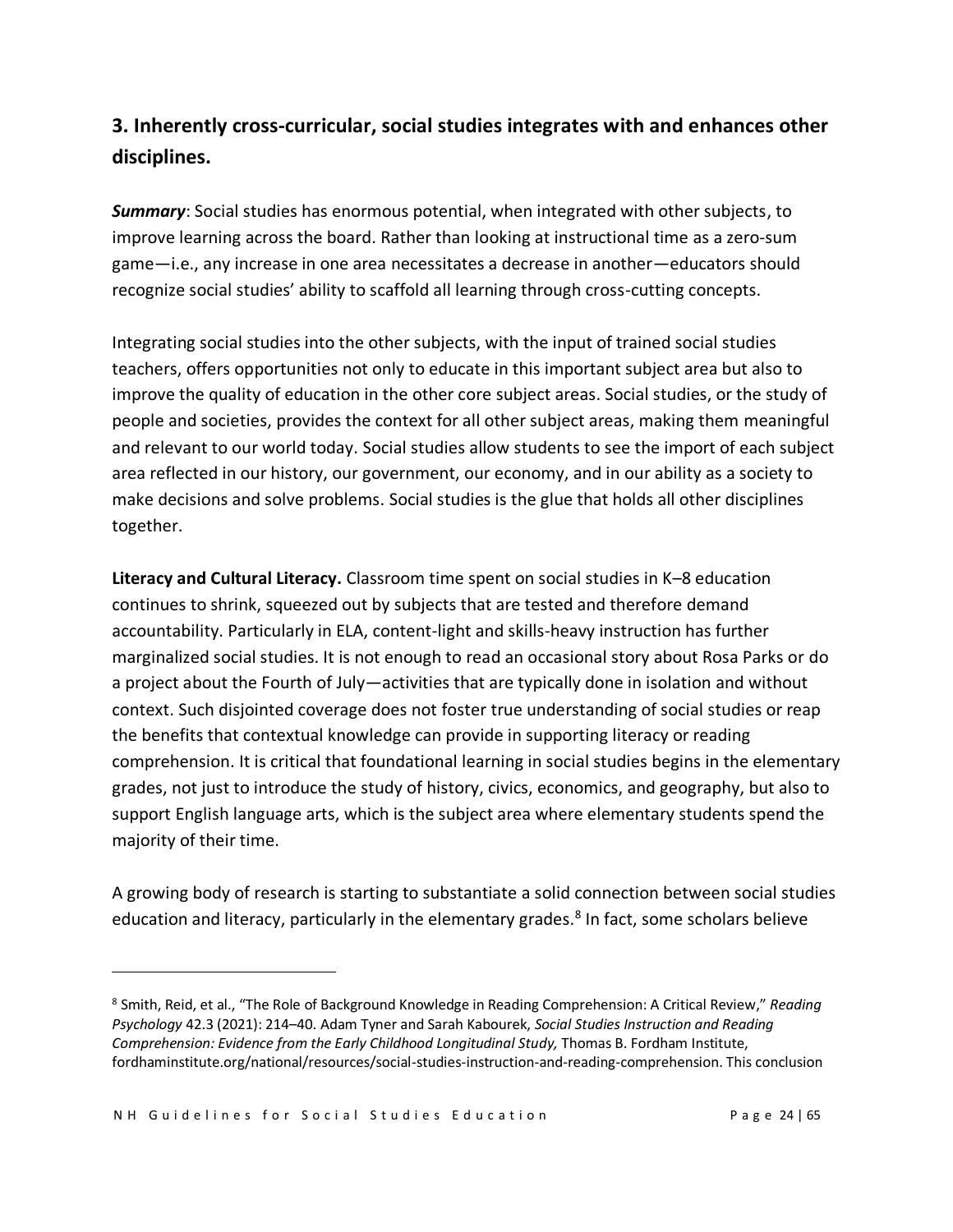that the marginalization of social studies education is directly linked to America's stagnant ELA test scores, despite all the investment made in education in past decades. Educators are increasingly coming to understand that skills alone—particularly ELA skills—are insufficient for real and sustained learning. Students must have contextual knowledge in order to authentically practice those reading comprehension and literacy skills.

This connection is summarized by the Fordham Institute, which argues, "students read better when they have some basic understanding of the subject matter, and they may even acquire new vocabulary more quickly when they are in a better position to infer its meaning from the context. And of course, both fiction and nonfiction are stuffed with references and allusions to U.S. History and civics content—from Thomas Jefferson to the Civil Right movement—which may explain why recent research suggests that elementary students' English language arts performance improves more quickly when they spend more time on social studies."<sup>9</sup>

The development of cultural literacy—which is exactly what social studies does—is particularly important in improving reading comprehension. Social studies instruction, when well-taught, introduces students to many of the cultural references in art, music, literature, folk art, sports, and popular culture that adults take for granted. Greater familiarity with a topic, its context and meaning, leads to better long-term learning outcomes.

Inquiry-based instruction, a model that is being adopted by school districts all over the country to teach social studies, exemplifies how social studies supports literacy education. In an article published on the C3 website, the authors of the C3 Framework explain how teaching with the inquiry design model inevitably expands literacy skills: "We intuitively know that inquiry in social studies involves the use of sophisticated literacy skills; after all, when we ask and answer questions, we typically read and write and speak and listen. The national English Language Arts standards provide a foundation for inquiry in social studies through its emphasis on reading rich informational texts, writing evidence-based arguments, and speaking and listening in public venues. These foundational literacy skills support the pedagogical directions advocated in the

has even moved from the academic world to public discourse with books like journalist Natalie Wexler's *The Knowledge Gap: The Hidden Cause of America's Broken Education System—And How To Fix It* (2019).

<sup>&</sup>lt;sup>9</sup> "The State of State Standards for Civics and U.S. History in 2021," June 2021.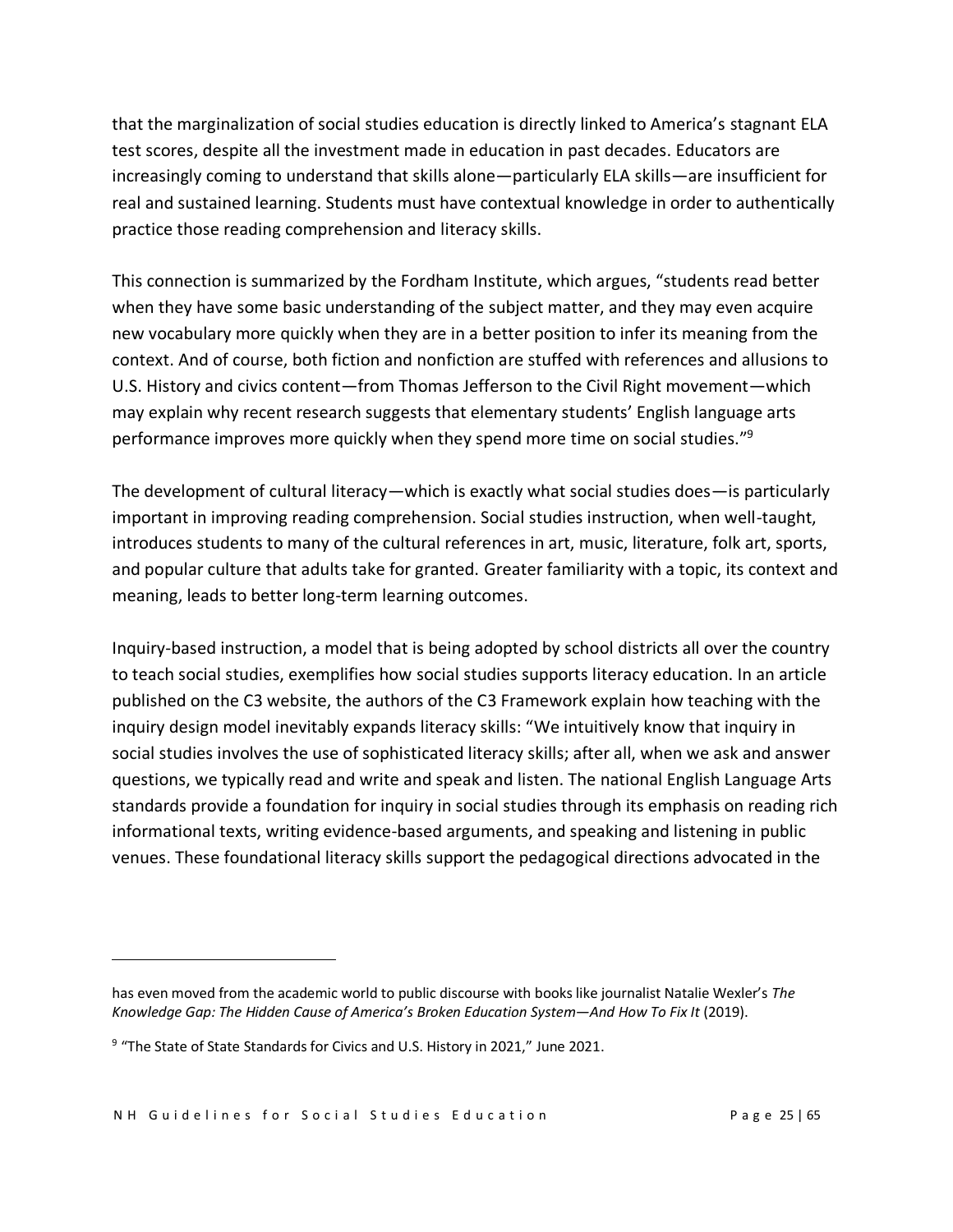*C3 Framework*." <sup>10</sup> An exploration of the C3 Framework clearly shows that intersection between social studies inquiries and a broad swath of English language arts skills, including the ability to write persuasively; understand and evaluate sources; compose evidence-based arguments; and communicate effectively. Learning in social studies and English language arts effectively support and reinforce one another.

If the development of cultural literacy improves literacy in all children, the benefits are even more pronounced in disadvantaged student populations. Comprehensive social studies education can begin to redress student inequalities by creating intellectual frameworks for students who might not have learned them at home. Otherwise, those gaps between students from affluent backgrounds and disadvantaged backgrounds will only grow. As Natalie Wexler writes in her study of American educational practices, "Whatever the causes, it's clear that children with certain risk factors begin school with skills that may be almost a year behind those of their peers. And the gap only widens over time. The more knowledge a child starts with, the more likely she is to acquire yet more knowledge. She'll read more and understand and retain information better, because knowledge, like Velcro, sticks best to other related knowledge. $"^{11}$ In short, while literacy has long been recognized as foundational for academic success in all disciplines, cultural literacy plays an equally if not more important role in determining student outcomes.

**Mathematics**. The link between social studies and mathematics is less clear, but social studies provides opportunities for students to practice their math skills in real-life situations, particularly in the use of statistics and probability. But even more rudimentary math concepts, like using charts and graphs, are routinely used in the study of history and economics, providing another avenue through which contextual knowledge can provide meaning, particularly for visual learners.

Perhaps more important to our world today is developing students' capacity to see how mathematical concepts can affect real-world situations when, for example, public opinion is shaped by Facebook algorithms and decision-making by businesses and governments is data

<sup>&</sup>lt;sup>10</sup> S. G. Grant, John Lee, and Kathy Swan, "The Inquiry Design Model," C3 Teachers, September 2015, c3teachers.org/wp-content/uploads/2014/10/IDM\_Assumptions\_C3-Brief.pdf.

<sup>11</sup> Wexler, *The Knowledge Gap*, p. 35.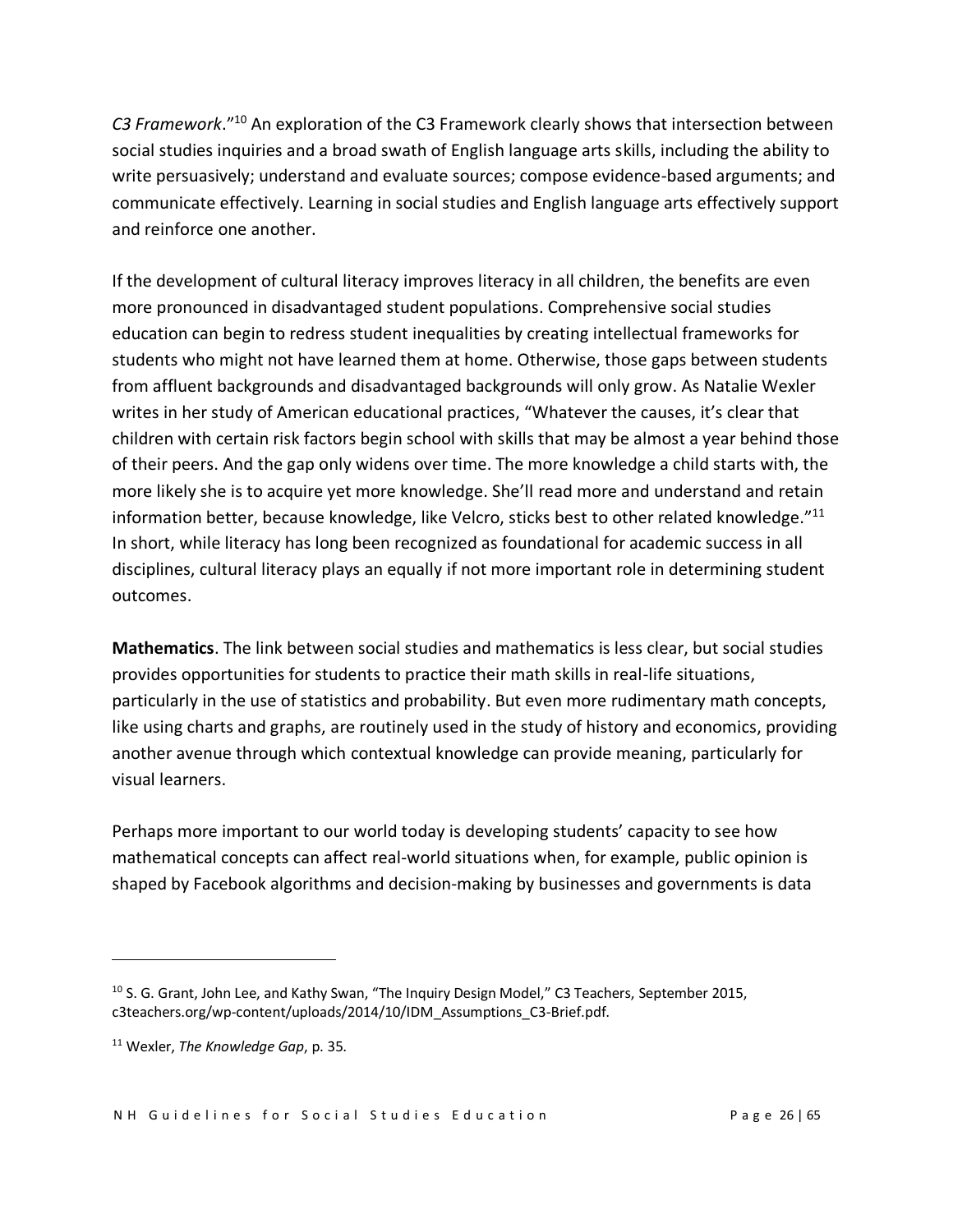driven. Students must know not only how to make calculations but also understand how calculations can be used or even manipulated.

**Science**. The intersection of science and social studies offers even more opportunities to show how intellectual concepts can have real-life impacts. The expansion of scientific knowledge and the development of technological innovations have created the world in which we live today. Students will have a greater understanding of scientific principles if they can see how those principles were discovered, used, and developed.

For example, the Next Generation Science standards specifically cite cross-cutting concepts that intersect with social studies. Students may learn about energy, for example, its production, use, and storage, as well as its ability to be transmitted to power machinery, etc. But how much more meaningful will learning about energy be when students can see how water transformed into energy was used to power the Industrial Revolution, a technological innovation with profound societal and economic impacts that likely occurred in students' very own communities when you live in a state like New Hampshire.

In addition, the role of science in public-policy making is indisputable, thus providing an intersection between science and civics—one that has major implications for American society. In an age when scientific findings are widely disputed, and often disparaged, students will need not only some scientific literacy but also an understanding of the broader impact of science. Likewise, they will need an understanding of the development of technology, which has brought about so much change in the world. Through social studies, students will learn about the effects of science and technology and our collective responsibility to use them wisely.

*Resources:* Few educational resources have been developed that fully recognize the importance of the interdisciplinary nature of social studies, but the ones listed below are a start.

At the elementary level, once again the **"[Moose on the Loose: Social Studies for Granite State](https://moose.nhhistory.org/)  [Kids](https://moose.nhhistory.org/)"** by the New Hampshire Historical Society integrates state social studies with English language arts, with some connections made to national math and science standards. Educators can consult charts that cross-reference "Moose" lesson plans with these different standards and pursue curriculum paths that intersect with these subjects.

**Next Generation Science** standards include cross-cutting concepts that could be matched to complementary social studies standards.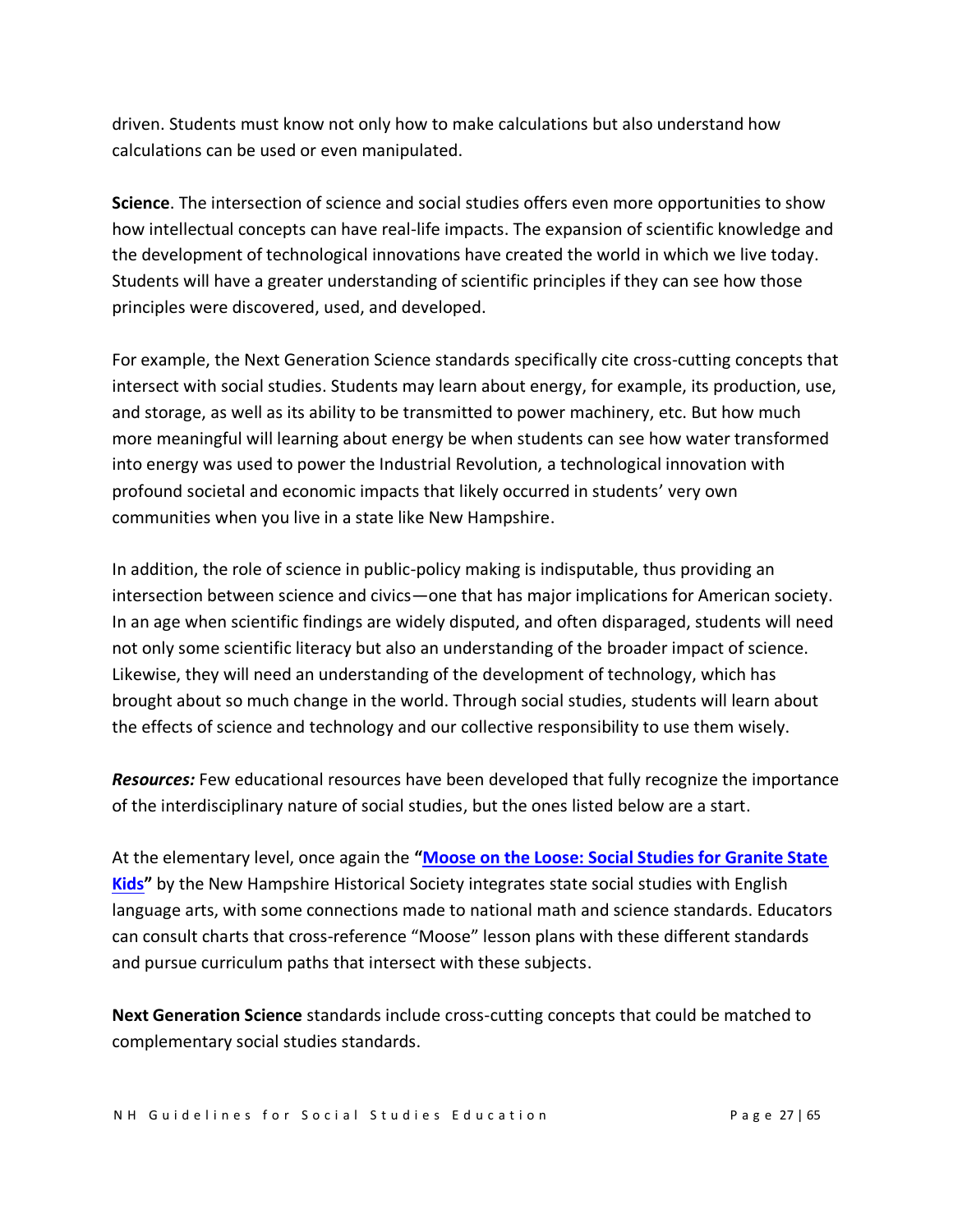**Common Core Standards** offer history/social studies standards for grades 6–12 that support ELA learning expectations. They are entirely skills based and do not provide any guidance regarding content. The history/social studies standards for grades K–5 are integrated into the ELA standards. The conjunction of ELA and social studies standards is significant, and it requires little imagination to see how easily ELA standards could be completed with a social studies curriculum to provide contextual material, as the "Moose on the Loose" does.

**[Read to Lead](https://readtolead.org/)** is a free, online program that uses civics as the content to teach reading and literacy skills through games. It is geared for students ages 5–9.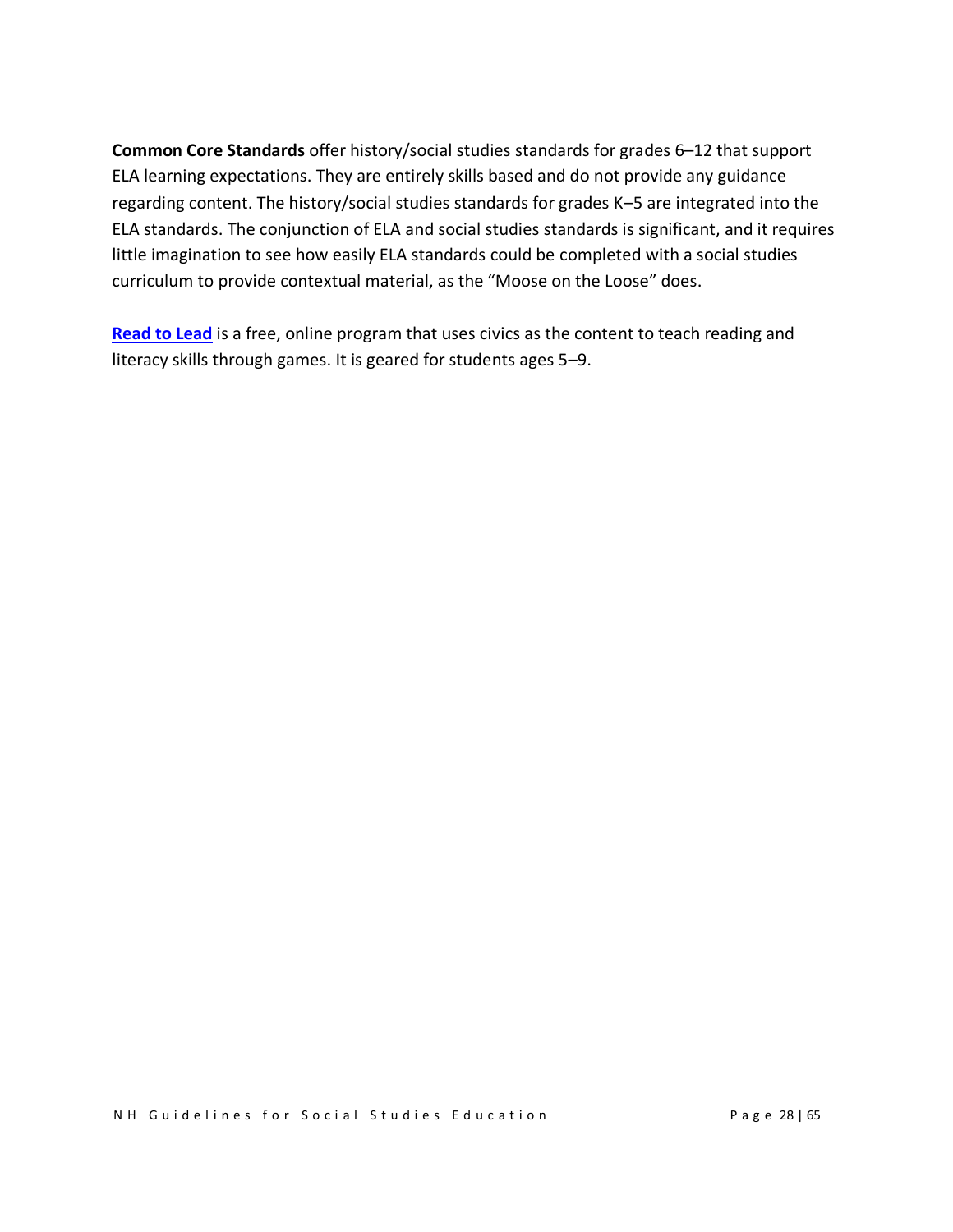## **4. Social studies educators are trained professionals prepared to facilitate the learning of complex topics.**

*Summary*: Integrating social studies with other subjects does not obviate the need for welltrained social studies teachers. In fact, just the opposite is true. Administrators should recognize that social studies—both its content and its skills—are unique to this discipline and that those who teach this subject should be acknowledged for their expertise, which means including them on cross-curricular teams and supporting their professional development.

Now more than ever, with the teaching of social studies drawing public attention and the political divisiveness of our culture making education fraught with tension, such a complex and potentially controversial subject needs to be overseen by educators who have been trained specifically to navigate these waters. Unfortunately, that seems to be the opposite of what is actually happening in New Hampshire classrooms. In grades 5–12, social studies is increasingly being taught by educators with no special background or training in this field. At the middle school level in particular, some districts in the state are dropping social studies teachers from their core subject teams and asking ELA, math, and science teachers to work in social studies where they can, although these teachers in other core subject areas have neither the content knowledge nor the skills training to teach social studies.

In addition, social studies teachers are not given the same opportunities for professional growth as are teachers in other core subject areas, particularly in K–8 education. Administrators should support and encourage educators to attend conferences and workshops, collaborate with fellow social studies teachers, and pursue advanced degrees in appropriate content areas, preferably history, political science, or economics, rather than education.

Social studies professional development is not only necessary for secondary educators. In fact, it may be even more critical for elementary educators, many of whom report being discouraged from participating in social studies workshops by administrators who limit their professional development to ELA, math, and science.

By tradition, New Hampshire schools teach local and state history in the elementary grades, even though that tradition has been undermined in recent decades for all the reasons listed in these Guidelines. The decline of social studies in the elementary grades is due in part to a lack of training for elementary teachers. Many elementary educators report that they have not studied state history since they were in 4th grade themselves, and they do not remember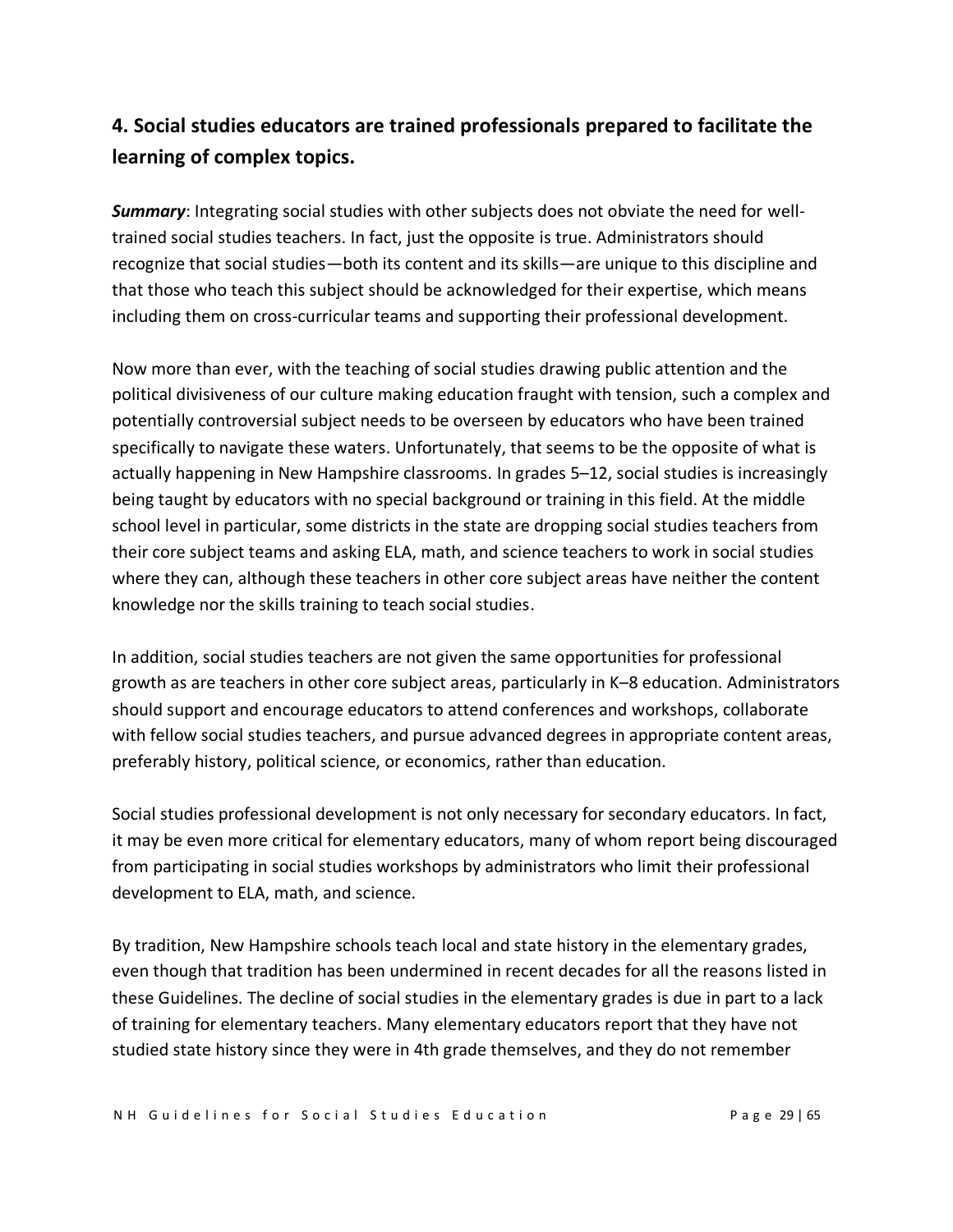enough to confidently guide their students. A small subset has sought social studies training on their own and has enriched their classroom instruction with it, but there is nothing to encourage other elementary teachers—such as those who do not think of themselves as "social studies people"—to develop their teaching in this area. This lack of professional training would not be tolerated in other core subject areas.

Educators are also not being exposed to new pedagogical methods. Inquiry-based instruction in particular has enormous potential for student learning, but it requires the oversight of welltrained educators if it is to be taught properly. In many states, the DOE would take the lead in providing opportunities for such training, but that has not happened in New Hampshire.

Finally, the teacher preparation programs in New Hampshire have scaled back their social studies methods courses, even for teachers seeking certification in secondary education. For those working toward degrees in elementary education, social studies methods courses have practically disappeared, as elementary education programs focus overwhelmingly on ELA, with less time even for math and science. Nor do elementary education students receive any instruction in the content of state social studies.

There is also ongoing tension between the NH Board of Education (BOE), the Professional Standards Board, and school administrators regarding the certification of social studies teachers. The BOE wants tighter limits on who is considered qualified to teach social studies while school administrators generally want a looser construction of certification requirements so that they have more flexibility in staffing. The Professional Standards Board should reexamine credentialing requirements to require better social studies content and skills training for all K–12 educators.

*Resources*: There are several options for professional development in social studies education, including opportunities presented by national organizations like the Smithsonian, the Library of Congress, the National Endowment for the Humanities, the National Endowment for the Arts, the National Archives and Records Administration, and C3Teachers.org (for training in the C3 Framework). The following professional development opportunities are a sampling of those offered by New Hampshire organizations:

The **[New Hampshire Historical Society](https://nhhistory.org/)** currently offers summer workshops on state social studies and provides teachers with stipends for their participation, along with lesson plans and activities ready for immediate use in the classroom. This training includes tutorials on the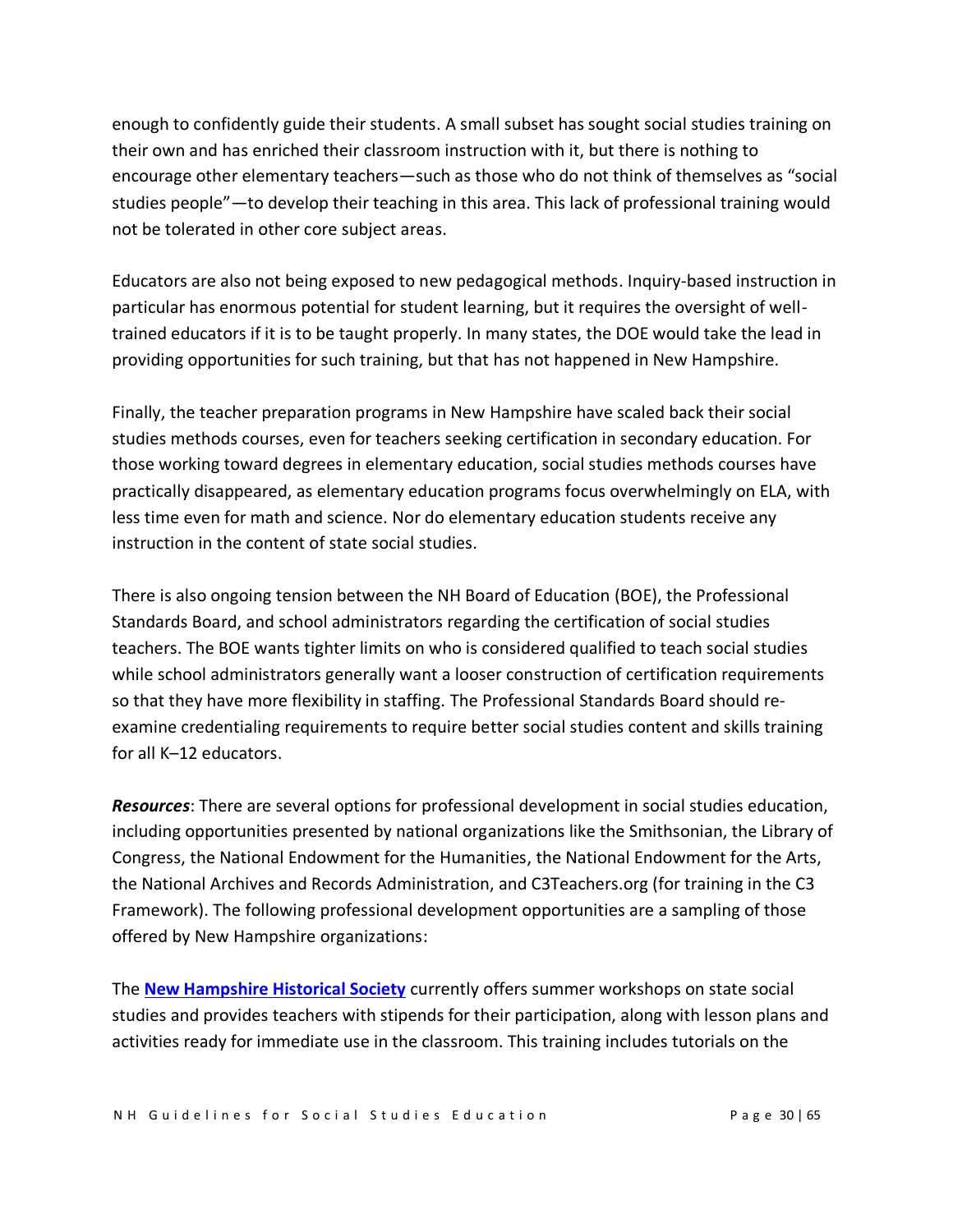"[Moose on the Loose](https://moose.nhhistory.org/)" website resource. The Society also periodically offers workshops in the C3 Framework. In addition, a variety of lectures, programs, and resources are presented by the New Hampshire Historical Society for adult learning, including a state history magazine and digital offerings like the virtual Timeline of New Hampshire History and online exhibitions.

The **[New Hampshire Council for the Social Studies](https://www.nhscc.org/)** holds an annual conference to provide professional development to social studies teachers. The organization also occasionally hosts speakers at other times of the year and posts a wide variety of teaching resources on its website.

**[New Hampshire Civics](https://www.nhcivics.org/)** provides several professional development opportunities for educators throughout the year on a wide variety of civics-related topics. The organization also sponsors lectures and other programs, such as Kid Governor, to develop civic understanding. In addition, the organization's website includes a curated list of teacher resources to provide educators with guidance in best practices for civics education.

The **[New Hampshire Bar Association](https://www.nhbar.org/law-related-education/)**, through its Law-Related Education office, offers teacher training in conjunction with programs like *We the People* and *Project Citizen*. Their programs focus on the judicial system, the law, and civic engagement.

Many museums and cultural organizations in New Hampshire offer professional development programs for educators on a variety of topics. See, for example, the Currier Museum of Art, the Manchester Millyard Museum, the American Independence Museum, Strawberry Banke Museum, the Historical Society of Cheshire County, and the Black Heritage Trail of New Hampshire.

Educators seeking more background in state history and government can also look to universities, colleges, and community colleges, many of which offer courses in various aspects of the history of New England and New Hampshire, along with a few courses on how state and local governments work.

The **[Humanities To Go](https://www.nhhumanities.org/)** program, offered through New Hampshire Humanities, provides a fullrange of lectures and presentations that explore New Hampshire, U.S., and world history, government, arts, and culture. New Hampshire Humanities periodically sponsors professional development for educators as well.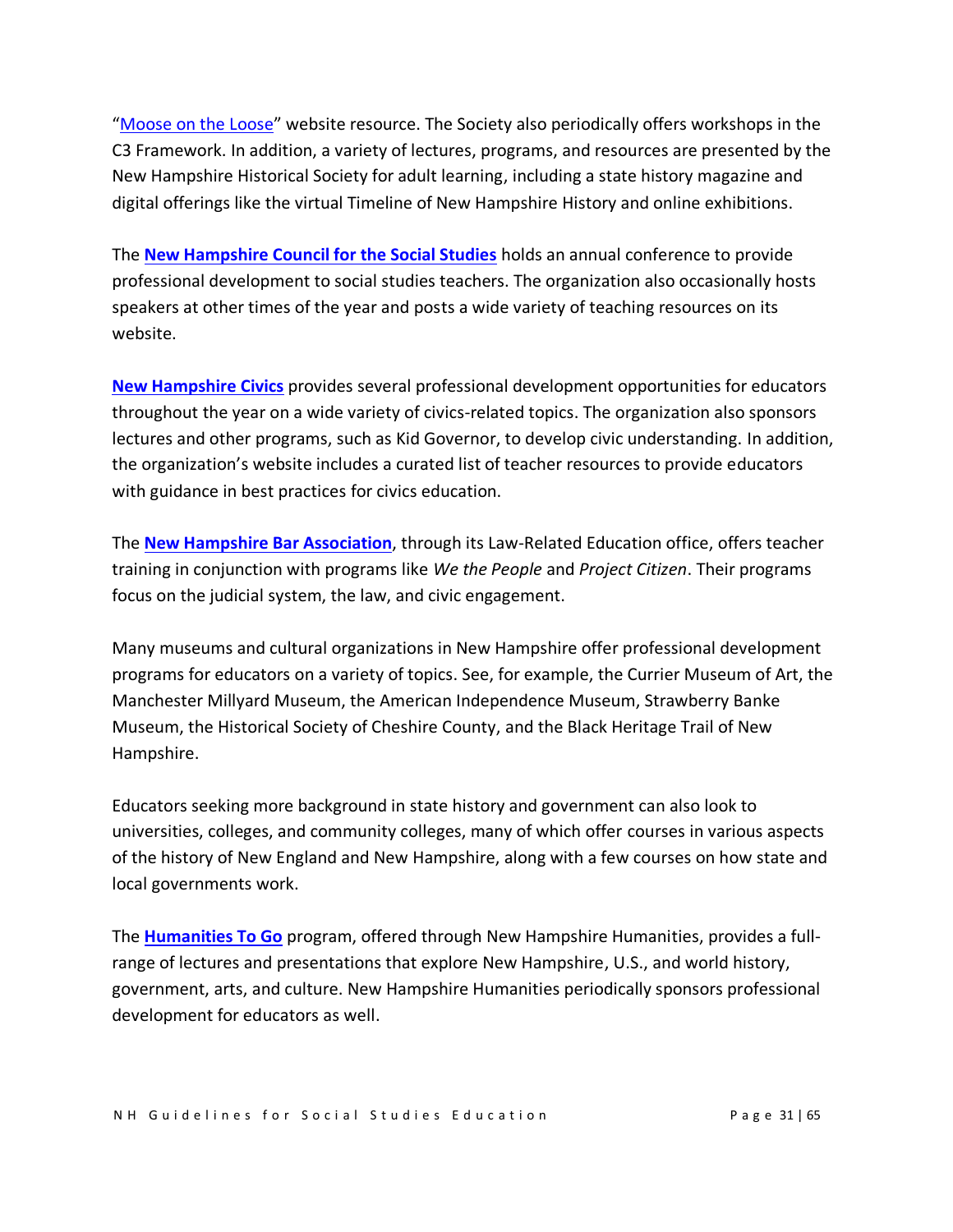## **5. Social studies employs dynamic instructional practices that teach students to form their own conclusions.**

*Summary*: As social studies touches on almost every aspect of our lives, opportunities abound for educators to incorporate vibrant teaching techniques that challenge and engage students while helping them see the relevance of their academic pursuits to the world around them.

**Project-Based Learning.** With an endless supply of topics, queries, and issues, social studies offers inexhaustible possibilities for instructional innovation. Educators are already well-versed in project-based learning, which is perfectly suited to both social studies and science. Potential projects abound, lending themselves naturally to active, student-centered learning while exploring real-life topics, past and present. As the organization PBLWorks explains, "students [will] gain knowledge and skills by working for an extended period of time to investigate and respond to an authentic, engaging, and complex question, problem, or challenge."<sup>12</sup> When overseen by well-trained teachers, project-based learning provides unparalleled opportunities for students to integrate content and skills knowledge while exploring topics and issues that are relevant to the world today.

Project-based learning can take many forms. Given the fact that social studies focuses on the world, place-based projects are particularly well-suited for student learning. Few learning experiences are more powerful than being able to connect national or global events and ideas to the world immediately around us. All four subject areas of social studies—history, civics, economics, and geography—are tangible in our own backyards. We can see their effects in almost every aspect of our lives, emphasizing for students the relevance of their academic studies.

**Inquiry-based Instruction**. Among the most promising forms of project-based learning is the Inquiry Design Model (IDM). Structured around compelling and supporting questions, which are intended to be both relevant and provocative, inquiries draw on multiple subject areas across all disciplines to address complex issues. When facilitated by well-trained teachers, inquiry also has enormous potential to develop content and skills knowledge throughout a student's academic career, encouraging developmentally appropriate progress at every grade level.

<sup>12</sup> "What Is PBL?," PBLWorks, www.pblworks.org/what-is-pbl.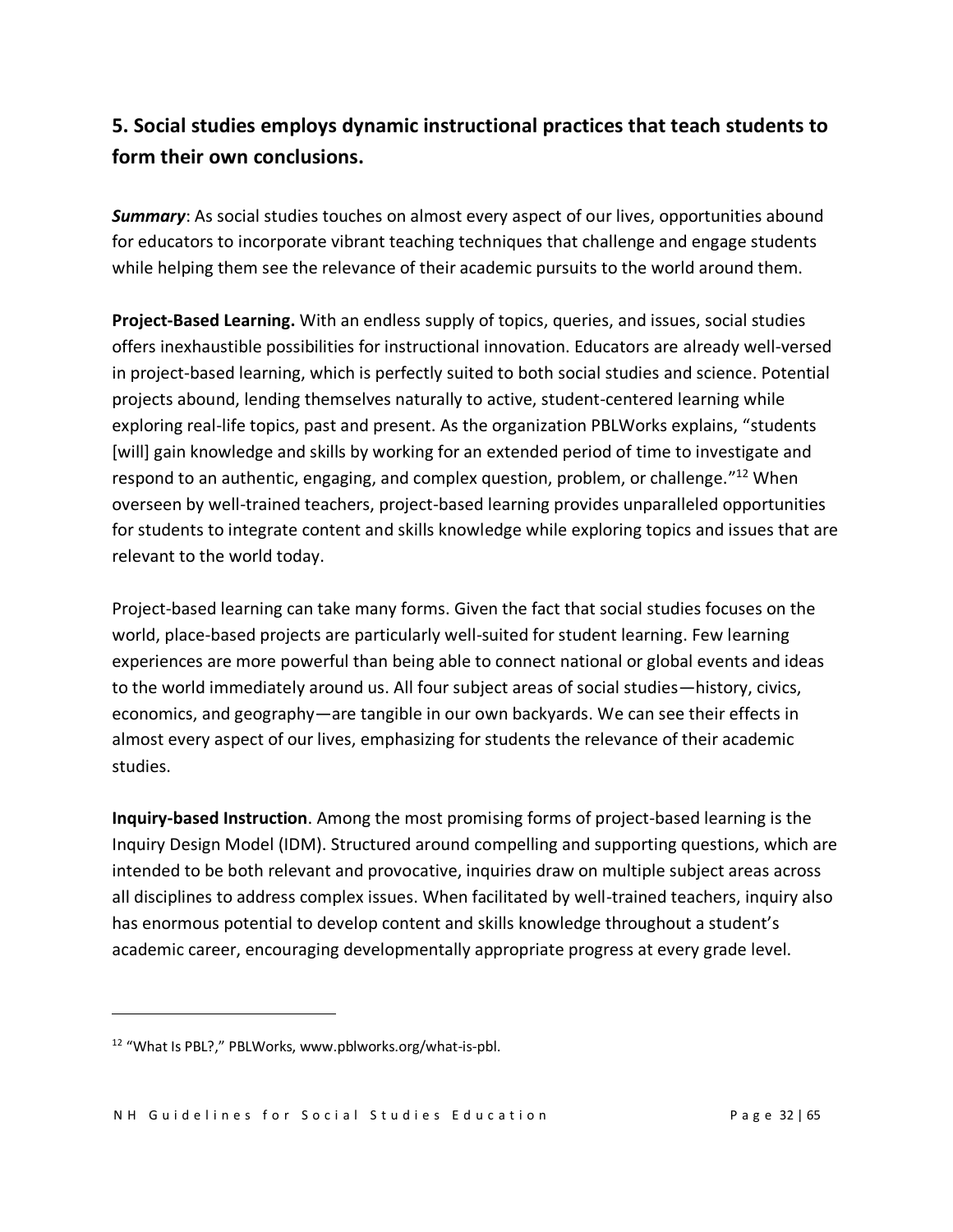At its core social studies seeks to understand human behavior in the past and present, leading to tertiary questions in the various disciplines. The social studies are interdisciplinary because issues are not singularly social, psychological, political, economic, historic, or geographic. The questions that students and their teachers examine do not lend themselves to simplistic conclusions, much as the questions that challenge society today are not resolved easily.

Interestingly, the format IDMs follow is very similar to those employed by business schools to foster problem-solving skills. Inquiry-based instruction is student-centered, as students become actively engaged in their learning instead of passive observers. For more about the C3 Framework, which guides inquiry-based instruction, see Part II, No. 1, above.

**Co-curriculars.** Social studies is also well-suited for co-curricular activities. Numerous such opportunities are available for New Hampshire students in a broad range of subject areas and topics related to history, civics, government, and a host of social and policy issues related to our communities, our state, the country, and the world. Co-curriculars allow students to hone their public speaking skills, try out professions like the law or politics, and expand their understanding of our complex and multi-faceted society.

There are some pitfalls to co-curriculars, however. Many school districts do not financially support them, which either makes it impossible for students to participate or prevents students from disadvantaged backgrounds from becoming involved. Currently, New Hampshire schools are far more likely to provide support for STEM-based co-curriculars than they are cocurriculars related to social studies.

Some of the schools that participate in social studies co-curriculars view them not as enhancements to classroom instruction but substitutes, which was not the intent of those who organized co-curricular programs. These programs tend to focus on a limited, specific area of social studies, providing an in-depth look at one aspect of social studies education. They do not offer students a fundamental grounding in history, civics, economics, or government—that is not their job, and on the whole, they expect students to receive that fundamental grounding during regular instructional time.

**Student Engagement and Student Action.** Educators should be conscious of the difference between student engagement—the idea that students are interested, active learners in their own education—and student action, whereby students attempt to influence their classrooms, schools, and communities as well as real-life politics, government, or policy.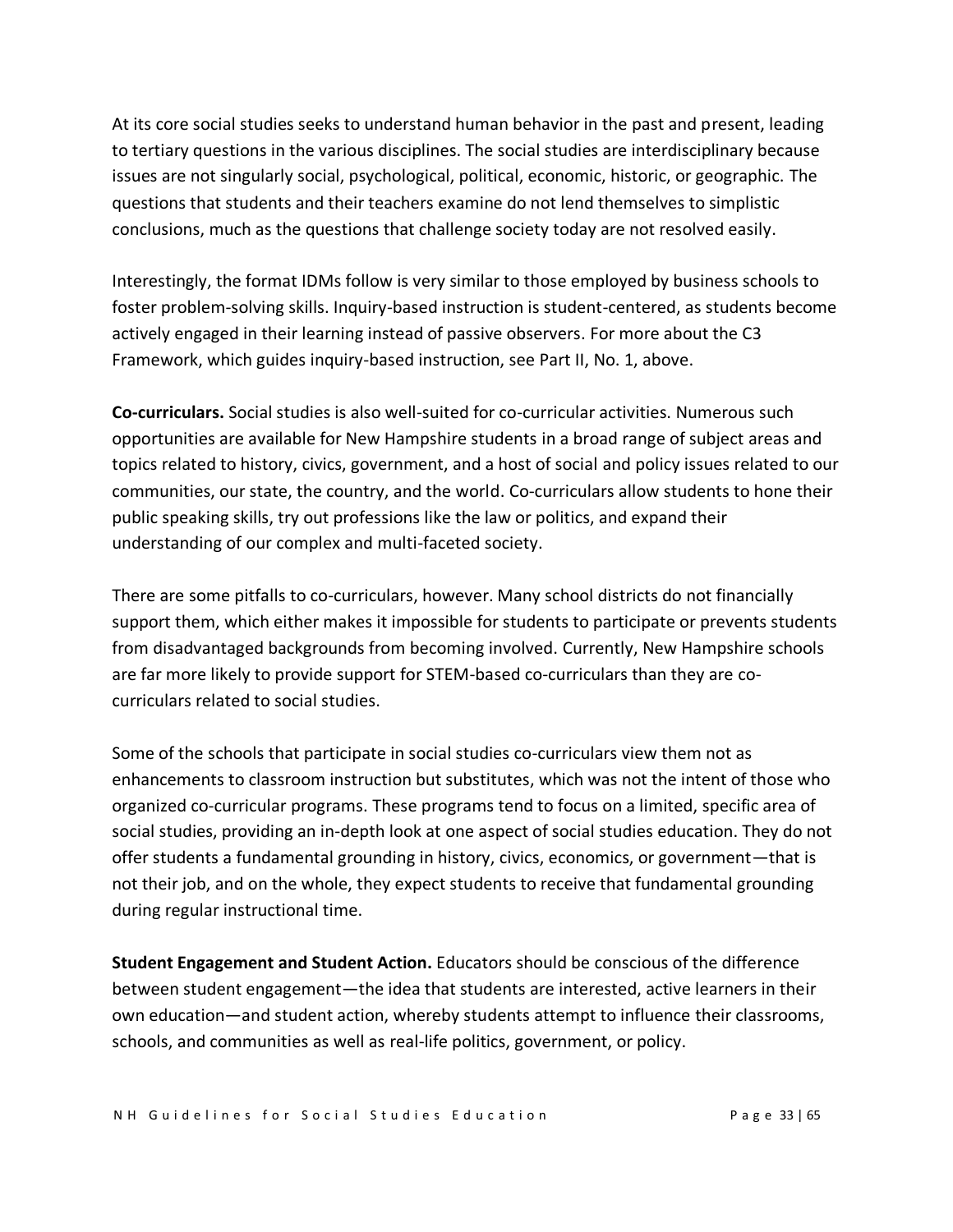Student engagement is a critical component of every student's education, and social studies, more than any other core subject, potentially offers the greatest opportunities for student engagement through a variety of strategies. These include making learning relevant to students' lives, connecting classroom instruction to students' interests, emphasizing group work and the sharing of student work, promoting not just student-centered instruction but also student-directed instruction, building instruction around the process of discovery and inquiry, encouraging students to learn how to ask good questions, sparking students' curiosity, and using mixed media to enrich instruction.<sup>13</sup> Social studies subjects and topics align perfectly with these instructional strategies. Indeed, the C3 Framework and the inquiry design model specifically incorporate some of these strategies. Student engagement offers the best chance for long-term student learning.

Student action is a powerful instructional tool that requires the direction of trained social studies teachers. The term "action" is sometimes used interchangeably with "activism," but in truth student action can take any form of authentic assessment with an authentic audience, such as a presentation to or discussion with the public, experts, or elected representatives. It should function as a capstone to classroom instruction, not a substitute for it. The idea of encouraging students to bring about real-life change is an attractive one, but it has also drawn criticism from some sections of the public who worry that teachers are politicizing students and exercising undue influence on them.<sup>14</sup> Even though this criticism is generally without foundation, some educators place too much emphasis on taking action when the focus should be on taking *informed* action. Student action must be grounded in foundational knowledge so that students can apply what they have learned in a structured and deliberative process, or it ends up simply adding to the noise that is already overwhelming American politics and society.

Furthermore, even models that call for student action, such as the C3 Framework, caution educators not to dedicate a disproportionate amount of time to this activity that might be better spent on classroom learning. In fact, the fourth dimension of the C3 Framework is called "Communicating Conclusions and Taking Informed Action," but the authors emphasize the first

<sup>&</sup>lt;sup>13</sup> Jackson Best, "20 Student Engagement Strategies for a Captivating Classroom," 3P Learning, June 18, 2020, www.3plearning.com/blog/20-student-engagement-strategies-captivating-classroom/.

<sup>14</sup> Stanley Kurtz, "'Action Civics' Replaces Citizenship with Partisanship," *The American Mind*: A Publication of the Claremont Institute, January 26, 2021, americanmind.org/memo/action-civics-replaces-citizenship-withpartisanship/.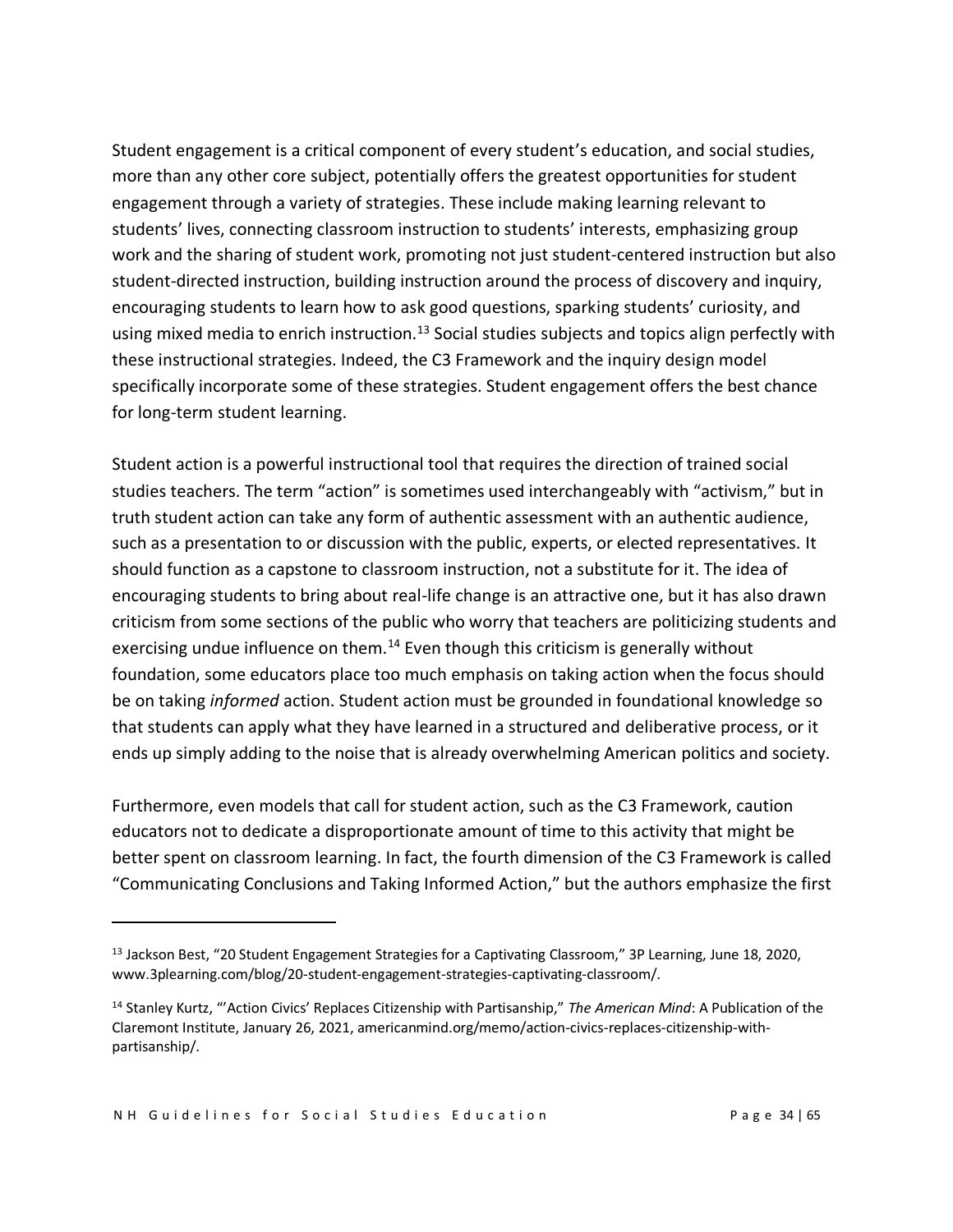part of this charge over the second part, writing, "It is important to note that taking informed action intentionally comes at the end of Dimension 4, as student action should be grounded in and informed by the inquiries initiated and sustained within and among the disciplines. In that way, action is then a purposeful, informed, and reflective experience."<sup>15</sup>

*Resources*: The resources listed below are just a representative sampling of the opportunities to use innovative instructional methods. This list is by no means exhaustive, nor is it intended to discourage educators from seeking out other organizations and opportunities for their students as their circumstances allow.

**[C3 Teachers](https://www.c3teachers.org/)** is a website that provides guidance for educators in the inquiry-design model. It includes sample inquiries that can be used in classrooms with students of all ages. This community of educators shares instructional advice, teaching resources (including hundreds of IDMs generated from all over the country), and research findings on the value of inquiry-based instruction. A companion resource, accessed through this same website, is the **[New Hampshire](https://c3teachers.org/new-hampshire-hub/)  [C3 Hub](https://c3teachers.org/new-hampshire-hub/)**, which features IDMs created under the auspices of the New Hampshire Council for the Social Studies.

Educators interested in learning in more detail about the C3 Framework and its inquiry-design model of instruction should review *[College, Career, and Civic Life, The C3 Framework for Social](https://www.socialstudies.org/sites/default/files/c3/c3-framework-for-social-studies-rev0617.pdf)  [Studies State Standards](https://www.socialstudies.org/sites/default/files/c3/c3-framework-for-social-studies-rev0617.pdf)* (National Council for the Social Studies, NCSS Bulletin 113, 2013), which is available in print and online.

The **[Remedial Herstory Project](https://www.remedialherstory.com/)** offers a wealth of instructional material, including lessons plans and IDMs. The library of educational resources cover a range of topics, pitched at multiple grade levels, which all focus on women's history.

Sponsored by the Buck Institute for Education, **[PBLWorks](https://www.pblworks.org/)** is a national organization dedicated to supporting project-based learning by providing teacher training and student resources, including high-quality sample projects and a tool that helps design projects (the tool must be purchased, but many other resources are available on the site for free). The site also contains research data about the efficacy of project-based learning.

<sup>15</sup> *College, Career, and Civic Life, The C3 Framework for Social Studies State Standards* (National Council for the Social Studies, NCSS Bulletin 113, 2013), p. 62. Professor John Lee made this comment at a C3 workshop held at the New Hampshire Historical Society in August 2018.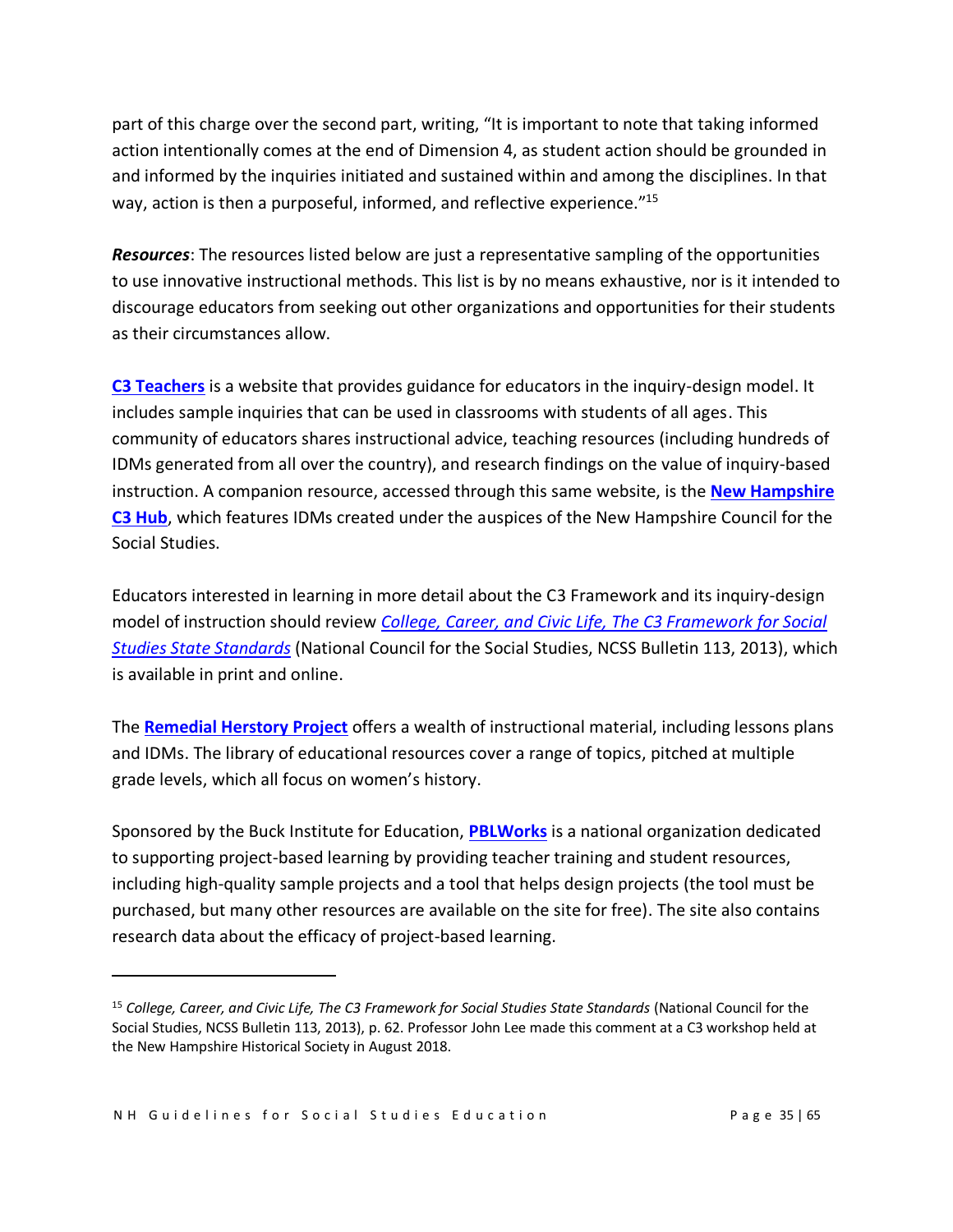**[We the People: Project Citizen](https://www.nhbar.org/civics-education/project-citizen/)** is a joint effort of the New Hampshire Bar Association and New Hampshire Civics, although the project extends to multiple states and countries working with other partners. Students work together in a class project to tackle a current issue and suggest policy-oriented solutions; then students present these policies in a mock legislative hearing.

Facilitated by Plymouth State University, **[National History Day](https://nhdnh.weebly.com/) in New Hampshire** is affiliated with the national organization that encourages middle school and high school students to create history projects in one of five forms: website, research paper, performance, exhibition, or documentary film. Students write a process paper and create an annotated bibliography for all projects. The projects themselves are substantial achievements for students, culminating in school, regional, state, and national competitions.

Designed by New Hampshire Civics, the **[Kid Governor](http://nh.kidgovernor.org/)** program offers students an opportunity to learn about state civics and government by participating in a statewide election of a kid governor. Students explore the logistics of state government and delve into social issues that form the basis of each candidate's platform. Lesson plans and activities provide larger context for the election process.

**[New Hampshire Civics](https://www.nhcivics.org/curriculum-library/)** also offers a free, online curriculum library of lesson plans on a wide variety of topics related to local, state, and national government, law, politics, and citizenship. Lesson plans are available for all grade levels and even include curricular material for students working at home.

The leading national organization in youth voice, **[Mikva Challenge](https://mikvachallenge.org/)** offers opportunities for students to engage in participatory democracy, preparing them to be both informed, active citizens and, potentially, public leaders.

The nationally renowned podcast **[Civics 101](https://www.civics101podcast.org/lessonplans)** is produced right here in New Hampshire at New Hampshire Public Radio. It explores all the twists and turns of American democracy in a fun and engaging manner, with accompanying educational resources like lesson plans and graphic organizers. The podcasts are relatively short and very accessible, especially for middle and high school for students.

**[New Hampshire Youth and Government](https://nneymcas.org/nh-youth-and-government/)** is a longstanding, national program run by the YMCA. Students have an opportunity to create a mock legislature where they can discuss and debate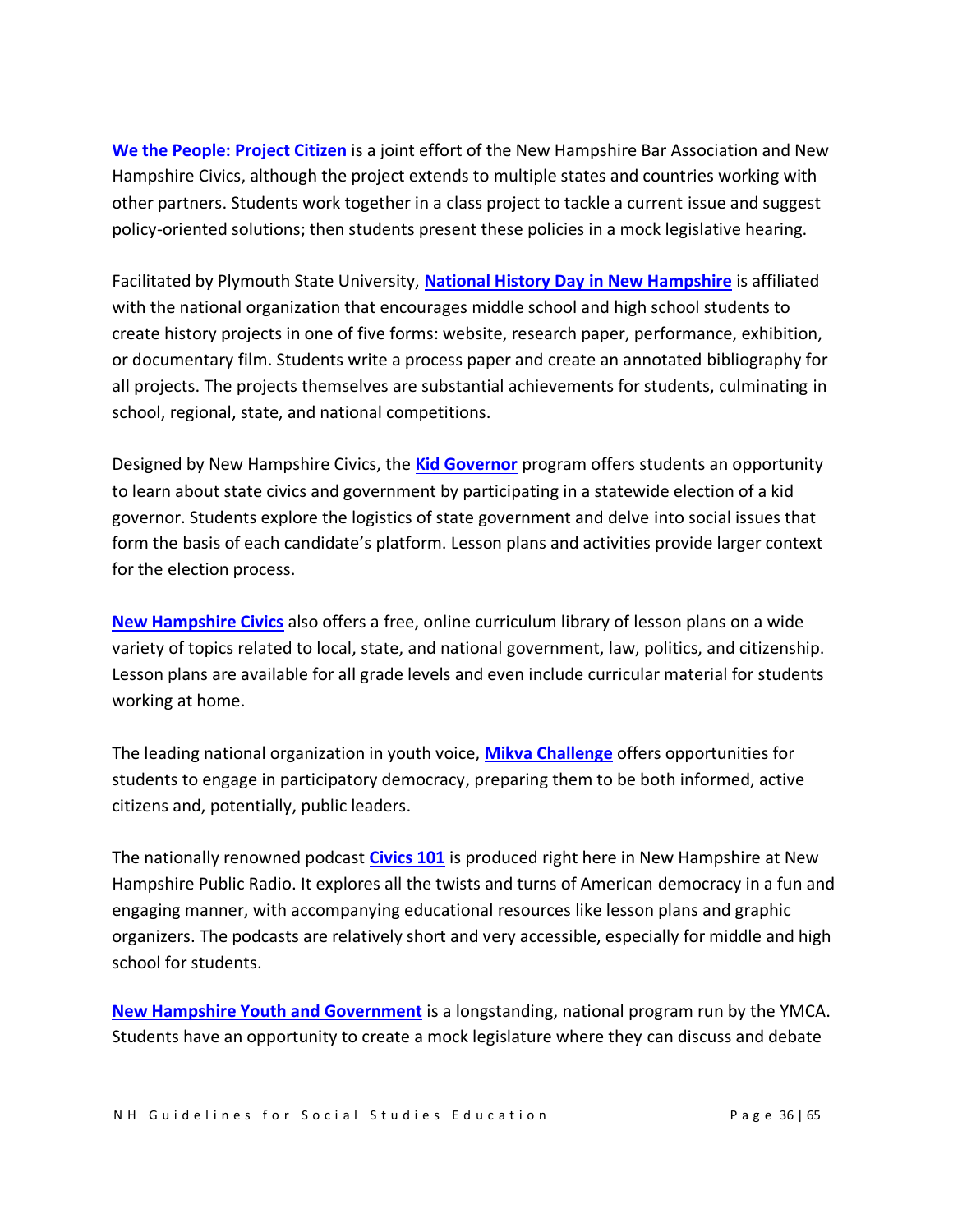legislation, write bills and follow them through the legislative process, and practice the skills that are essential to the functioning of representative democracy.

The New Hampshire Bar Association offers educators a number of resources to support **[Mock](https://www.nhbar.org/civics-education/mock-trial/)  [Trials](https://www.nhbar.org/civics-education/mock-trial/)**, culminating in a statewide competition. Differentiated resources are offered for each grade level.

The **[New Hampshire Debate League](https://www.nhdebate.org/)** is an organization run by private and public school teachers in the state and culminates in a statewide competition.

The New Hampshire Historical Society's free, online resource **"[Moose on the Loose: Social](https://moose.nhhistory.org/)  [Studies for Granite State Kids](https://moose.nhhistory.org/)"** will be adding multiple projects and IDMs in the final phase of the project, which is expected to be completed by the end of 2022. Although geared primarily toward upper elementary students, all materials can be adapted for older students seeking to explore state social studies.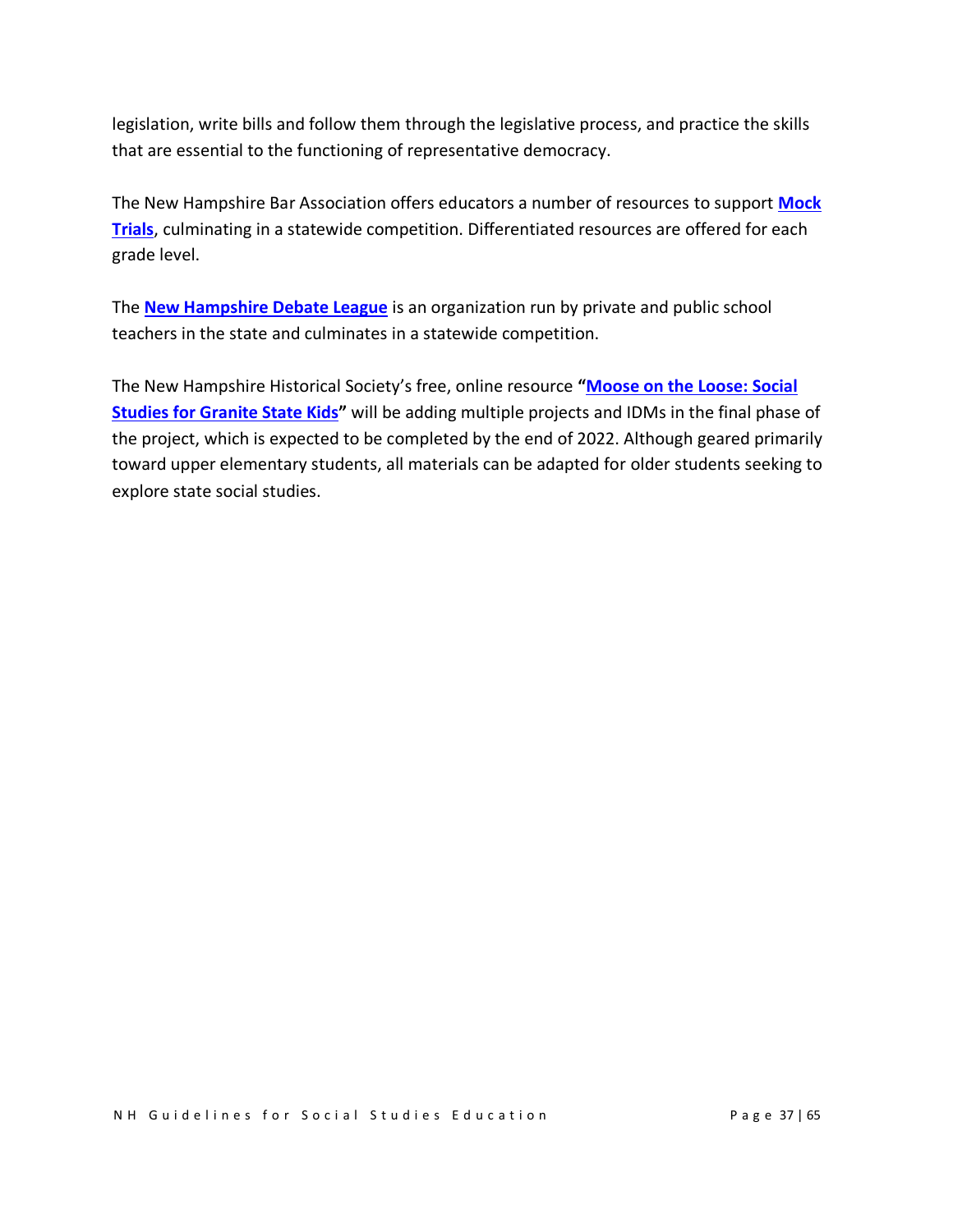## **6. Social studies has common themes that produce narrative arcs for K–12 education.**

*Summary*: The use of themes to teach social studies provides intellectual cohesion and a pedagogical framework by which students can approach and master complex material over the course of their educational careers. Themes are a powerful teaching tool, as long as they are employed with respect for intellectual scaffolding, such as chronology.

Educators have long used themes as instructional scaffolding, and districts often use themes to guide curriculum alignment and development. Additionally, themes provide a framework for deliberation and planning at the district and school level about what should occur in a social studies program in grades K–12. Although a theme can be any idea developed over the course of instruction, most themes are fairly general and focus on broad topics, like culture, government, the economy, science and technology, etc. Themes allow students to advance their learning by recognizing relationships and connections across time periods, including their own. Themes, therefore, help connect students' lives today with people's lives long ago.

The New Hampshire Social Studies Frameworks (2006) have been criticized for an over-reliance on themes, which might at first glance seem to contradict the recommendation in these Guidelines to adopt themes in the classroom and at the district level. The flaw in the 2006 frameworks did not come from using themes but rather from the elevation of themes above chronological cohesion. The result were standards that covered topics and ideas willy-nilly, with no respect for contextualization or cause and effect. When themes are developed in conjunction with a narrative arc, they can be highly effective in conveying ideas and linking those ideas to the world around us.

*Resources*: Many state standards are built around themes developed specifically for the students in that state, and all three state standards mentioned in the first section (Alabama, Massachusetts, and New York) developed their state standards around themes, defined at each grade level or grade span and developed throughout K–12 course work in a vertically aligned, spiraled curriculum. There are also national theme frameworks for social studies.

Developed in the 1990s, the **[Ten Themes of Social Studies](https://www.socialstudies.org/standards/national-curriculum-standards-social-studies-introduction)** was created by the [National Council](https://www.socialstudies.org/national-curriculum-standards-social-studies-chapter-2-themes-social-studies)  [for the Social Studies,](https://www.socialstudies.org/national-curriculum-standards-social-studies-chapter-2-themes-social-studies) offering a comprehensive list of themes that span the scope of social studies in grades K–12. (They are formally named the National Curriculum Standards for Social Studies but commonly referred to as the Ten Themes.) These themes have been widely used in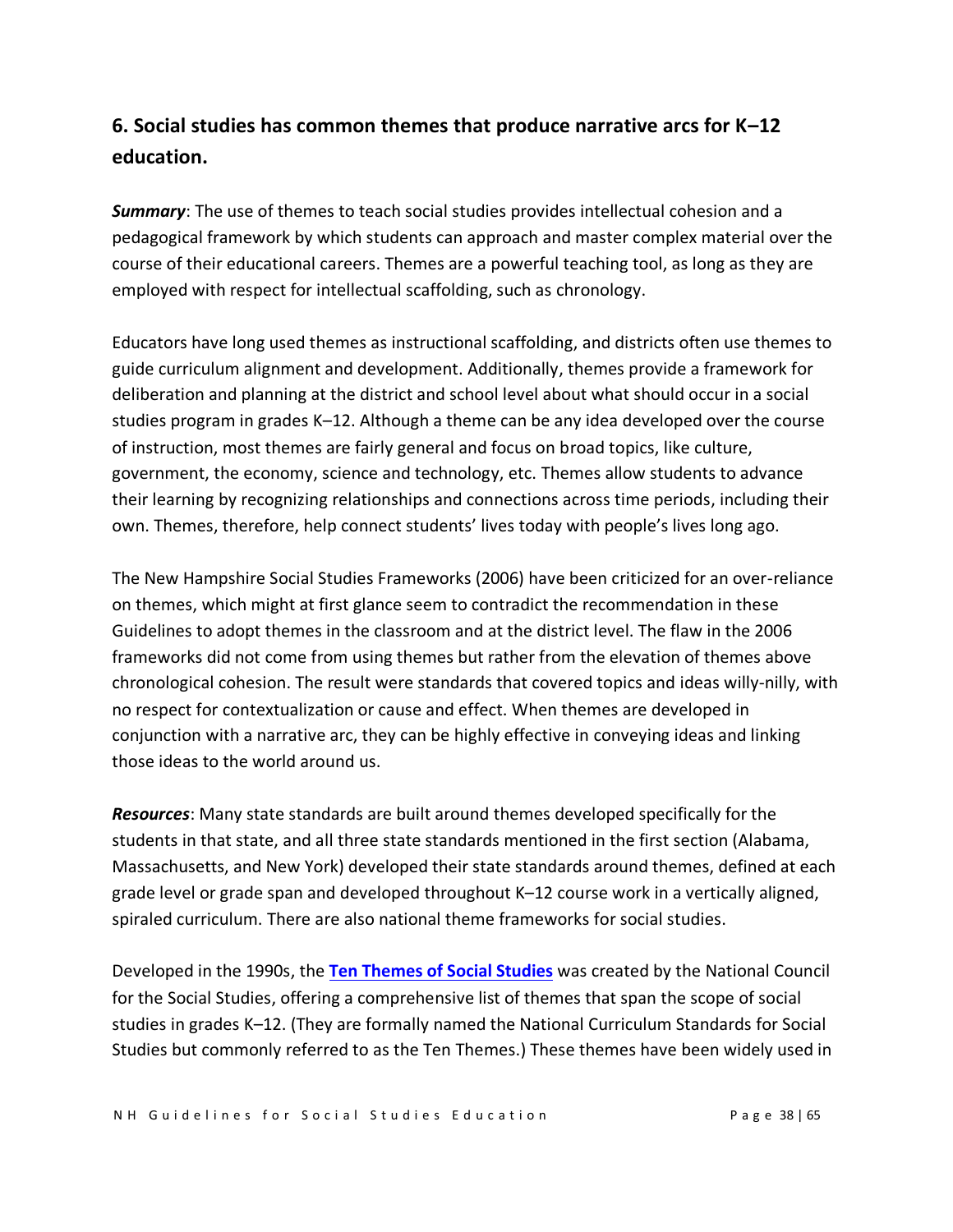schools throughout the country, as they offered direction for social studies education at a time when there were few other options. The themes are closely related to one another, and many provide opportunities for cross-content curriculum and instruction, as well as the possibility of integration with other content areas at some or all grade spans. New Hampshire's 2006 frameworks were heavily dependent on these themes; they remain a pedagogically valid organizing structure for social studies as long as they are used with respect for chronology.

The **[Educating for American Democracy](https://www.educatingforamericandemocracy.org/) [Roadmap](https://www.educatingforamericandemocracy.org/)** was released in 2020 in conjunction with a national multi-pronged effort to provide nonpartisan support for better and more social studies education in U.S. schools. The Roadmap presents seven content themes supported by key concepts that are focused on civics and some U.S. history, although economics and geography can be worked into them as well. The Roadmap also presents five design challenges intended to provide guidance for inquiry-based instruction that align with the seven content themes. Each design challenge presents a series of queries or dilemmas that relate to modern civic life. It is vertically spiraled across four grade bands.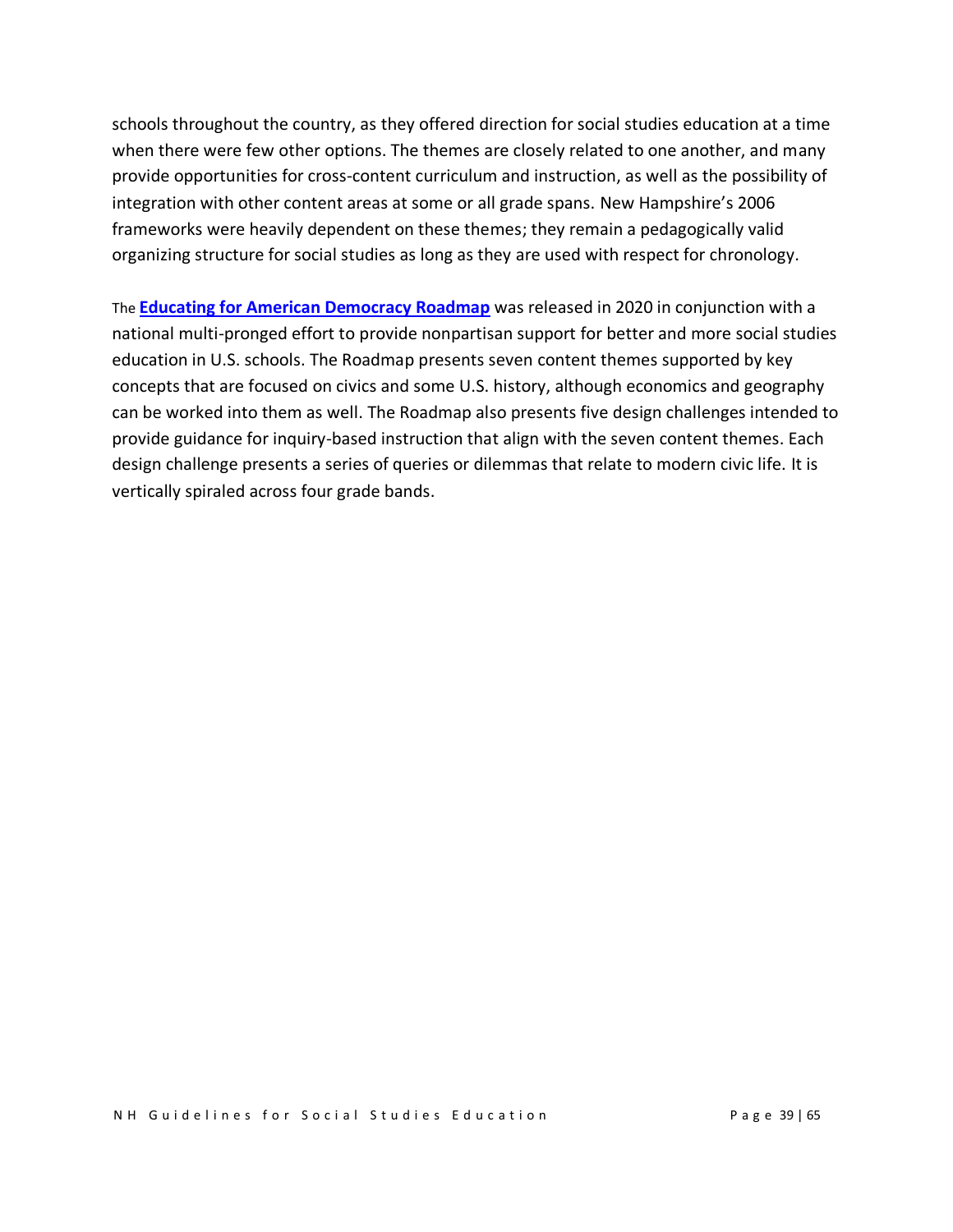# **7. Social studies incorporates multiple perspectives while simultaneously promoting our shared heritage.**

*Summary*: Authentic social studies instruction requires the consideration of multiple, diverse perspectives that mirror the variety of perspectives found in society. Students should develop their abilities to listen with understanding and learn from people who are different from themselves. Doing so is the only pathway to creating sustainable, equitable solutions for society's challenges. However, the purpose of education in American society has always been to foster a sense of our collective culture, which is more important than ever before in these divisive times. These two considerations must be carefully balanced in a well-constructed social studies program.

The exploration of multiple perspectives is essential to building empathy—a primary goal of social studies education and a necessary component of living in a civil society. Empathy is the ability to recognize other people's thoughts, feelings, and experiences from their perspectives. It requires students to understand the different contexts in which people live. The capacity to empathize with others helps us see ourselves as part of a greater, diverse, complex whole, and through empathy, we learn to care about making the world a better place for everyone, not just ourselves.

The need to explore, understand, and empathize with multiple perspectives has never been greater, as explained so eloquently by the National Council for the Social Studies in a report generated back in 2002: "Cultural diversity is a fact in every modern-day society, and few nations or empires in the past were void of such diversity. The challenge of all people is, wherever and whenever possible, to consider the strengths and advantages that this diversity offers to the society in general, and to their own growth as a human being in particular. This consideration is especially important in societies that value human rights, the principles of democracy and equity, and the notion that individuals should act to promote the public good." 16

Exploring and respecting multiple perspectives in the classroom also prepares students for a lifetime of participating in civil discourse. Engaging with civility and respect with viewpoints that stem from a different ideological context than their own helps students learn to disagree

<sup>16</sup> *National Standards for Social Studies Teachers*, National Council for the Social Studies, 2002.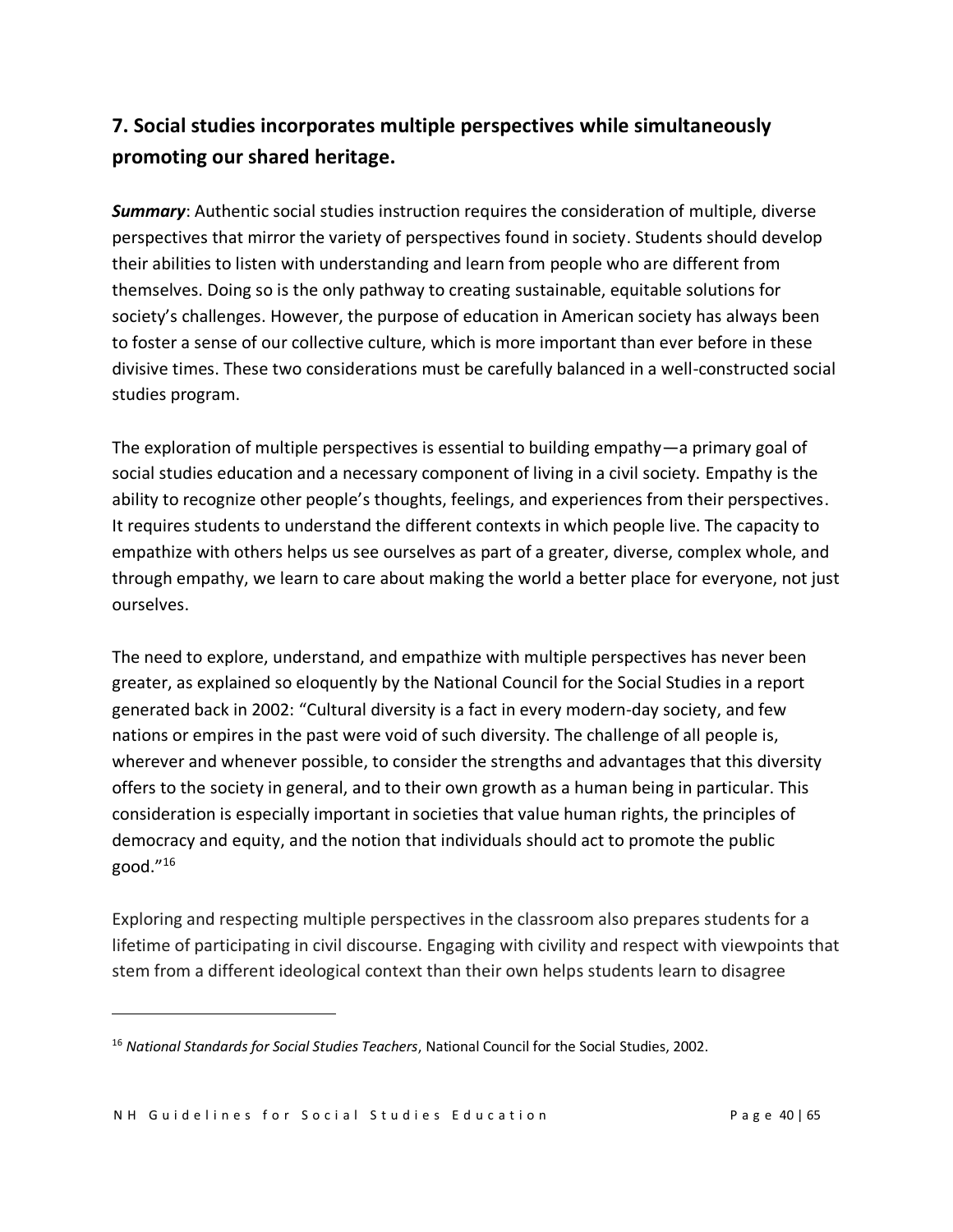constructively. Teaching these skills early will build a foundation for lifelong civic engagement, as well as fostering the development of the type of interpersonal skills that will allow students to thrive once they enter the workforce.

Instructional practices that incorporate multiple perspectives also inherently develop students' skills in assessing, evaluating, and interpreting a wide variety of source material—another key component of high-quality social studies education. Students employ the close-looking and close-reading techniques that are essential for ELA skills, particularly textual analysis. However, efforts to examine multiple perspectives should extend beyond the written word as historically many voices did not share their experiences through journals, letters, newspapers, essays, books, and other kinds of literary materials. Looking beyond written language to other forms of expression not only encourages student learning in other subject areas (e.g., speaking and listening, visual arts, music) but also provides opportunities to incorporate neglected perspectives.

in addition, teaching students that historical events have multiple perspectives inherently helps infuse social studies with a sense of urgency and relevance. By examining multiple perspectives, students have a better chance of understanding that the events of the past were not inevitable. They could have unfolded differently for any number of reasons, which may be discussed and envisioned by people whose role in historical events left a record that may challenge, expand, contradict, or confirm more traditional historical narratives. In short, the consideration of multiple perspectives helps us realize that the decisions made in the past—or the decisions we make today—may have tremendous consequences on the world in which we live and on those who come after us.

At the same time, social studies programs should foster an appreciation for the ideas, traditions, and culture that unite all Americans. Given the factionalism that characterizes modern society, developing this sense of shared heritage is more important than ever. Encouraging a spirit of unity also builds empathy among students, as they begin to recognize kinship with other people and an understanding that they are part of a larger society, even though that society is a diverse one. Nevertheless, there are things that we all share with one another, from rights to traditions.

When public education was first introduced in the United States, its primary goal was to cultivate educated, patriotic citizens, and that goal should still be relevant today, even as we recognize that citizenship and patriotism are more complex than the country's framers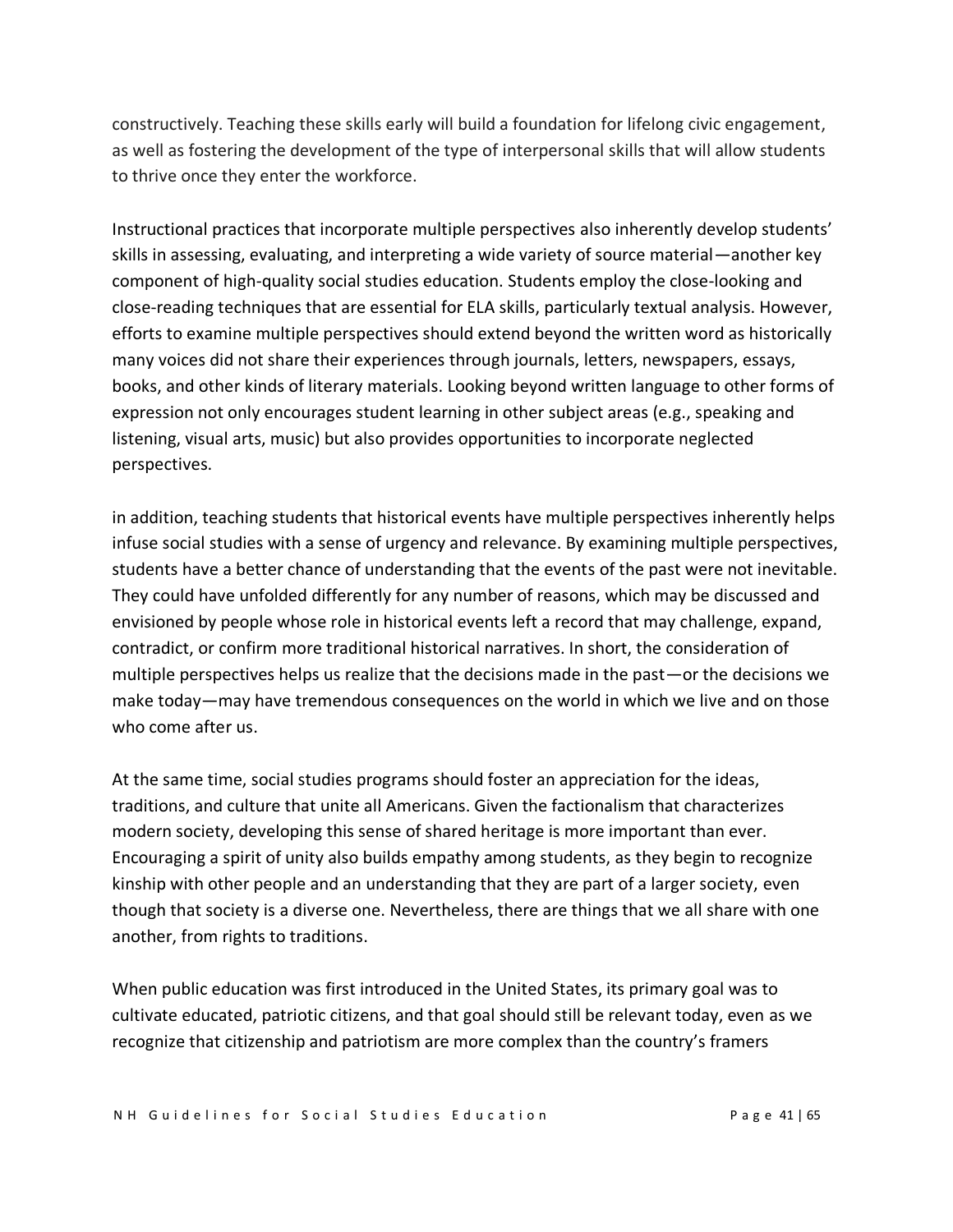acknowledged. They did recognize, though, that democratic government was not innate—the people need to be prepared for the responsibilities that come with self-governance.

It is critically important in our world today to balance the two imperatives of diversity and unity, but it is an old idea. "E pluribus unum"—meaning "out of many, one"—is in essence the national motto, and it appeared on the Great Seal of the United States even before independence had been won.

*Resources*: Curricular material that incorporates a wide variety of viewpoints, backgrounds, and experiences is easily available today and will include diverse perspectives in race, ethnicity, gender, sexual orientation, religion, socio-economic class, political viewpoint, and ideological position. In addition to more traditional curricular materials, nearly every museum and cultural institution offers educational resources that bring new viewpoints to instruction, from lesson plans to online exhibitions and video presentations. There are many available resources that discuss patriotism and American national identity, although it is important to avoid anything that promotes an unblemished view of our history or heritage. For all of these sources, finding an intellectually honest balance is key.

#### *FOR NEW HAMPSHIRE:*

The **[Black Heritage Trail of New Hampshire](https://blackheritagetrailnh.org/)** is in the process of making dozens of lesson plans focused on Black history available to educators through the organization's website. Educational material includes both the Black experience in the Granite State and also Black history throughout the United States.

The free website resource **"[Moose on the Loose: Social Studies for Granite State Kids](https://moose.nhhistory.org/)**,**"** created by the New Hampshire Historical Society, offers a range of perspectives, incorporating primary source material documenting the history of many different groups in New Hampshire, including the Abenaki, Black people, women, children, working-class people, recent immigrants, and people who represent a wide range of ethnic, religious, cultural, political, and ideological viewpoints.

Although we have no specific resources to point to regarding New Hampshire's indigenous population, it is still important to incorporate this perspective into social studies programs. The "Moose on the Loose" includes some Abenaki resources, and there are more resources scattered online. New Hampshire does not have a federally recognized Abenaki tribe, though.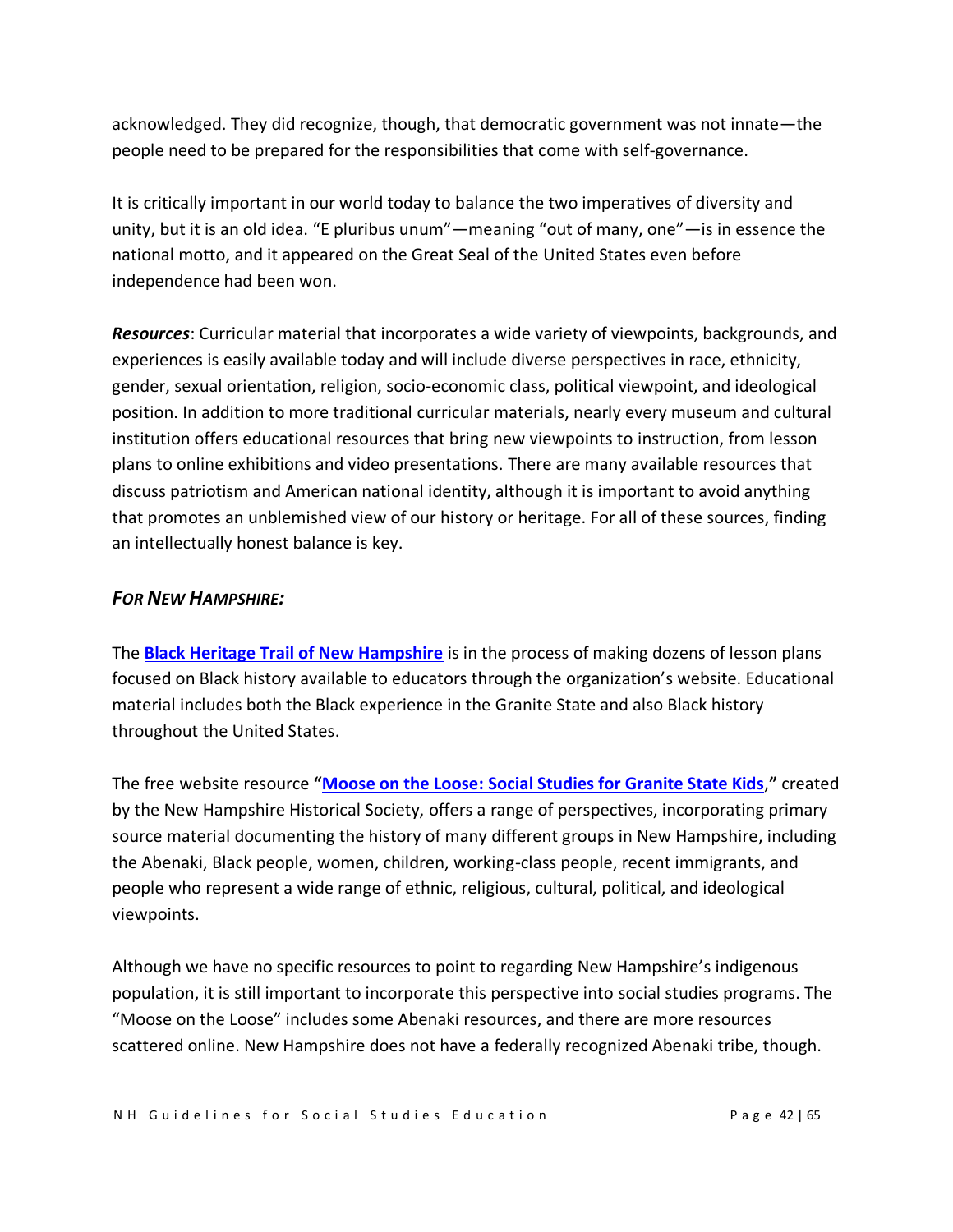Instead, there are separate Abenaki groups, each one acting independently. Some of these groups have compiled lists of resources that may be useful for New Hampshire schools, although they are not all easily accessible. A good place to start is the **[Abenaki Trails Project](https://abenakitribe.org/abenaki-trails-project)** (the Nulhegan band of Coosuck Abenaki). This group can likely point educators toward appropriate resources, especially as they have already been working with schools in the Merrimack Valley.

#### *FOR THE UNITED STATES AND THE WORLD:*

The enormous number of online resources offered by the **[Library of Congress](https://www.loc.gov/programs/teachers/about-this-program/)** includes hundreds of thousands of primary sources, some of which have been organized into primary source sets. There are also lesson plans, videos, and guidance on teaching close-looking and close-reading techniques.

The website for the **[National Archives and Records Administration](https://www.archives.gov/education)** (NARA), much like that of the Library of Congress, has hundreds of thousands of resources, teaching materials such as lesson plans, and guidance for educators seeking to incorporate primary source material into their instruction.

As the nation's network of museums, the **[Smithsonian Institution](https://www.si.edu/educators/resources)** offers a broad range of perspectives on the American experience, presented through the Smithsonian Learning Lab, the Game Center, and the History Explorer.

The **[Remedial Herstory Project](https://www.remedialherstory.com/)** offers dozens of resources, including lesson plans and inquirydesign materials, for educators looking to incorporate more women's history. The organization also holds an annual conference here in New Hampshire to promote the teaching of women's perspectives.

The **[National Underground Railroad Freedom Center](https://freedomcenter.org/learn/online-learning-resources/)** website offers activities, lesson plans, videos, and online exhibits on both slavery in the United States before 1865 and on inherent bias and enslavement throughout the world, even in our own times.

The website for the **[U.S. Holocaust Museum](https://www.ushmm.org/teach/teaching-materials)** provides lesson plans, resources, and guidance for educators on how to teach the Holocaust and tackle other sensitive topics like racism, censorship, and propaganda.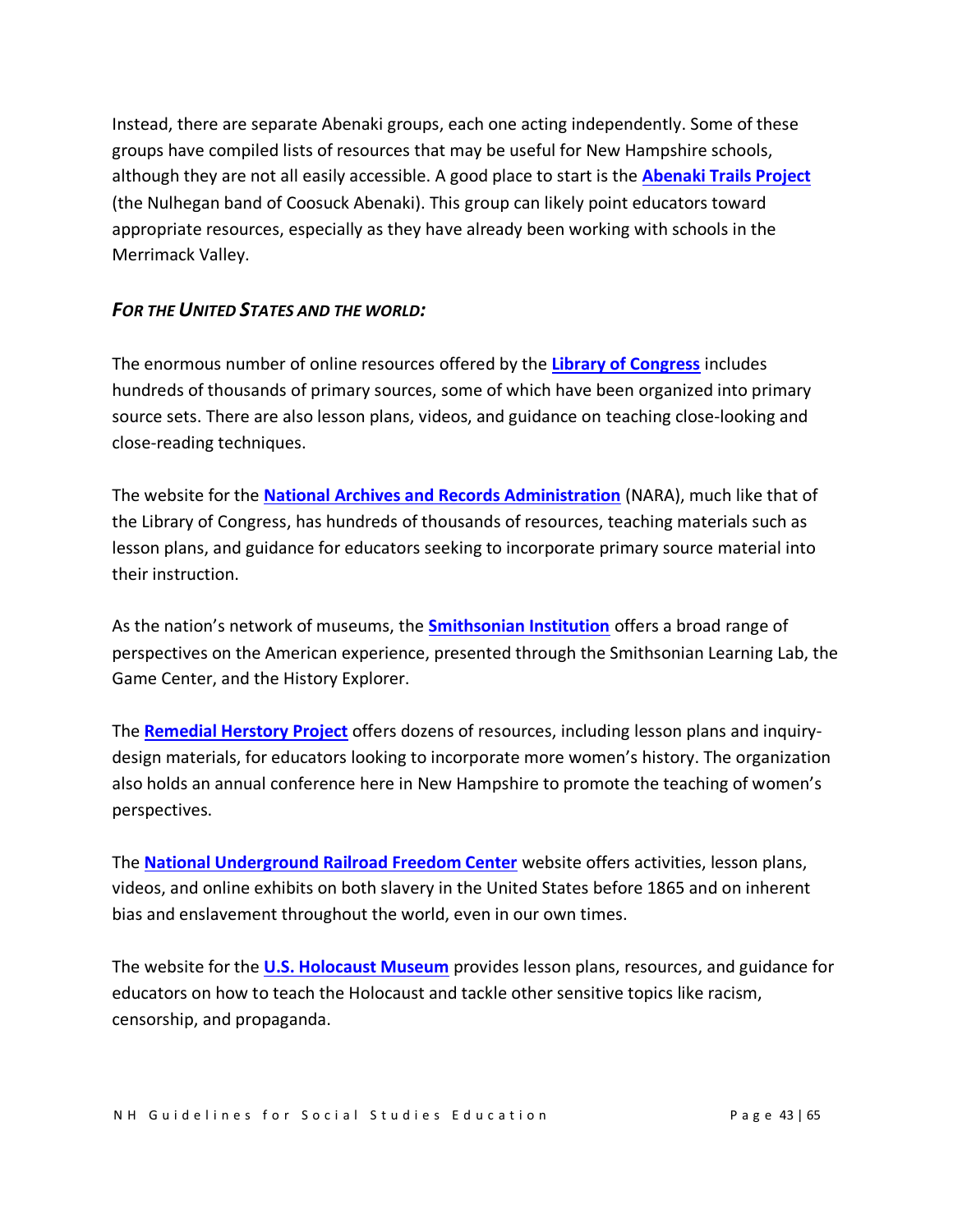### *SHARED CULTURE AND PATRIOTISM:*

Professor Joel Westheimer published an [article](https://www.socialstudies.org/system/files/publications/articles/se_7307316.pdf) entitled "Should Social Studies be Patriotic?" in the magazine *Social Studies Education* (vol. 73, No. 7, 2009) that canvassed current debates about teaching patriotism, defined the difference between authoritarian patriotism and democratic patriotism, and discussed key elements in high-quality programs of patriotic education.

Once again, the "**[Massachusetts History and Social Science Frameworks](https://www.doe.mass.edu/frameworks/hss/2018-12.pdf)**" (2018) are an excellent place to start, as the frameworks' unifying theme centers on America's founding principles and Americans' ongoing attempts to live up to those principles.

The **[Educating for American Democracy](https://www.educatingforamericandemocracy.org/)** website contains educator resources for balanced, inquiry-based coursework focused on civics with some U.S. history.

In general, curricular material that bills itself as explicitly "patriotic" needs careful review. Instead, educators should look for instructional material that attempts to balance diversity and unity, as does all of the civic resources suggested in these Guidelines as well as the "Moose on the Loose" curriculum.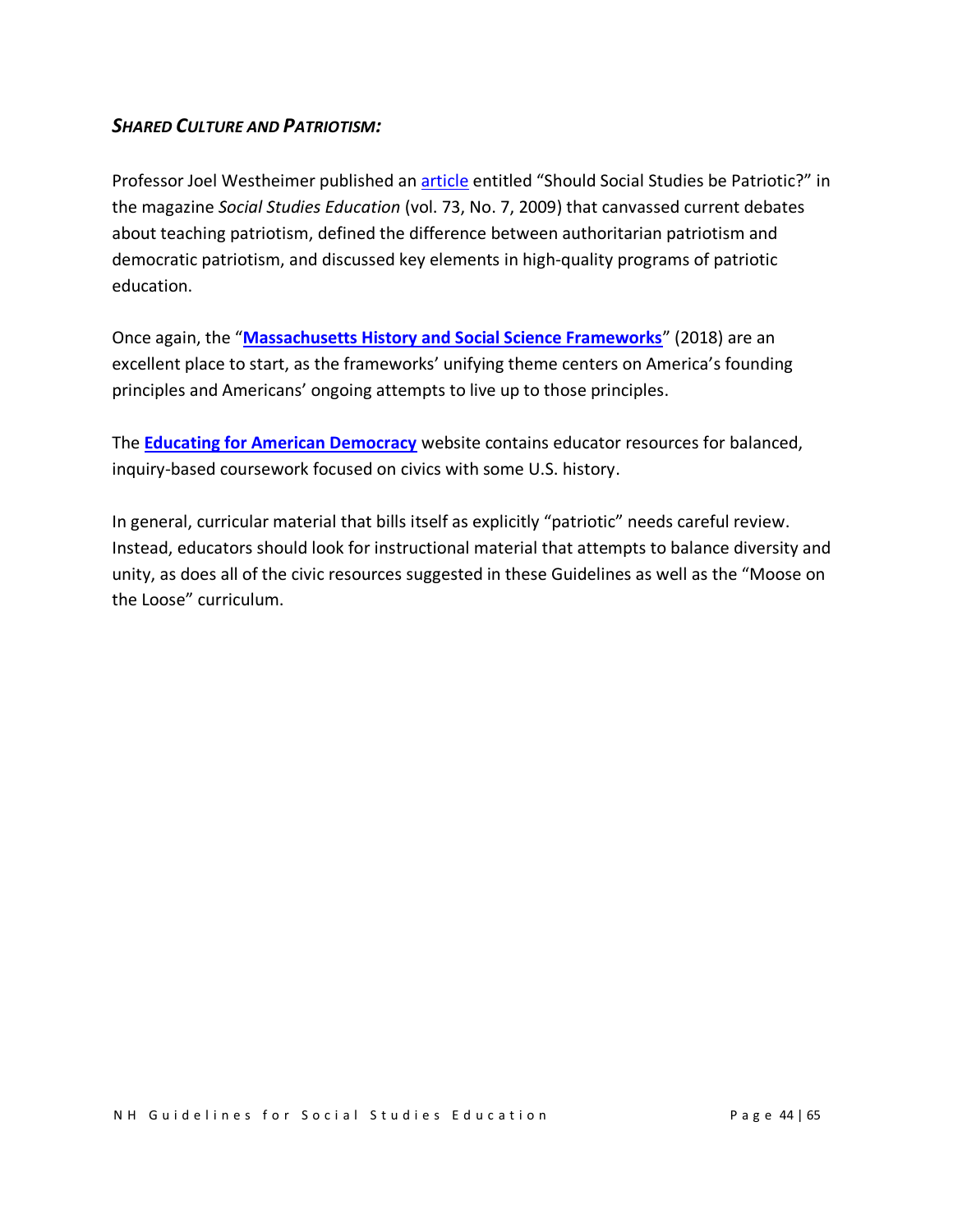# **8. Social studies helps students become fully functioning adults in a modern, self-governing society.**

*Summary*: The discipline of social studies is uniquely equipped to offer students ongoing, academically relevant opportunities to practice the skills that will allow them to navigate complex challenges, exercise self-control, interact with those around them in productive and responsible ways, and learn to overcome personal setbacks.

In the study of how humans interact with one another and their world, social studies offers opportunities to connect academic learning with social emotional competencies, such as those defined by the Collaborative for Academic and Social Emotional Learning (CASEL), the originators of the term "social emotional learning."

All five competencies within the CASEL framework (social awareness, self-awareness, responsible decision-making, relationship skills, and self-management) are supported and enhanced by social studies instruction. These competencies link directly to academic content in a social studies classroom, help build a sense of agency, and inspire civic participation. Furthermore, by studying social studies through multiple perspectives, students develop empathy for those around them, a key aspect of any functional society (see Part II, No. 7). The goal of SEL—"to create a more caring and just world"—aligns perfectly with high-quality social studies programs, especially civics. The CASEL framework's argument for "Quality implementation of well-designed, evidence-based, classroom programs and practices" is exactly the type of social studies program being presented in these Guidelines, including SEL's emphasis on addressing inequities in our schools and our society. 17

Social studies not only teaches the importance of these elements and shows how they have impacted the world around us but also cultivates students' interpersonal skills. Many instructional practices in social studies are based on students working collectively, either on a project or an initiative that requires them to consider alternative viewpoints, build consensus, forge compromises, and ultimately communicate with and influence others. These soft skills are the very ones that U.S. businesses often cite as being a critical need for successful employees and absolutely essential to American productivity.

<sup>&</sup>lt;sup>17</sup> "What Is the CASEL Framework?," Collaborative for Academic Social Emotional Learning (CASEL), casel.org/fundamentals-of-sel/what-is-the-casel-framework/.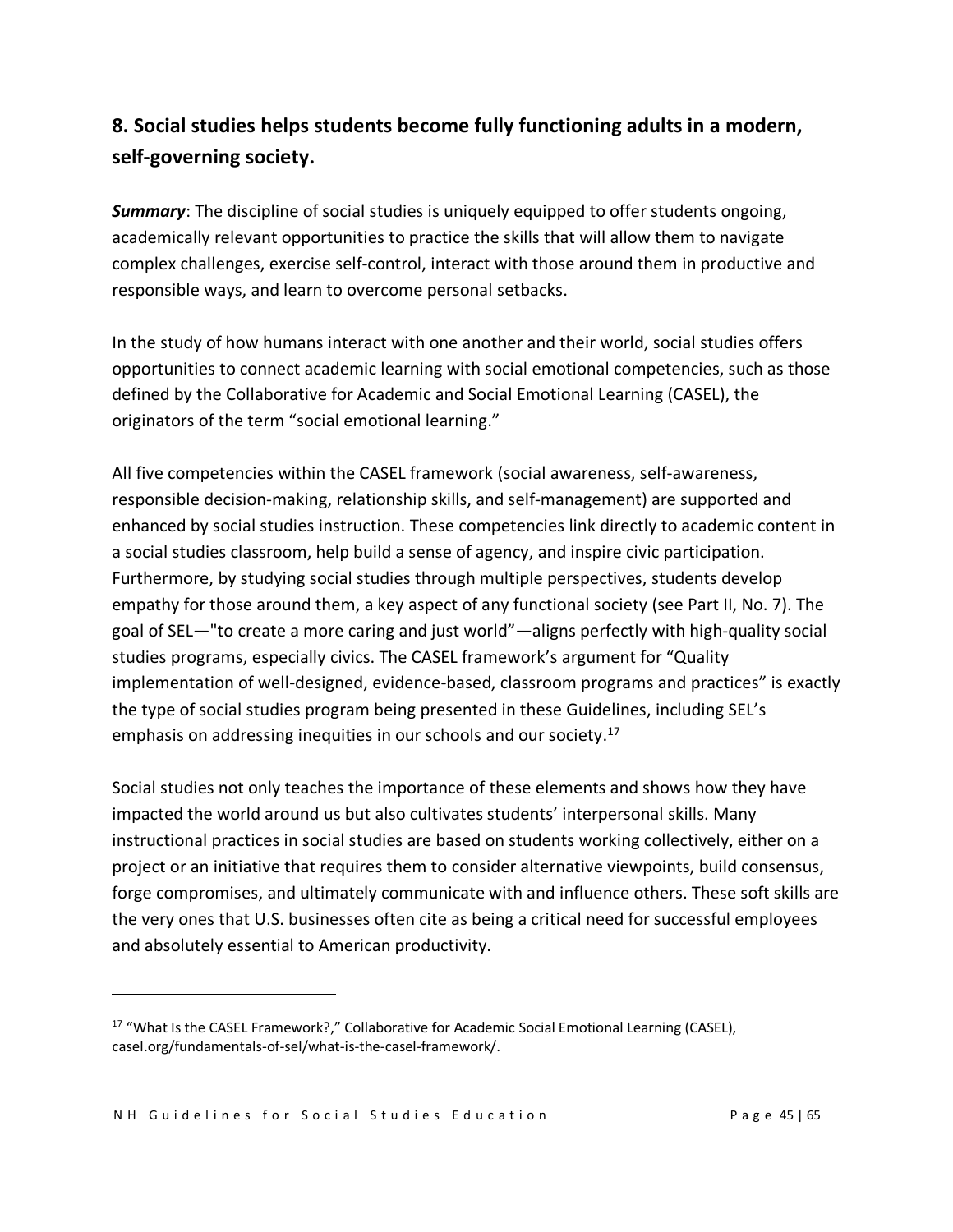*Resources*: There are several standards and competencies of social emotional learning that cross-cut with the social studies, including the following:

#### The **Center for Academic and Social Emotional Learning (CASEL) interactive framework**,

known as the CASEL [Wheel,](https://casel.org/fundamentals-of-sel/what-is-the-casel-framework/) is a quick and easy way to link social studies curriculum to SEL competencies. Social studies educators can click through and choose competencies that fit best with the content they are teaching. Explicit discussions of SEL competencies and awareness of their bearing on the social studies in the lesson planning process can enhance both academic and SEL goals.

Social emotional learning is also recognized and supported by the NH DOE, which has partnered with the **[ChooSELove](https://www.education.nh.gov/partners/chooselove)** program. This SEL program is aligned with the CASEL Framework.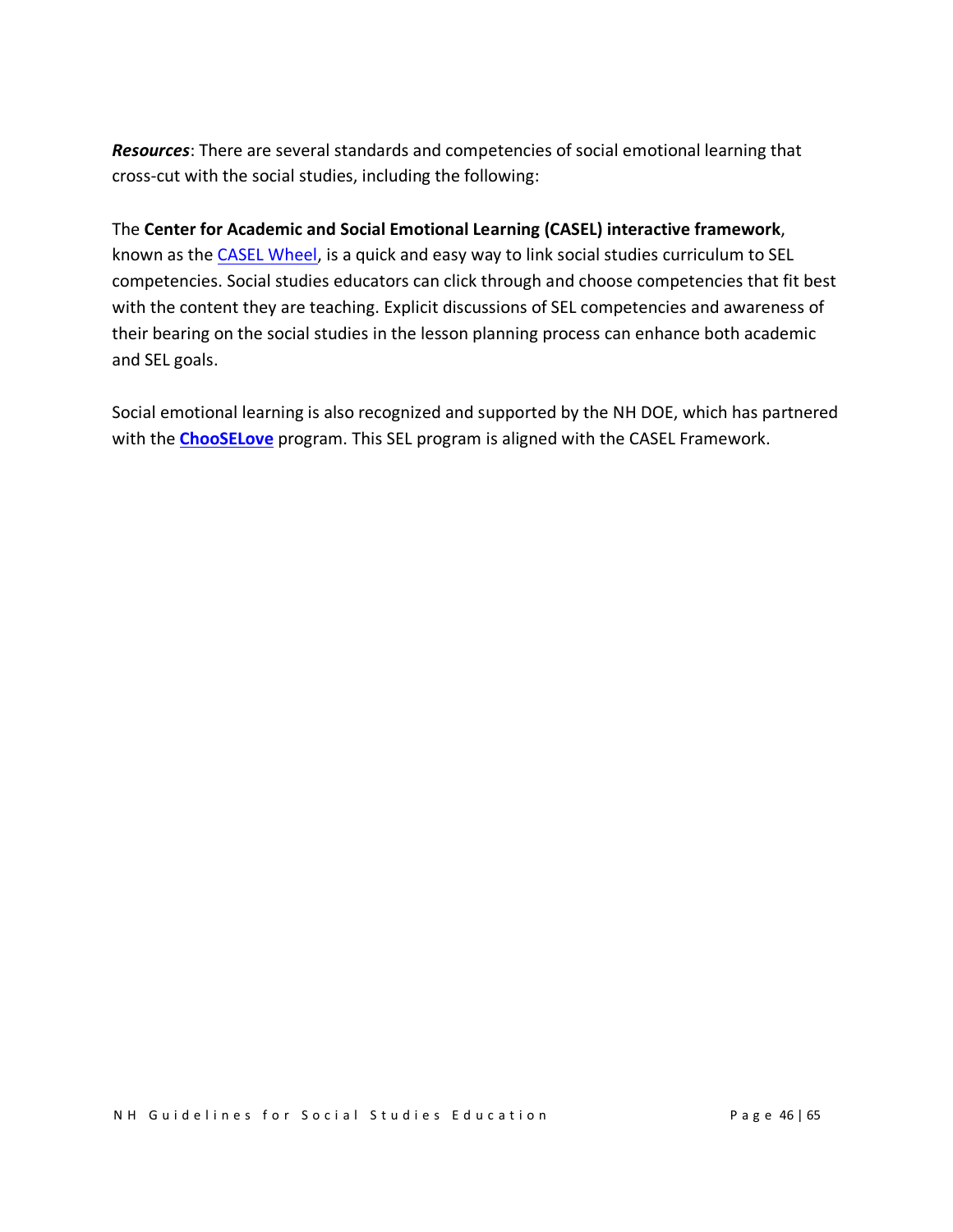## **PART III: NEXT STEPS: WHERE SHOULD SCHOOL DISTRICTS GO FROM HERE?**

As previously noted, these Guidelines lay out ambitious reforms for the way we teach social studies in New Hampshire. As school districts evaluate their options and decide on the course of action best suited to the needs of their districts, the following steps may help them work through the process.

1. **Evaluating the Current Program.** Conduct a district-wide audit of your social studies program, taking a hard look at:

- existing vertical alignment and cross-grade coordination of social studies
- resources allocated to social studies education, particularly as compared to the other core subjects
- current commitment to social studies education in grades K–7/8
- balance between classroom instructional time and co-curriculars (i.e., are co-curriculars being used in place of classroom instructional time?)
- support for training and developing professional, dedicated social studies teachers
- 2. **Planning for a Better Program.** Pay particular attention to:
	- implementing a spiral social studies curriculum, with at least 2 complete passes of U.S. history and multiple opportunities for civic learning
	- increased commitment to social studies education for grades K–7/8
	- support for social studies teachers, including training in inquiry-based instruction
	- allocating resources more equitably between the core subject areas
	- deciding which academic standards will shape the curriculum
	- respecting the chronological arc of history
	- constructing an intellectual scaffolding that will promote long-term learning

3. **Locating Additional Support.** Identify what additional resources or support the district will need to better support social studies.

Although both organizations' resources are limited, the New Hampshire Historical Society and the New Hampshire Council for the Social Studies are committed to supporting high-quality social studies education in this state. Please contact one or both of these organizations if your district has specific needs regarding social studies reform.

New Hampshire Historical Society: [education@nhhistory.org](mailto:education@nhhistory.org) New Hampshire Council for the Social Studies: [nhcss.president@gmail.com](mailto:nhcss.president@gmail.com)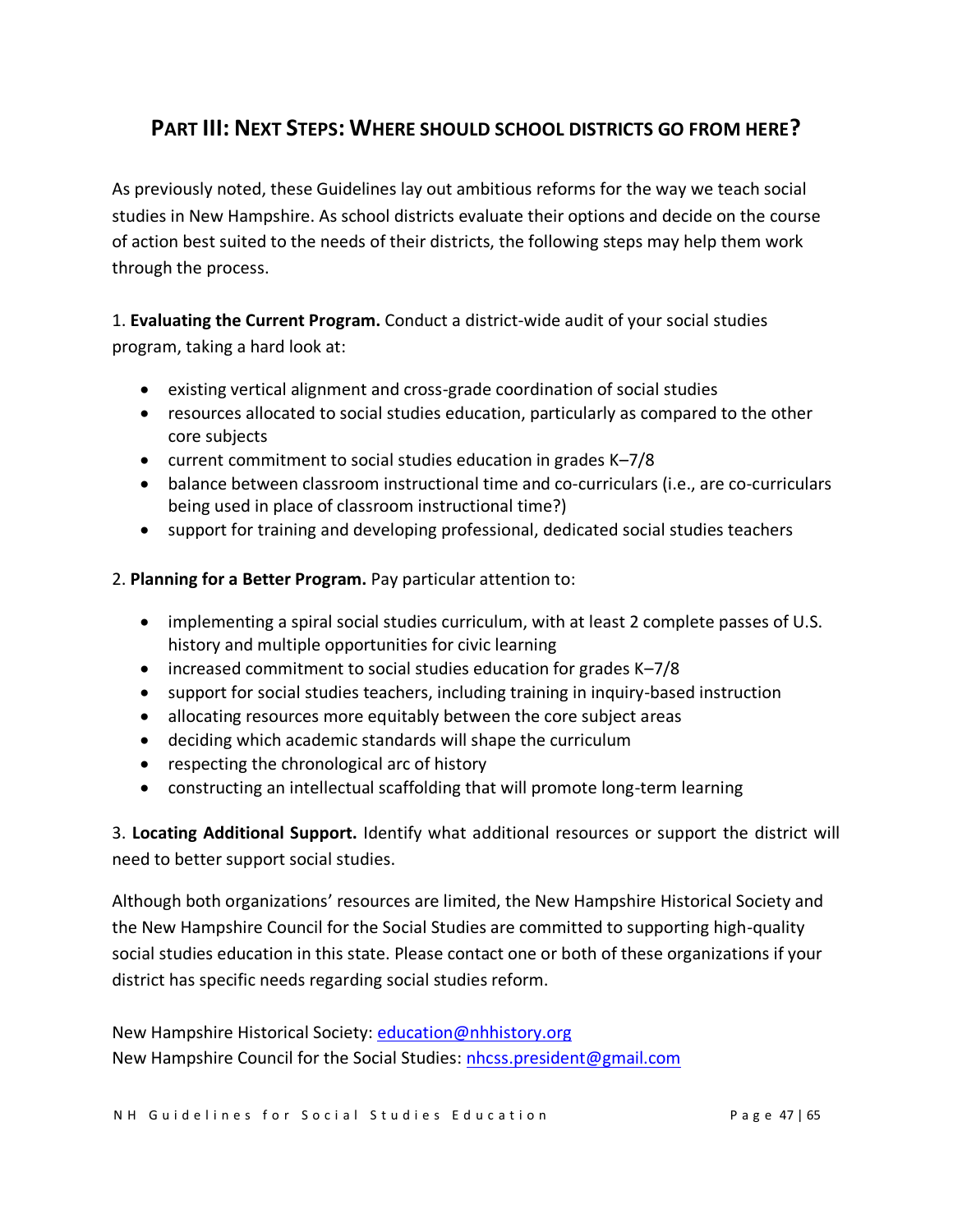## **Appendix A**

### **N.H. Code Admin. R. Ed 306.461**

Section Ed 306.461 — Social Studies Program, July 1, 2015

(a) Pursuant to Ed.306.26 and Ed. 306.27, the local school board shall require no later than July 1, 2015, conditioned on legislative approval, that a social studies education program be provided for each k-12 student in each school.

(b) The program shall prepare students both civically and historically literate, by including planned learning strategies and opportunities that:

(1) Provide students with teaching and instructional practices that:

a. Support a foundation for citizenship by providing students with an understanding of the legacy of our republic and its enduring themes enriched by the study of the full human experience;

b. Investigate social studies through the development of practices that are integrated with core ideas and crosscutting concepts;

c. Build grade level appropriate social studies concepts from k-12;

d. Focus on deeper understanding of social studies content as well as application of that content;

e. Experience the integration of technologies into social studies;

f. Prepare students for college or career, and citizenship; and

g. Connect social studies to mathematics, language arts, science, and other content areas;

(2) Provide students with knowledge, vocabulary, and experience of the following social studies practices, integrated with crosscutting social studies concepts and core disciplinary principles:

a. Differentiating past, present and future and change over time;

b. Detecting cause and effect, distinguishing fact from opinion, recognizing biases;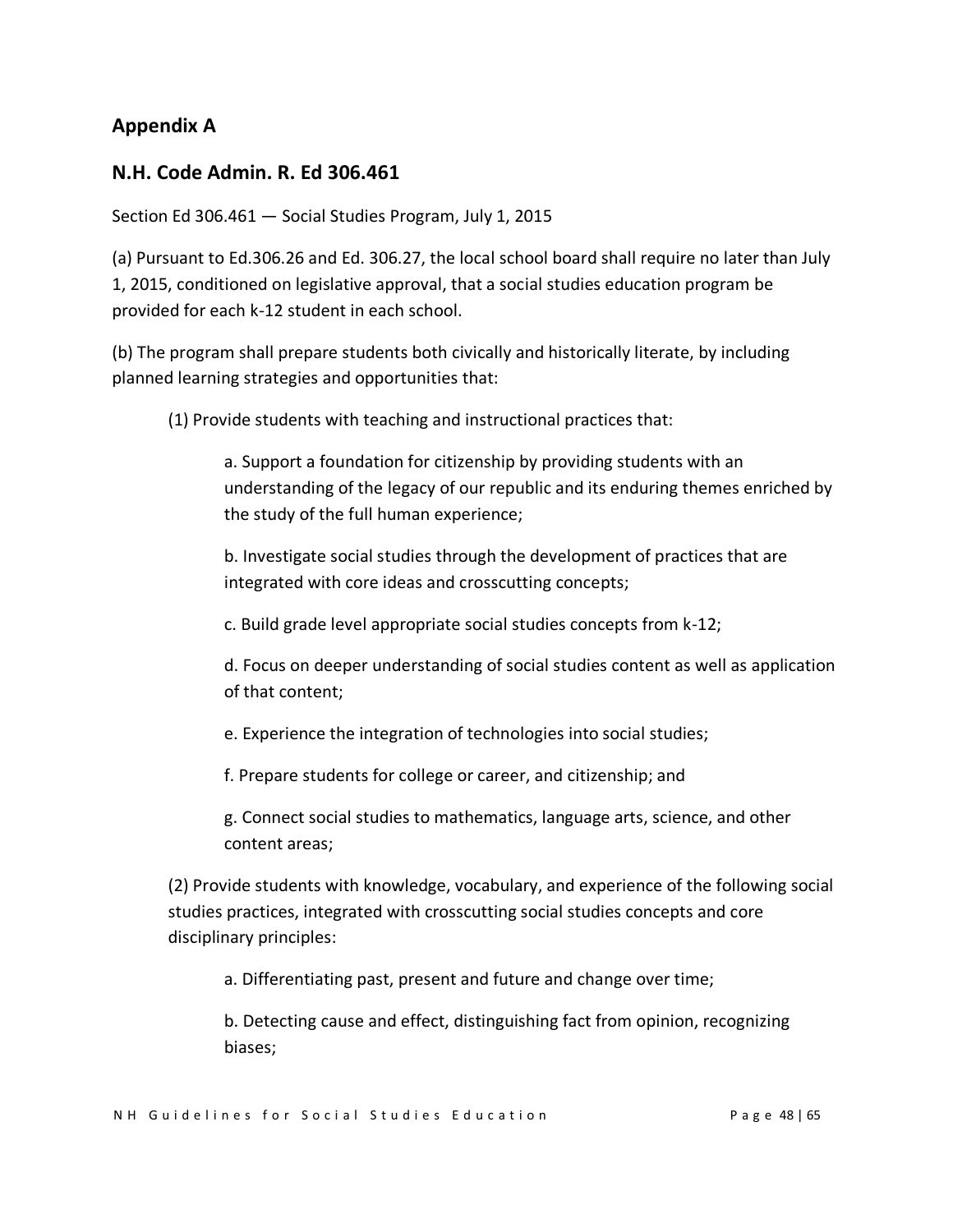c. Evaluating and critiquing varied sources of information and the use of appropriate primary and secondary sources and technology to acquire information;

d. Creating and testing generalizations and theses;

e. Expressing clearly and concisely personal opinion supported by evidence;

f. Calculating the material and ethical effects of decisions and decision making; and

g. Solving individual and group problems;

(3) Provide students with knowledge and experience of the following crosscutting social studies concepts, integrated with social studies practices and core disciplinary principles:

- a. Conflict and cooperation;
- b. Civic ideals, practices, and engagement;
- c. People, places and environment;
- d. Material wants and needs;
- e. Cultural development, interaction, and change;
- f. Global transformation;
- g. Science, technology, and society;
- h. Individualism, equality, and authority;
- i. Patterns of social and political interaction; and
- j. Human expression and communication; and

(4) Provide students with appropriate learning progressions that provide knowledge and experience in the following core disciplinary areas, integrated with social studies practices and crosscutting social studies concepts:

- a. Civics and government in the following areas:
	- 1. Nature and purpose of government;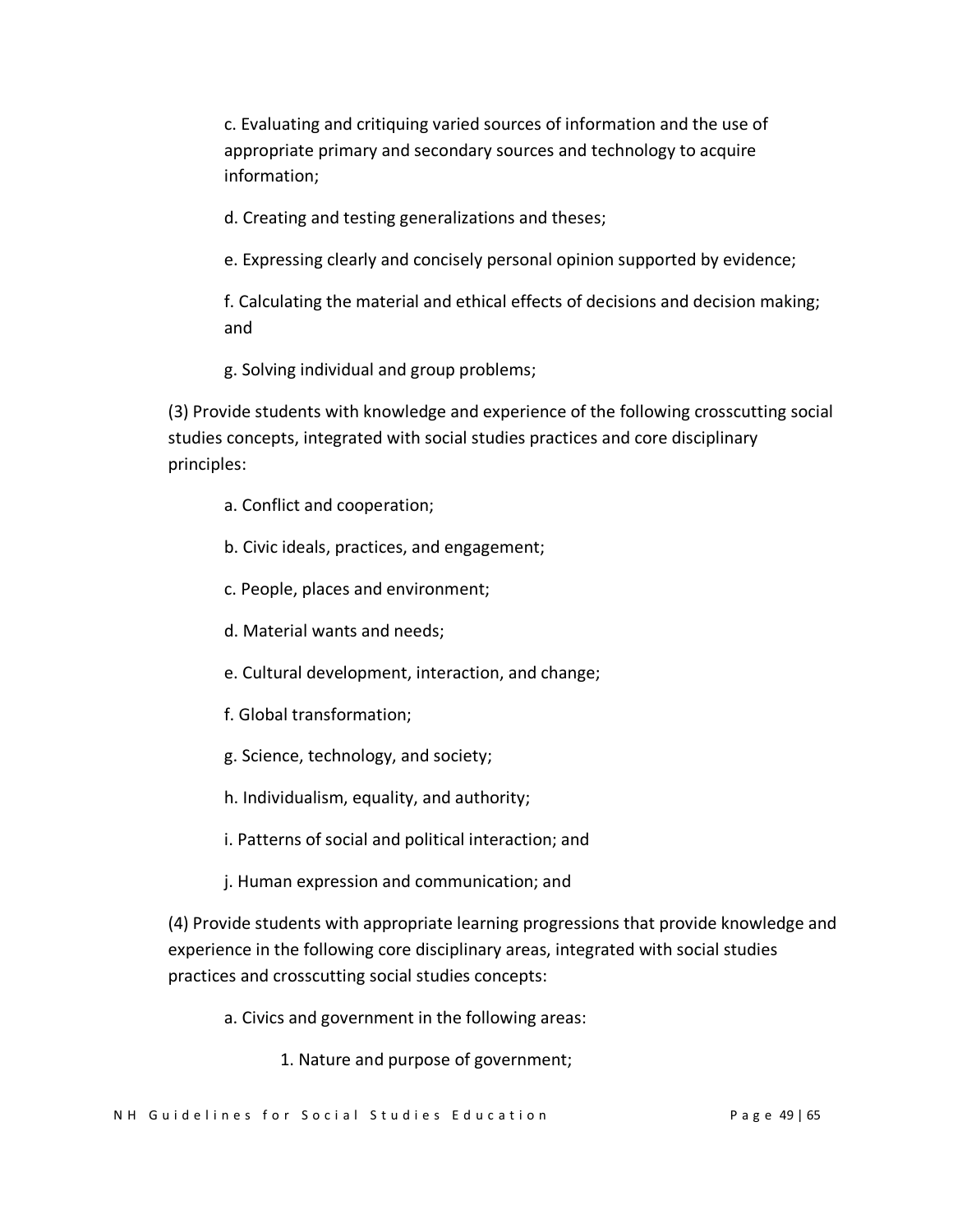2. Structure and function of United States and New Hampshire government;

- 3. The world and the United States' place in it; and
- 4. Rights and responsibilities;
- b. Economics and personal finance in the following areas:
	- 1. Economics and the individual;
	- 2. Basic economic concepts;
	- 3. Cycles in the economy;
	- 4. Financial institutions and the government;
	- 5. International economics and trade; and
	- 6. Managing personal and family finance;
- c. Geography in the following areas:
	- 1. World in spatial terms;
	- 2. Places and regions;
	- 3. Physical systems;
	- 4. Human systems; and
	- 5. Environment and society;
- d. United States and New Hampshire history in the following areas:
	- 1. Political foundations and development;
	- 2. Contacts, exchanges and international relations;

3. World views and value systems and their intellectual and artistic expressions;

- 4. Economic systems and technology; and
- 5. Social and cultural; and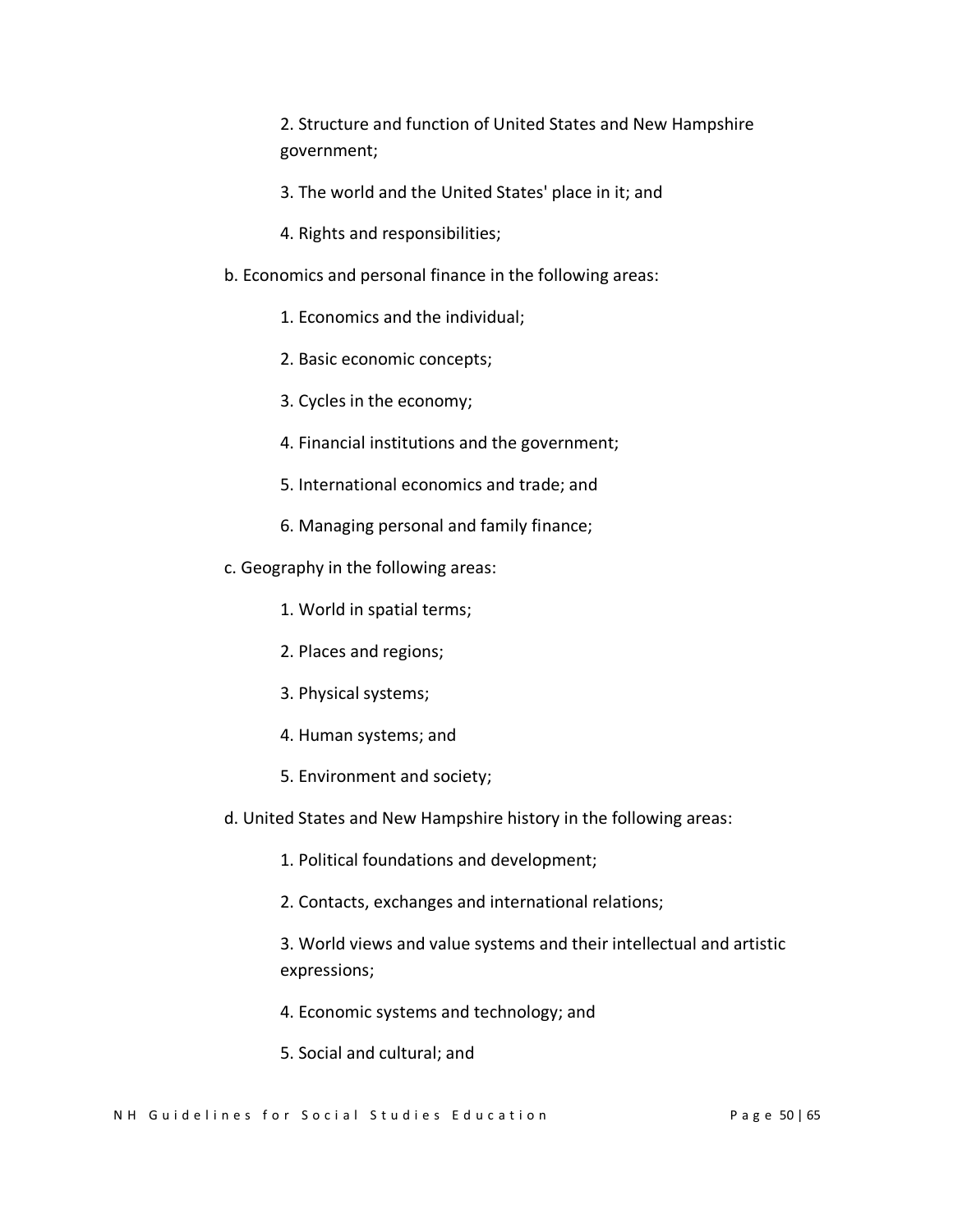- e. World history and contemporary issues in the following areas:
	- 1. Political foundations and development;
	- 2. Contacts, exchanges and international relations;

3. World views and value systems and their intellectual and artistic expressions;

- 4. Economic systems and technology; and
- 5. Social and cultural.

(c) Each district shall establish and provide a comprehensive, sequential k-12 social studies education curriculum designed to meet the minimum standards for college and career readiness that ensures for continued growth in all content areas consistent with RSA 193-C;3, III; RSA 186:13; and RSA 189:11.

(d) For social studies education programs in grades K-12, schools shall provide for the ongoing, authentic assessment of student learning outcomes through multiple formative and summative assessment instruments that are aligned with the state and district content and performance standards.

(e) Examples of such assessment shall include, but not be limited to:

- (1) Teacher observation of student performance;
- (2) Competency-based or performance based assessments;
- (3) Common assessments developed locally; and

(4) Project evaluation rubrics used to evaluate social studies education proficiencies applied to integrated curriculum assignments, extended learning opportunities and out of school learning environments.

(f) For social studies education programs in grades 9-12, schools shall additionally provide courses comprising offerings in the following elective areas:

(1) One half-credit of world history;

(2) One half-credit of geography or global studies; and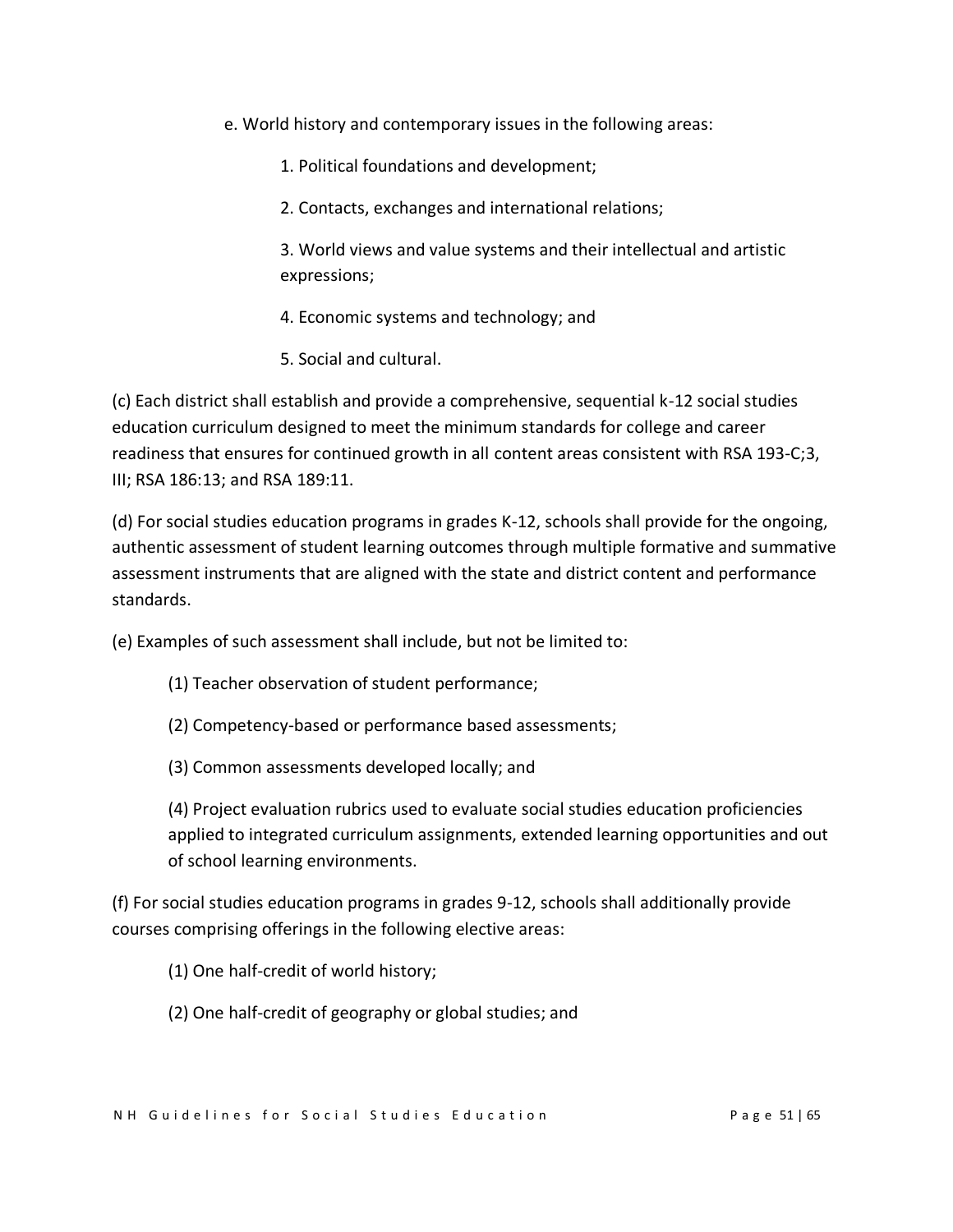(3) One half credit of one of the following:

- a. Sociology;
- b. Anthropology;
- c. Psychology; or
- d. Philosophy;

(g) Competencies in personal finance shall be a mandatory component of the required economics course.

(h) For all social studies programs, schools shall demonstrate how school and student assessment data are used to evaluate, develop, and improve curriculum, instruction, and assessment.

N.H. Code Admin. R. Ed 306.461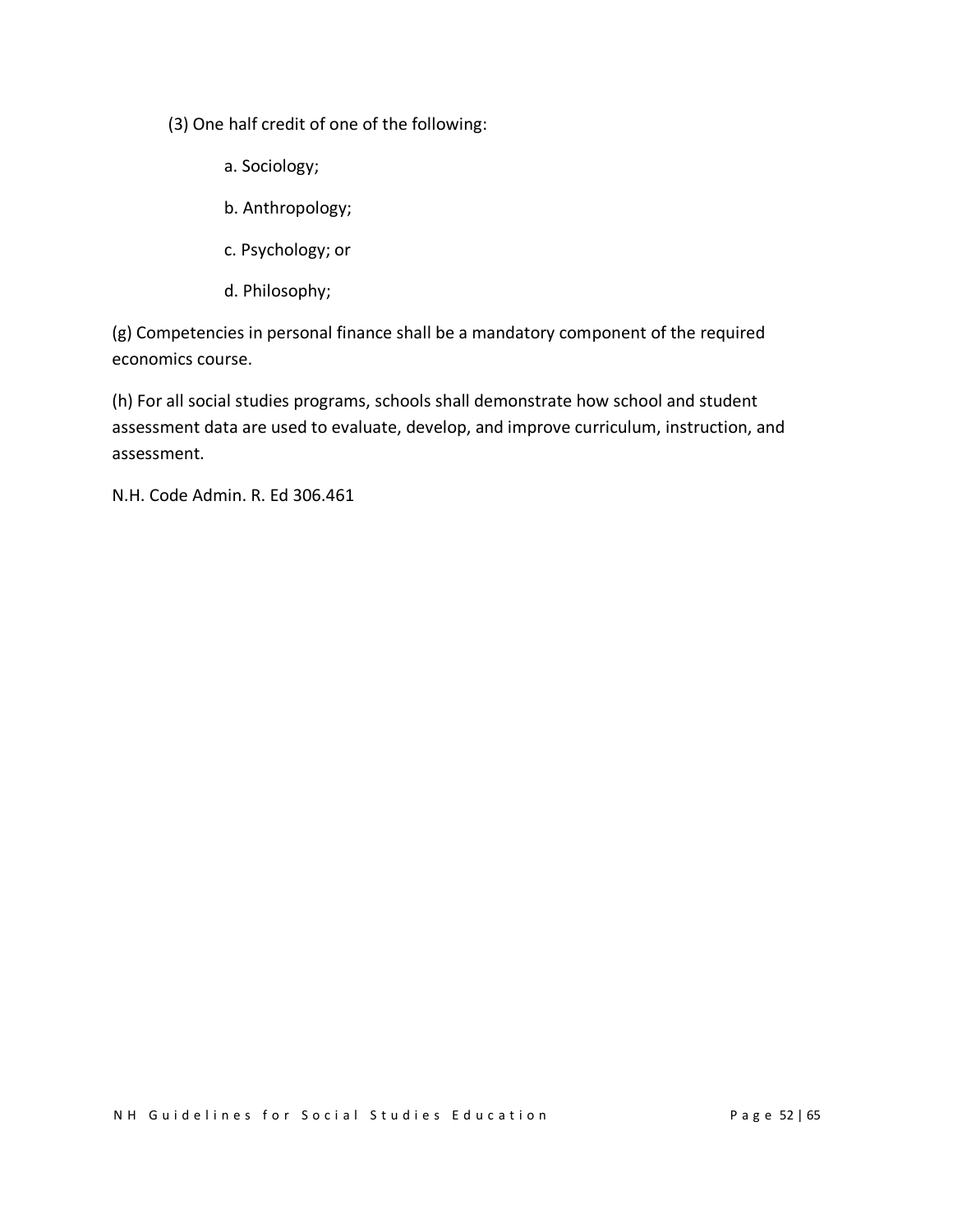#### **Appendix B**

# Moose on the Loose Social Studies for Granite State Kids

# Five ideas every nh kid should know

#### Granite Staters cherish traditions but embrace change.

The idea that New Hampshire has always been as it is now is a myth. It wasn't until the 1940s and 1950s that Americans began to idealize New England as a land of church steeples and town commons whose people were resistant to new ideas and rejected change. Throughout its history New England has led the nation in embracing reform movements, new industries, and forwardthinking policies. Traditions are important, and they often convey cherished ideas or ways of doing things that we are right to honor, but Granite Staters have never been slow to adapt to the world<br>around them or to push the world in a new direction when there is cause to do so.

#### New Hampshire is a land of immigrants.

The first immigrants arrived in New Hampshire at least 12,000 years ago. Each generation of immigrants that came after them has had to overcome the challenges of adapting to a new<br>culture and face hostility and resistance from those who were here before them. Ultimately immigrants have contributed to New Hampshire's rich, multi-ethnic society. Each era of New numgshire's history has seen clashes among those claiming New Hampshire for their own and<br>those coming to New Hampshire seeking a better life, whether it was Scots-Irish, French-Canadians, or Latin Americans. All have challenged Granite Staters' traditional views of who belongs here and who can call New Hampshire home.

#### Granite Staters have a symbiotic relationship with the land.

The people of New Hampshire have valued the natural landscape and chosen to protect and preserve it. New Hampshire had early experience with the dangers of overusing natural resources, as the colony was heavily dependent on fish, fur, and timber in its early decades. As the years passed, the state relied on water power to fuel the hundreds of mills that shaped its economy while the glories of the natural landscape sustained a thriving tourist industryone of the first in the nation. By the turn of the 20th century, the people of New Hampshire had become pioneers in the conservation movement to protect the environment in which they had made their homes.

#### The people of New Hampshire are independent.

This independent spirit can be seen most clearly in our system of governance, from town hall meetings to the citizen legislature to presidential politics. Sometimes viewed as Yankee stubbornness, this New Hampshire trait has bred a belief among Granite Staters that they are beholden to no one but their own consciences. It is a cultural inheritance that delights in surprising presidential frontrunners and the media every four years. But this Yankee stubbornness has also produced a reverence for participatory government that seems less robust in other parts of the country.

#### New Hampshire has had an outsized impact on American history.

Whether pioneering new industries, sparking new trends and cultural movements, or influencing who will become president of the United States, a lot has happened here—more than most people might think—and the Granite State has both led the country and mirrored its history. Learning about New Hampshire provides students with a foundation upon which they will understand American history when they become middle and high school students.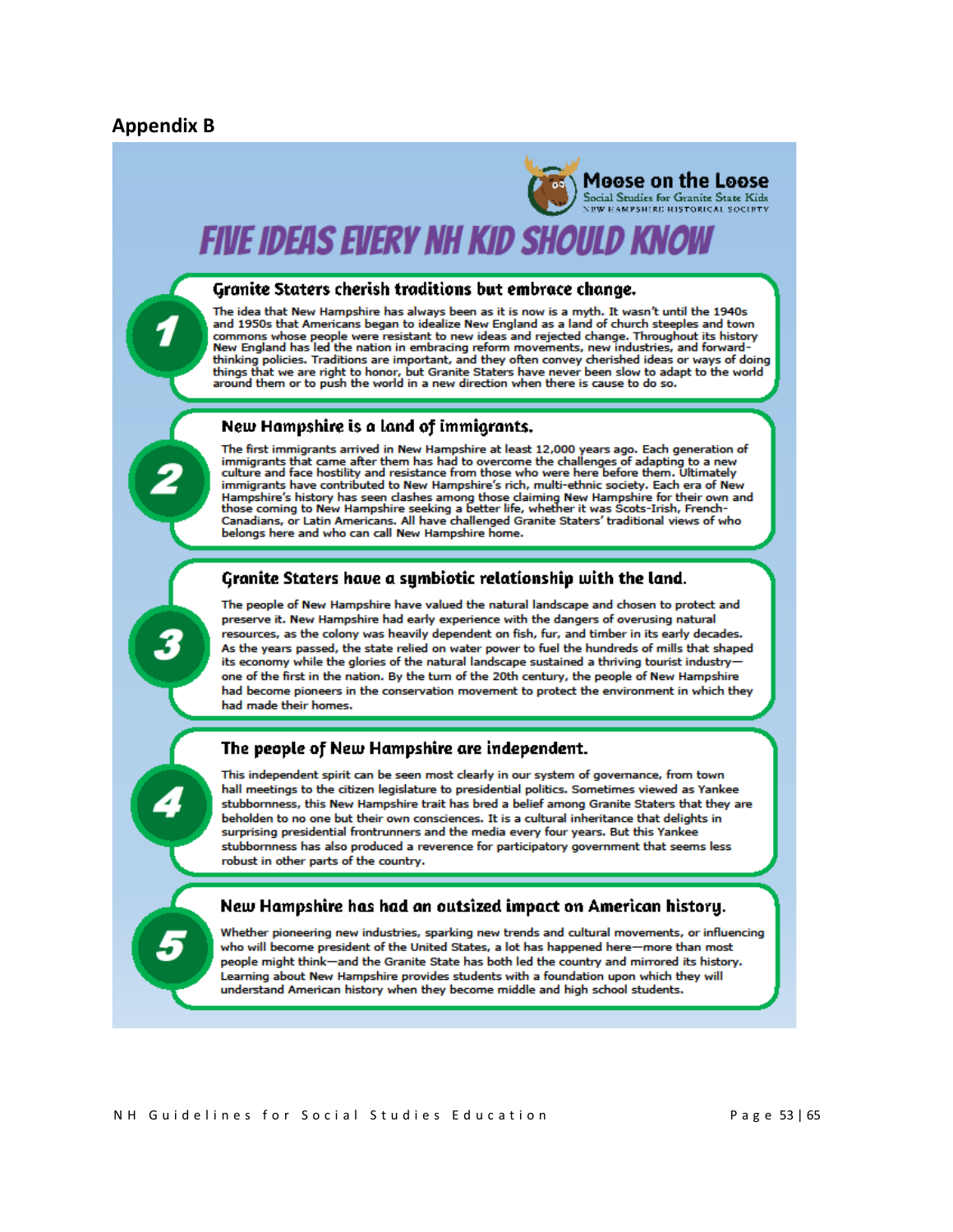## **Appendix C**

# "Moose on the Loose" **Content Standards, Grades 3-5 New Hampshire Historical Society**

#### Topic 1 The Land We Call New Hampshire **Key Idea 3-5.T1.1**

**Beginnings to 1623** 

Students will understand that New Hampshire has a diverse geography, with mountains, seacoast, and farming land. They will understand it has been inhabited for thousands of years, and has a variety of resources.

Deeper Knowledge:

- Students will study the regions of New Hampshire and their resources.
- Students will understand the political divisions of NH's towns and counties.
- Students will use maps of New Hampshire of varying scales and features.

#### **Key Idea 3-5.T1.2**

Students will understand that the Abenaki inhabited the area that became known as New Hampshire for thousands of years before European settlement. They will understand that the Abenaki interacted with the environment and used its resources to meet their needs. Deeper Knowledge:

- Students will examine the locations of early Abenaki settlements in relation to geographic features, noting how certain physical features of the area are more likely to support settlement and larger populations.
- Students will investigate how the Abenaki adapted to and modified their environment to provide themselves with food, clothing, and shelter.

#### **Key Idea 3-5.T1.3**

Students will understand that the Abenaki had a unique way of life characterized by customs, beliefs, and values.

- Students will identify the patterns of organization and governance among the Abenaki.
- Students will explore Abenaki traditions, work specialization and the roles of men, women, and children in their society, transportation systems, and technology.
- Students will investigate the interactions and relationships between the Abenaki and early settlers, noting the different perspectives toward land ownership and use of resources.
- Students will identify contributions of the Abenaki that are present today in New Hampshire.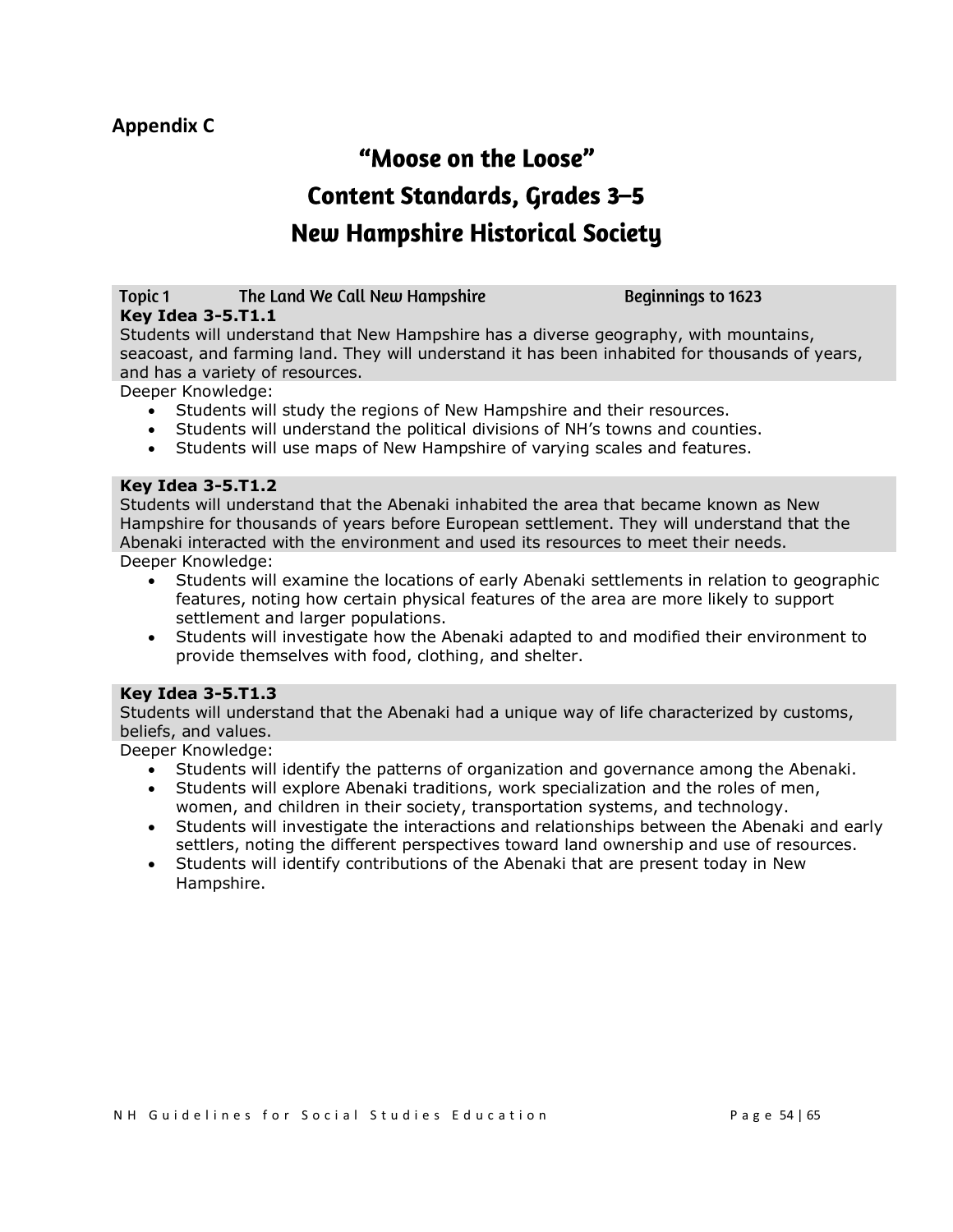#### Topic 2 Settlement in New Hampshire

#### 1623-1763

1763-1820s

#### **Key Idea 3-5.T2.1**

Students will understand that European exploration led to the colonization of the region that became New Hampshire. They will understand that, beginning in the early 1600s, colonial New Hampshire was home to people from different areas of the world.

Deeper Knowledge:

- Students will investigate European exploration and seasonal communities of the region that became New Hampshire.
- Students will investigate various patterns of settlement and colonial life under the English, examining the diverse purposes of the people living in the New Hampshire colony.
- Students will investigate the emerging New Hampshire regions and their contrasting identities.
- Students will examine the effects of increased colonization on the Abenaki, identifying changes in their daily patterns of life, health, and settlement locations.
- Students will explore the relations between and among colonial settlements and the Abenaki.

#### **Revolution and the New Nation** Topic 3 **Key Idea 3-5.T3.1**

Students will understand that growing conflicts between England and the 13 colonies over issues of political and economic rights led to the American Revolution. They will understand that people in New Hampshire played a part in both sides of the revolution.

Deeper Knowledge:

- Students will examine struggles over political and economic rights that led to the American Revolution and how they were reflected in New Hampshire.
- Students will explore different perspectives and experiences of New Hampshire's people during the struggle for independence by analyzing key events.

#### **Key Idea 3-5.T3.2**

Students will understand that after the revolution, the United States of America established a federal government; colonies established state governments. They will understand that the New Hampshire State Constitution established the basic structure of government for the state and created laws to protect the people and interests of the state.

- Students will demonstrate an understanding of major provisions of the United States and New Hampshire Constitutions.
- Students will trace the political development of New Hampshire governance and identify what makes the system unique to the state.
- Students will identify elements of the New Hampshire state seal and state flag and explain the meaning of those elements.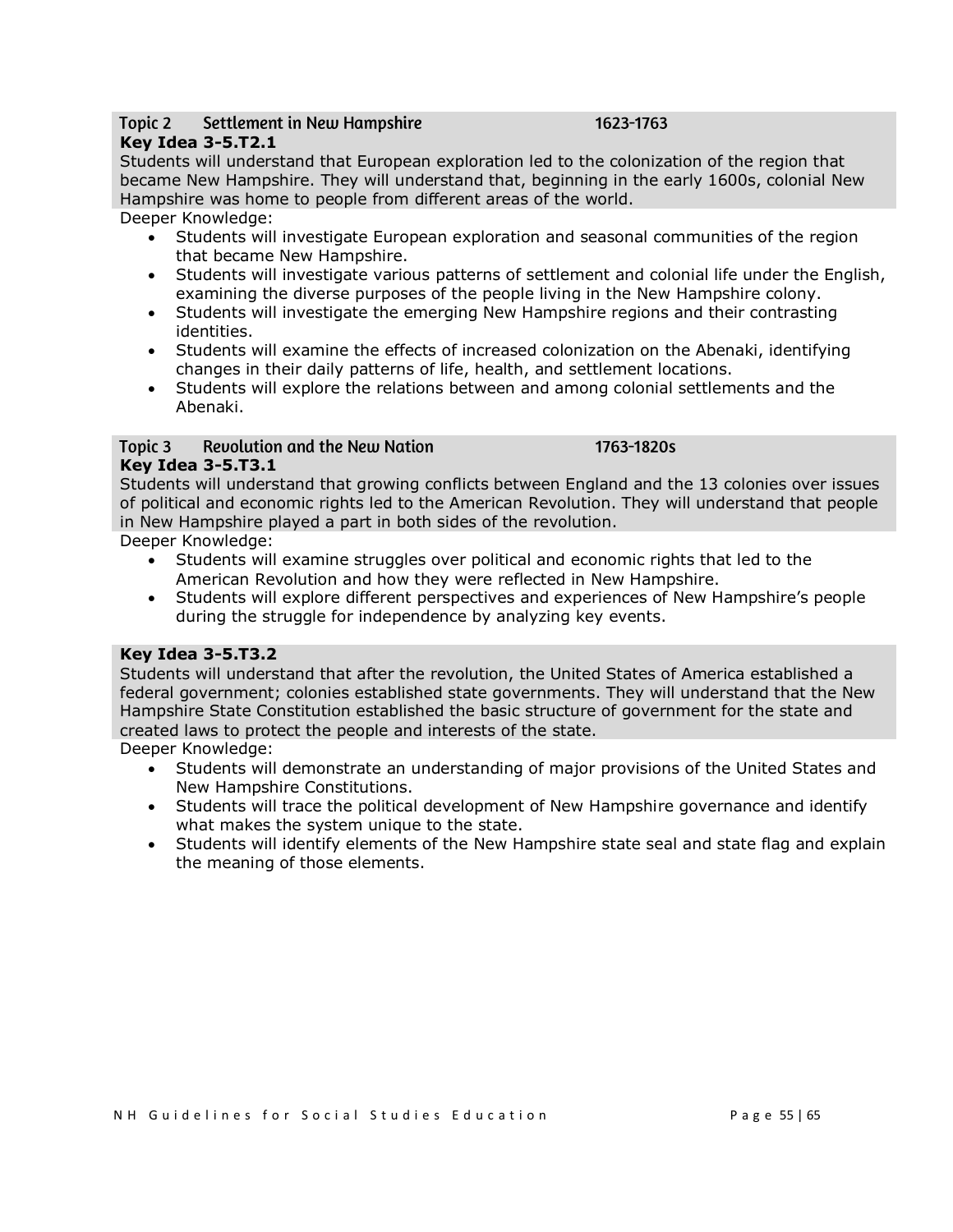#### **Expansion and Conflict** Topic 4

#### 1800-1870

#### **Key Idea 3-5.T4.1**

Students will understand that economic activities in New Hampshire were varied and have changed over time with improvements in transportation and technology.

#### Deeper Knowledge:

- Students will describe key developments in transportation and communication technology and their effects on the state and its national and global connections.
- Students will identify New Hampshire's main agricultural products during the 1800s and discuss the evolution of farm life.
- Students will investigate the beginnings of Industrialization in New Hampshire and how life began to change for its people.

#### **Key Idea 3-5.T4.2**

Students will understand that the United States became divided over several issues in the decades before the Civil War, including slavery, which resulted in rising tensions throughout the nation. They will understand that New Hampshire played a part in these relationships. Deeper Knowledge:

- Students will describe slavery and indentured servitude in New Hampshire, and trace the rise of abolitionism.
- Students will learn about Franklin Pierce as a national political figure and the actions he took as President of the United States.
- Students will explore the various problems that led to the Civil War and how they were reflected in New Hampshire.

#### **Key Idea 3-5.T4.3**

Students will understand that the Civil War affected the whole nation. They will understand that New Hampshire supported the Union during the war in various ways.

Deeper Knowledge:

- Students will explore how New Hampshire supported the Union during the Civil War.
- Students will explore the contributions and experiences of New Hampshire soldiers and people on the home front during the Civil War.

#### Topic 5 The Development of the Industrial United States 1870-1924 **Key Idea 3-5.T5.1**

Students will understand that improved technology such as the steam engine and telegraph made transportation and communication faster and easier. They will understand that this led to rapid industrialization in the state and the world and the growth of various industries and manufacturing.

- Students will explore the location and use of natural resources throughout New Hampshire as well as the changing landscape over time.
- Students will investigate major economic activities across different regions of New Hampshire.
- Students will investigate manufacturing and industrial development throughout New Hampshire, particularly the evolution of mills, from differing perspectives.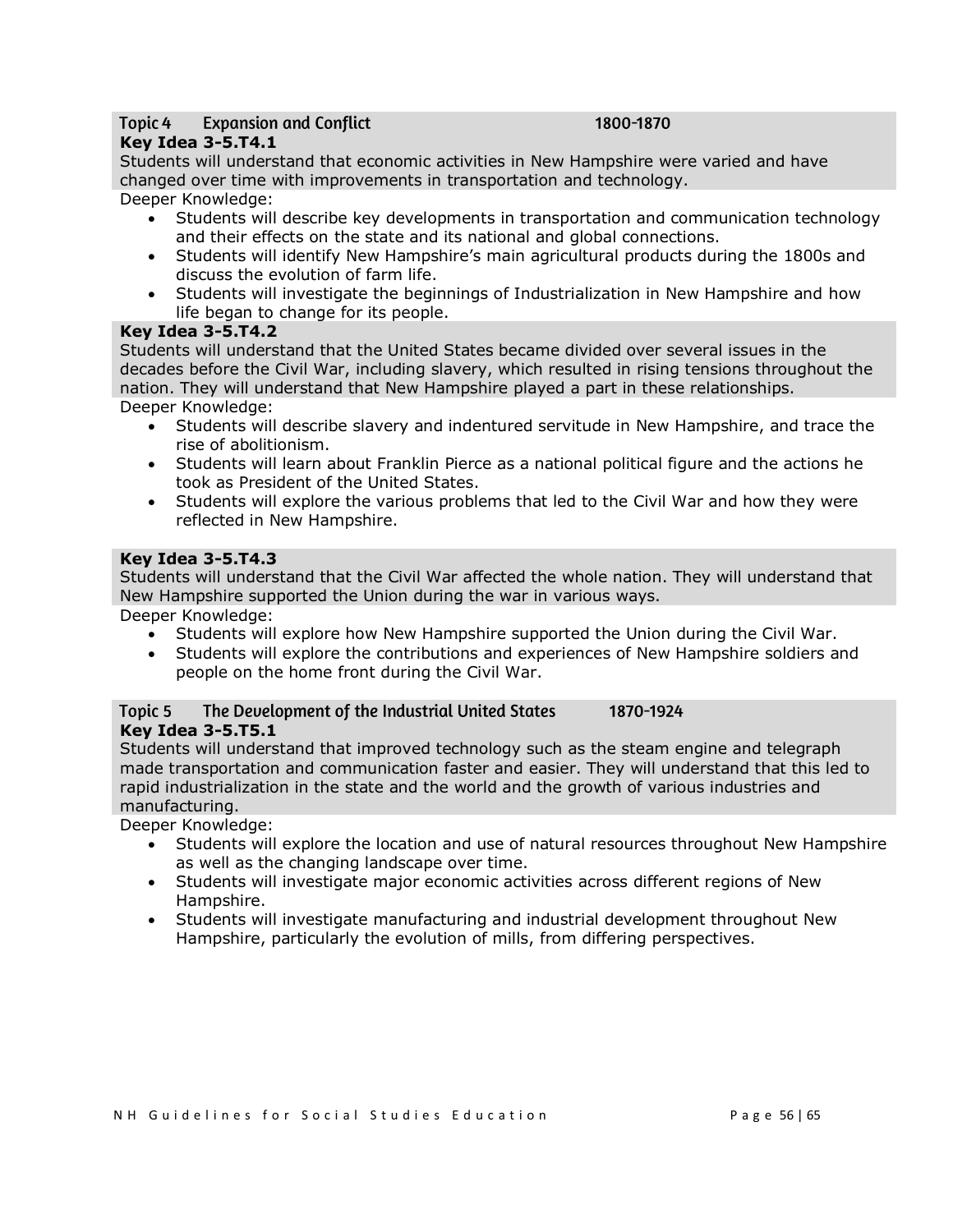#### **Key Idea 3-5.T5.2**

Students will understand that many people migrated and immigrated to New Hampshire during industrialization, generally for economic reasons, contributing to its development.

Deeper Knowledge:

- Students will explore the patterns of migration of New Hampshire's people throughout the state.
- Students will trace the arrival of various immigrant groups to New Hampshire and examine why they came, where they settled and their impact on the state.
- Students will investigate the experiences of immigrants and the local responses to immigration over time in New Hampshire.

#### **Key Idea 3-5.T5.3**

Students will understand that industrialization in the 19th century changed patterns of settlement as well as the way people lived in New Hampshire.

Deeper Knowledge:

- Students will explore how industrialization transformed settlement in New Hampshire.
- Students will explore how the rise of urban living changed daily life for people during Industrialization.
- Students will examine how changes in the economic system have impacted their local communities since industrialization.

#### Topic 6 Wild and Beautiful New Hampshire

1870 through 1900s

#### **Key Idea 3-5.T6.1**

Students will understand that as transportation developed and all of New Hampshire was more accessible to the public, tourism grew and developed in the state.

Deeper Knowledge:

- Students will examine the rise of tourism in the White Mountains in New Hampshire.
- Students will investigate summer and winter tourism in New Hampshire, its effects, and how it has changed over time.

#### **Key Idea 3-5.T6.2**

Students will understand that by the end of the  $19<sup>th</sup>$  century, the results of the development of industry had led some to prioritize preserving New Hampshire's natural landscape. Deeper Knowledge:

- Students will study the logging industry in New Hampshire and its effects.
- Students will investigate the development of New Hampshire's White Mountains National Forest.
- Students will explore how the rise and decline of the logging industry and the establishment of the national forest effected people in New Hampshire.

#### 20<sup>th</sup> Centuru New Hampshire Topic 7

#### 1900 - present

#### **Key Idea 3-5.T7.1**

Students will understand that New Hampshire responded to conflict and change from outside the state in various ways as well as participated in national events.

- Students will investigate how New Hampshire and its people reacted and contributed to World War I and II, both on the front and at home.
- Students will study how New Hampshire and its people coped with the Great Depression.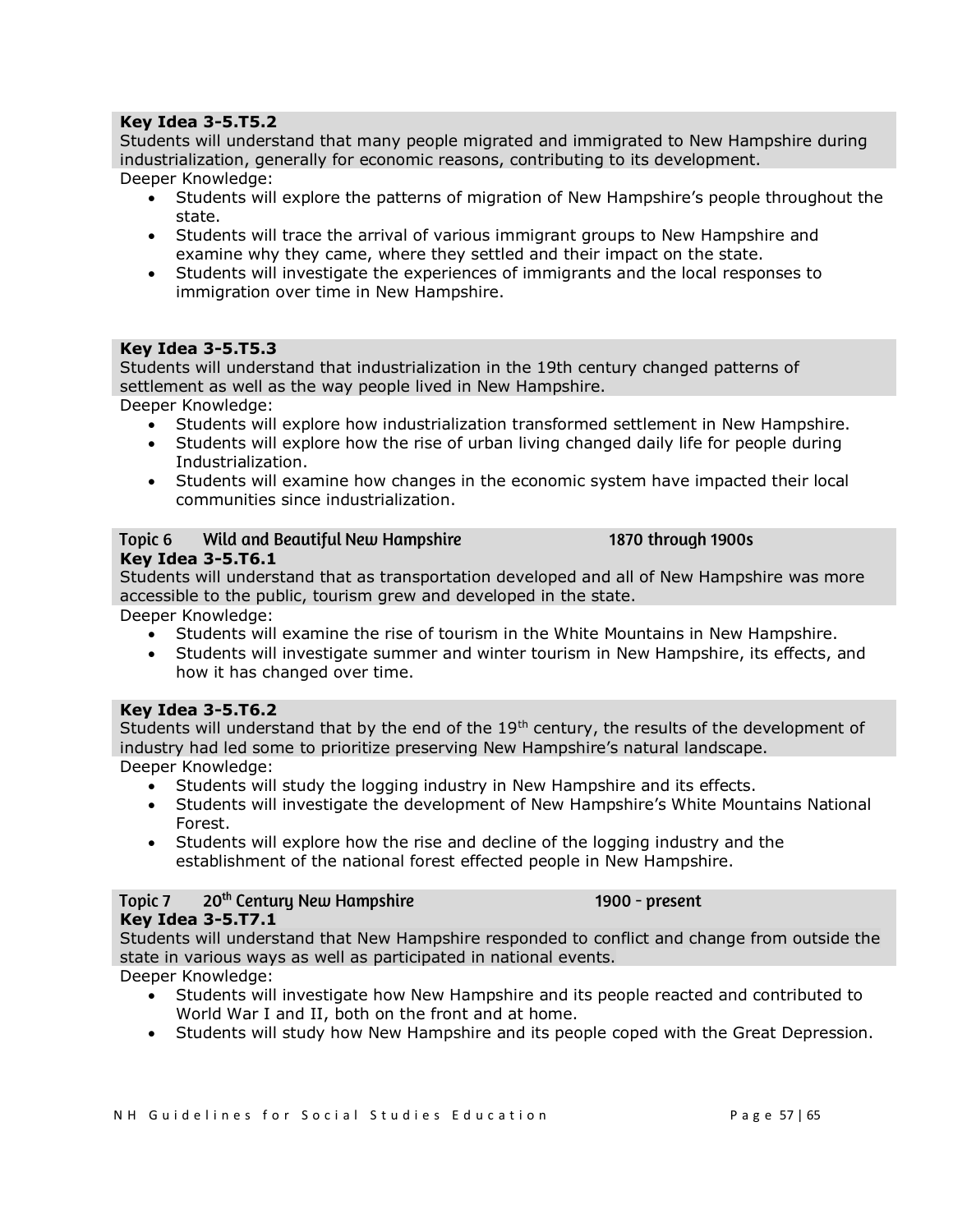#### **Key Idea 3-5.T7.2**

Students will understand that throughout the 20th century, New Hampshire's economic and political life evolved and modernized. They will understand that communities responded to economic cycles, and new immigration began.

Deeper Knowledge:

- Students will learn about the establishment of the New Hampshire presidential primary and its effects on New Hampshire and the nation.
- Students will examine the uniqueness of the New Hampshire primary.
- Students will examine how New Hampshire communities have responded to cycles of economic growth and decline.
- Students will explore immigration to New Hampshire in the late  $20<sup>th</sup>$  and  $21<sup>st</sup>$  centuries as well as how New Hampshire's culture has evolved.

#### Topic 8 **Modern New Hampshire**

Present day

#### **Key Idea 3-5.T8.1**

Students will understand that New Hampshire today is a modern, diverse state with a rich culture and thriving economy.

- Students will examine everyday life for New Hampshire's people in the 21st century.
- Students will examine how New Hampshire's people have responded to the changing world around them.
- Students will explore the local and state government of New Hampshire today.
- Students will explore New Hampshire uniqueness today and what it means to be a Granite Stater.
- Students will examine New Hampshire's economy and culture today.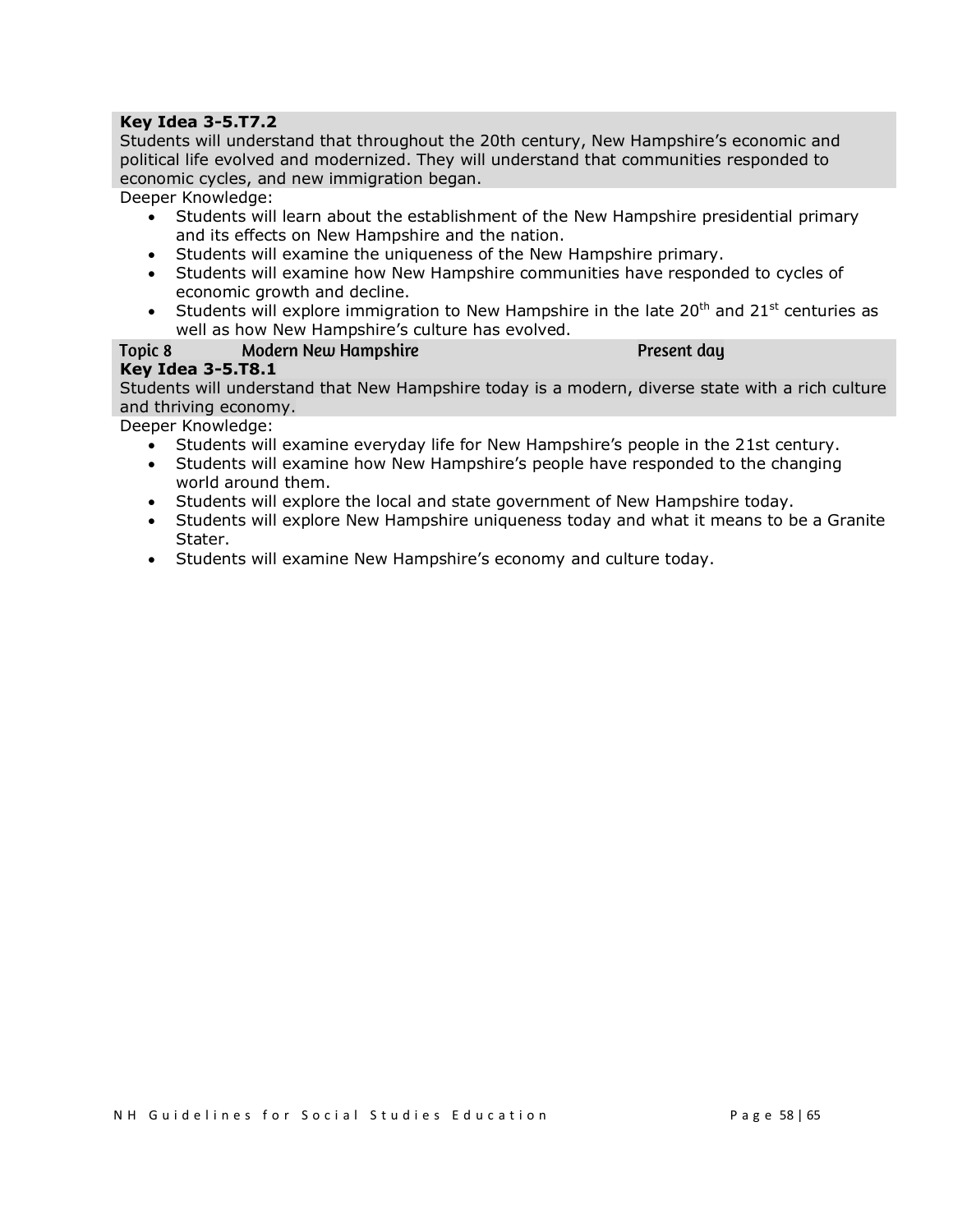## **Appendix D**

## **Curated Resources**

The following is a list of the curated resources cited in these Guidelines.

#### **STATE STANDARDS**

**Alabama Course of Study: Social Studies**[: www.alabamaachieves.org/wp](https://www.alabamaachieves.org/wp-content/uploads/2021/03/2010-Alabama-Social-Studies-Course-of-Study.pdf)[content/uploads/2021/03/2010-Alabama-Social-Studies-Course-of-Study.pdf](https://www.alabamaachieves.org/wp-content/uploads/2021/03/2010-Alabama-Social-Studies-Course-of-Study.pdf)

**Georgia Social Studies Standards of Excellence**: [https://www.georgiastandards.org/georgia](https://www.georgiastandards.org/georgia-standards/pages/social-studies.aspx)[standards/pages/social-studies.aspx](https://www.georgiastandards.org/georgia-standards/pages/social-studies.aspx)

**Massachusetts History and Social Science Frameworks**: [www.doe.mass.edu/frameworks/hss/2018-12.pdf](https://www.doe.mass.edu/frameworks/hss/2018-12.pdf)

**Michigan K–12 Social Studies Standards**: [www.michigan.gov/documents/mde/SS\\_May\\_2018\\_Public\\_Final\\_622357\\_7.pdf](https://www.michigan.gov/documents/mde/SS_May_2018_Public_Final_622357_7.pdf)

**Minnesota Social Studies Standards** (3rd draft):<https://education.mn.gov/mde/dse/stds/>

**Moose on the Loose: Social Studies for Granite State Kids**: [moose.nhhistory.org](https://www.moose.nhhistory.org/)

**New York K–12 Social Studies Framework**: [www.nysed.gov/curriculum-instruction/k-12-social](https://www.nysed.gov/curriculum-instruction/k-12-social-studies-framework)[studies-framework](https://www.nysed.gov/curriculum-instruction/k-12-social-studies-framework)

#### **NATIONAL STANDARDS**

**Advanced Placement** (U.S. History)**:** [apcentral.collegeboard.org/pdf/ap-us-history-course-and](https://apcentral.collegeboard.org/pdf/ap-us-history-course-and-exam-description.pdf)[exam-description.pdf](https://apcentral.collegeboard.org/pdf/ap-us-history-course-and-exam-description.pdf) 

**National Geography Standards**[: ncge.org/teacher-resources/national-geography-standards/](https://ncge.org/teacher-resources/national-geography-standards/)

N H G uidelines for Social Studies Education The Sea Page 59 | 65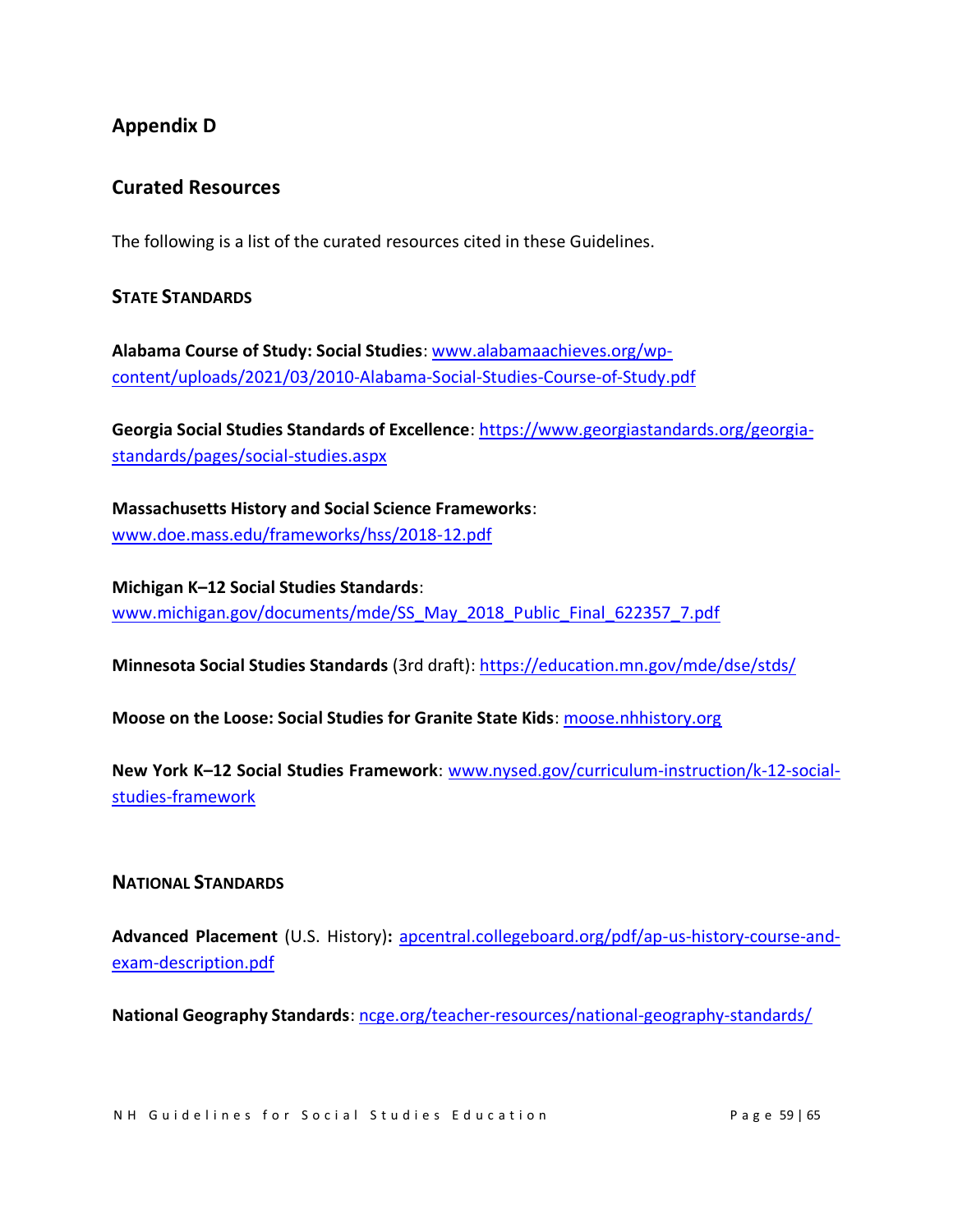#### **Educating for American Democracy Roadmap, State Standards Guidance:**

[https://www.educatingforamericandemocracy.org/wp-content/uploads/2021/02/EAD-State-](https://www.educatingforamericandemocracy.org/wp-content/uploads/2021/02/EAD-State-Standards-Guidance.pdf)[Standards-Guidance.pdf](https://www.educatingforamericandemocracy.org/wp-content/uploads/2021/02/EAD-State-Standards-Guidance.pdf)

**National Standards for Civics Education**: [www.civiced.org/standards](https://www.civiced.org/standards)

**U.S. History National Content Standards**[: phi.history.ucla.edu/nchs/united-states-history](https://phi.history.ucla.edu/nchs/united-states-history-content-standards/)[content-standards/](https://phi.history.ucla.edu/nchs/united-states-history-content-standards/)

**Voluntary National Content Standards in Economics**: [www.councilforeconed.org/wp](https://www.councilforeconed.org/wp-content/uploads/2012/03/voluntary-national-content-standards-2010.pdf)[content/uploads/2012/03/voluntary-national-content-standards-2010.pdf](https://www.councilforeconed.org/wp-content/uploads/2012/03/voluntary-national-content-standards-2010.pdf)

#### **C3 FRAMEWORK**

*College, Career, and Civic Life, The C3 Framework for Social Studies State Standards*: [www.socialstudies.org/sites/default/files/c3/c3-framework-for-social-studies-rev0617.pdf](https://www.socialstudies.org/sites/default/files/c3/c3-framework-for-social-studies-rev0617.pdf)

**C3 Teachers**[: www.C3teachers.org](https://www.c3teachers.org/)

**New Hampshire C3 Hub**: [c3teachers.org/new-hampshire-hub/](https://c3teachers.org/new-hampshire-hub/)

**CURRICULUM, INSTRUCTIONAL RESOURCES, AND CO-CURRICULARS**

**Abenaki Trails Project**: [abenakitribe.org/abenaki-trails-project](https://abenakitribe.org/abenaki-trails-project)

**Black Heritage Trail of New Hampshire**: [blackheritagetrailnh.org/](https://blackheritagetrailnh.org/)

**Civics 101**: [www.civics101podcast.org/lessonplans](https://www.civics101podcast.org/lessonplans)

**Kid Governor**: [nh.kidgovernor.org/](http://nh.kidgovernor.org/)

**Library of Congress**: [www.loc.gov/programs/teachers/about-this-program/](https://www.loc.gov/programs/teachers/about-this-program/)

**Mikva Challenge**: [mikvachallenge.org/](https://mikvachallenge.org/)

N H G uidelines for Social Studies Education The Sea of the Sea Page 60 | 65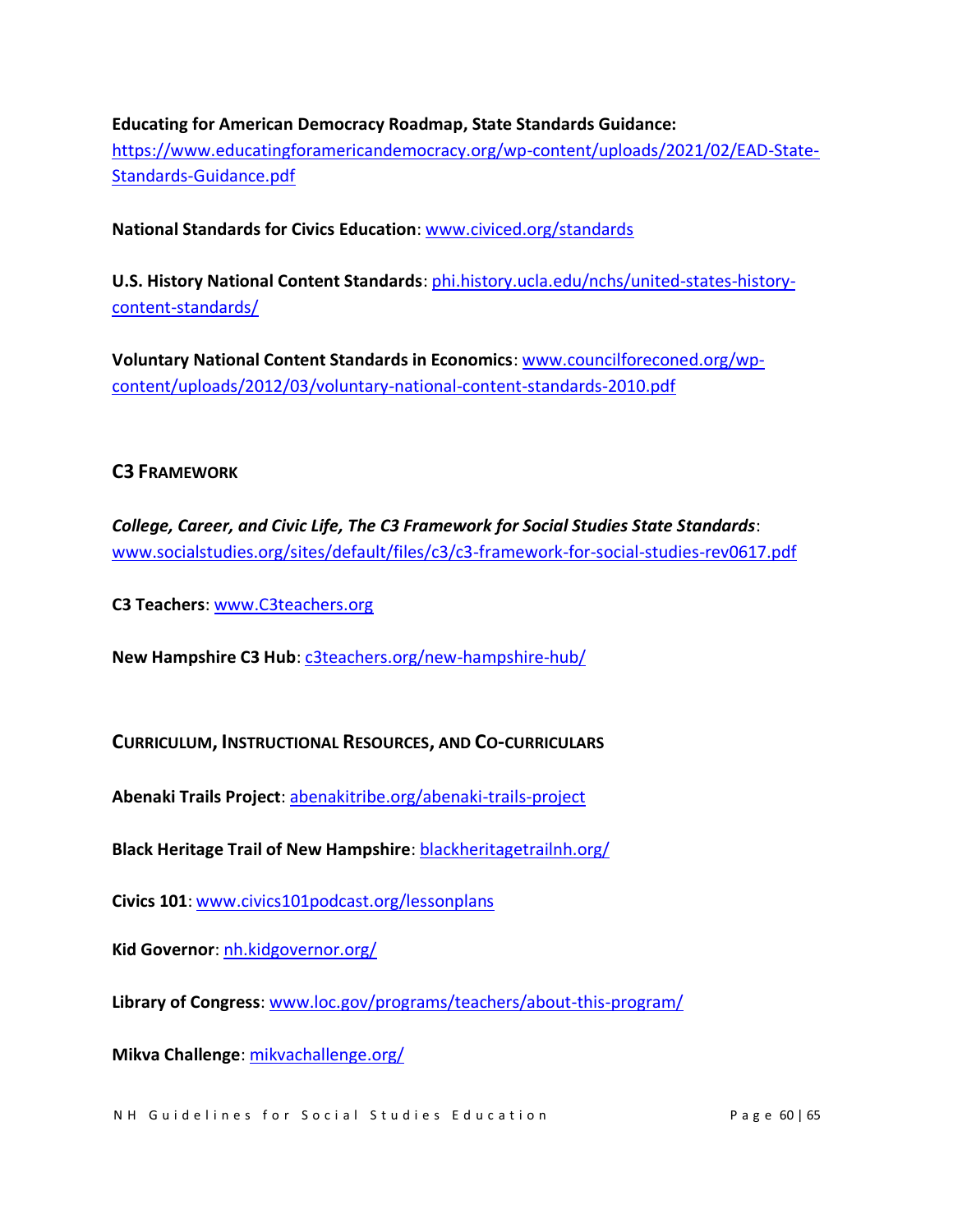**Mock Trials**: [www.nhbar.org/civics-education/mock-trial/](https://www.nhbar.org/civics-education/mock-trial/)

**Moose on the Loose: Social Studies for Granite State Kids**: [moose.nhhistory.org](https://www.moose.nhhistory.org/)

**National Archives and Records Administration**: [www.archives.gov/education](https://www.archives.gov/education)

National History Day in New Hampshire[: nhdnh.weebly.com/](https://nhdnh.weebly.com/)

**National Underground Railroad Freedom Center**: [freedomcenter.org/learn/online-learning](https://freedomcenter.org/learn/online-learning-resources/)[resources/](https://freedomcenter.org/learn/online-learning-resources/)

**New Hampshire Civics:** <https://www.nhcivics.org/curriculum-library/>

**New Hampshire Debate League**[: www.nhdebate.org/](https://www.nhdebate.org/)

**New Hampshire Youth and Government**: [nneymcas.org/nh-youth-and-government/](https://nneymcas.org/nh-youth-and-government/)

**PBLWorks**: [www.pblworks.org/](https://www.pblworks.org/)

**Read to Lead: [readtolead.org/](https://readtolead.org/)** 

**Remedial Herstory Project**: [www.remedialherstory.com/](https://www.remedialherstory.com/)

**Smithsonian Institution**: [www.si.edu/educators/resources](https://www.si.edu/educators/resources)

**U.S. Holocaust Museum**: [www.ushmm.org/teach/teaching-materials](https://www.ushmm.org/teach/teaching-materials)

*We the People*: [www.civiced.org/we-the-people/curriculum](https://www.civiced.org/we-the-people/curriculum)

**We the People: Project Citizen**: [www.nhbar.org/civics-education/project-citizen/](https://www.nhbar.org/civics-education/project-citizen/)

**NEW HAMPSHIRE ORGANIZATIONS**

**New Hampshire Bar Association**: [www.nhbar.org/law-related-education/](https://www.nhbar.org/law-related-education/)

N H G uidelines for Social Studies Education Page 61 | 65